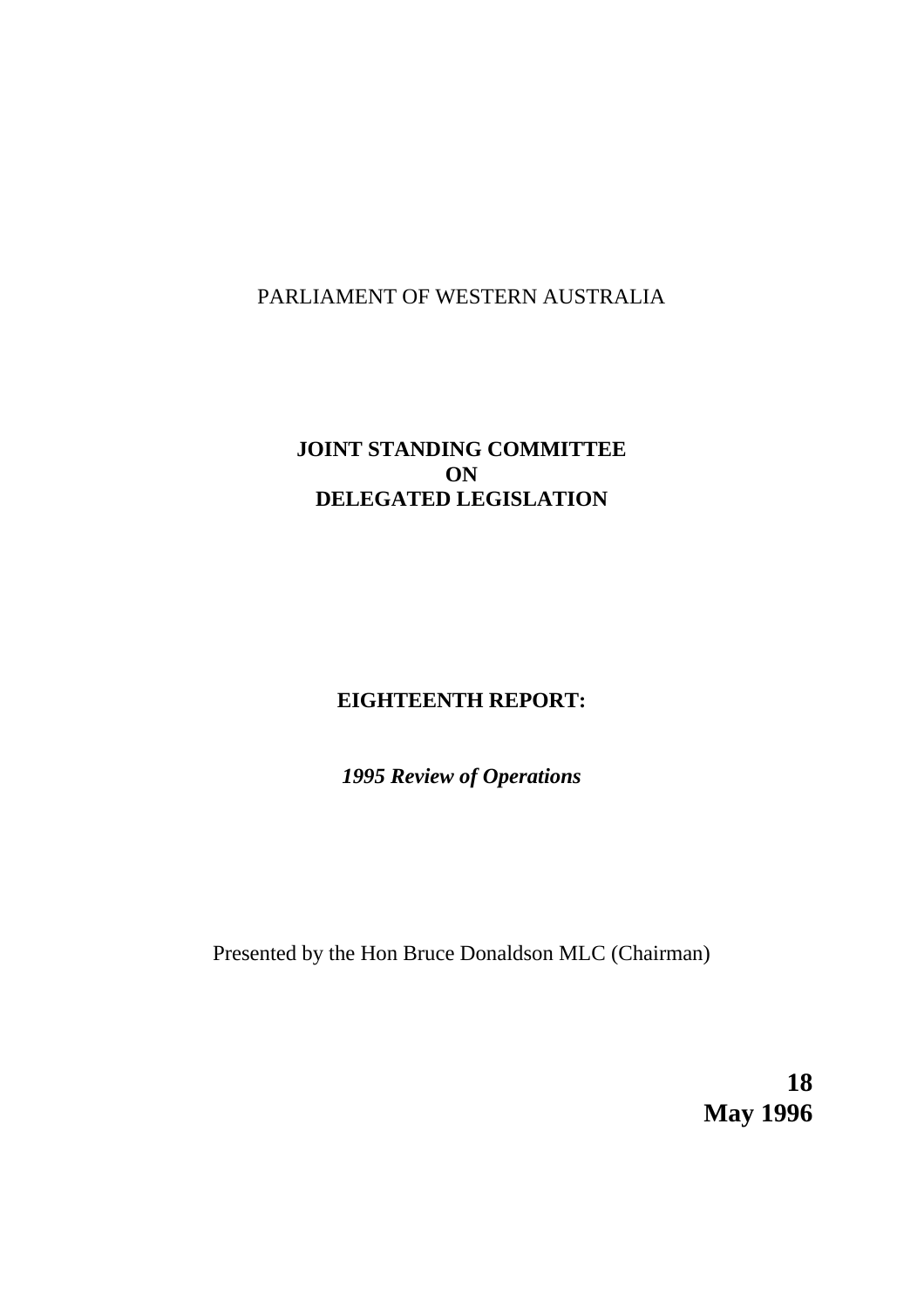### **Joint Standing Committee on Delegated Legislation**

#### **Members**

Hon Bruce Donaldson MLC (Chairman) Hon Tom Helm MLC (Deputy Chairman) Hon Jim Scott MLC Hon Doug Wenn MLC Mr Bob Bloffwitch MLA Mr Kevin Leahy MLA Mr Ted Cunningham MLA Mrs June van de Klashorst MLA

#### **Advisory/Research Officer**

Stuart Kay

#### **Committee Clerk**

Ms Jan Paniperis

## **Terms of Reference**

*It is the function of the Committee to consider and report on any regulation that:*

- *(a) appears not to be within power or not to be in accord with the objects of the Act pursuant to which it purports to be made;*
- *(b) unduly trespasses on established rights, freedoms or liberties;*
- *(c) contains matter which ought properly to be dealt with by an Act of Parliament;*
- *(d) unduly makes rights dependent upon administrative, and not judicial, decisions.*

*If the Committee is of the opinion that any other matter relating to any regulation should be brought to the notice of the House, it may report that opinion and matter to the House.*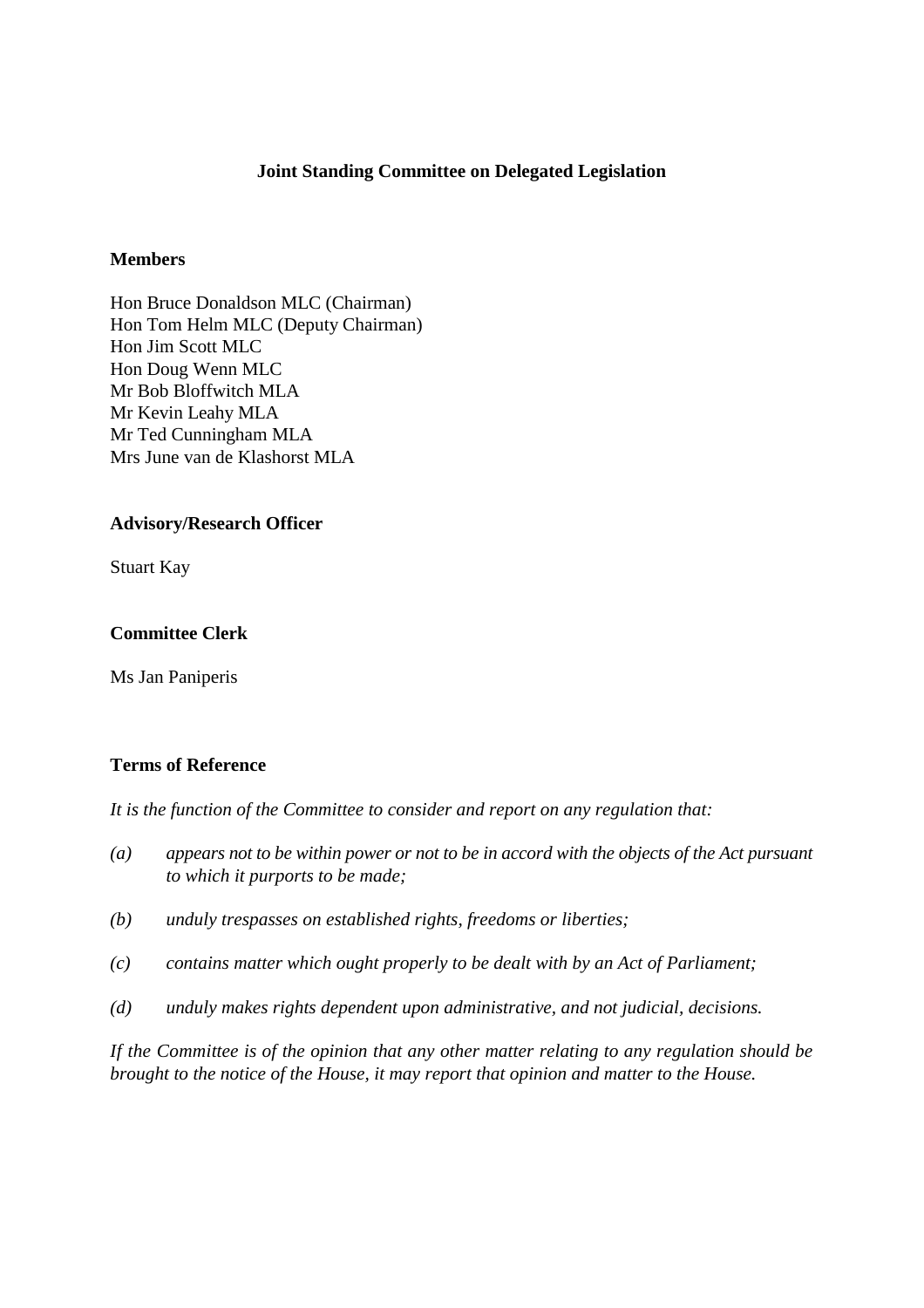## **Contents**

| Introduction                                                                                                                                                                                                         | 1                               |
|----------------------------------------------------------------------------------------------------------------------------------------------------------------------------------------------------------------------|---------------------------------|
| The place of subordinate legislation in our system of government<br>How subordinate legislation is made<br><b>Interpretation Act 1984</b><br>Scrutiny of subordinate legislation<br>Committee an effective mechanism | $\mathbf 1$<br>3<br>3<br>5<br>6 |
| <b>Committee Procedures</b>                                                                                                                                                                                          | 7                               |
| The Committee's Terms of Reference<br>Explanatory memoranda (EM)<br>Protective notice of motion of disallowance<br>Scrutiny by the Committee                                                                         | 7<br>$\overline{7}$<br>9<br>9   |
| <b>Committee Membership</b>                                                                                                                                                                                          | 10                              |
| <b>Committee Staff</b>                                                                                                                                                                                               | 10                              |
| <b>Independent Legal Advice</b>                                                                                                                                                                                      | 13                              |
| 1995: Overview                                                                                                                                                                                                       | 13                              |
| <b>Statistics</b>                                                                                                                                                                                                    | 14                              |
| General<br>Disallowance                                                                                                                                                                                              | 14<br>15                        |
| <b>Recommendations for Reform</b>                                                                                                                                                                                    | 16                              |
| <b>Legislative Council Standing Orders</b>                                                                                                                                                                           | 17                              |
| <b>Commission on Government</b>                                                                                                                                                                                      | 18                              |
| Henry VIII Clauses                                                                                                                                                                                                   | 19                              |
| Fees and Charges                                                                                                                                                                                                     | 21                              |
| General<br>Department of Land Administration Fees<br><b>Fisheries Department Fees</b><br>Road Traffic (Licensing) Amendment Regulations (No 2) 1995                                                                  | 21<br>23<br>24<br>24            |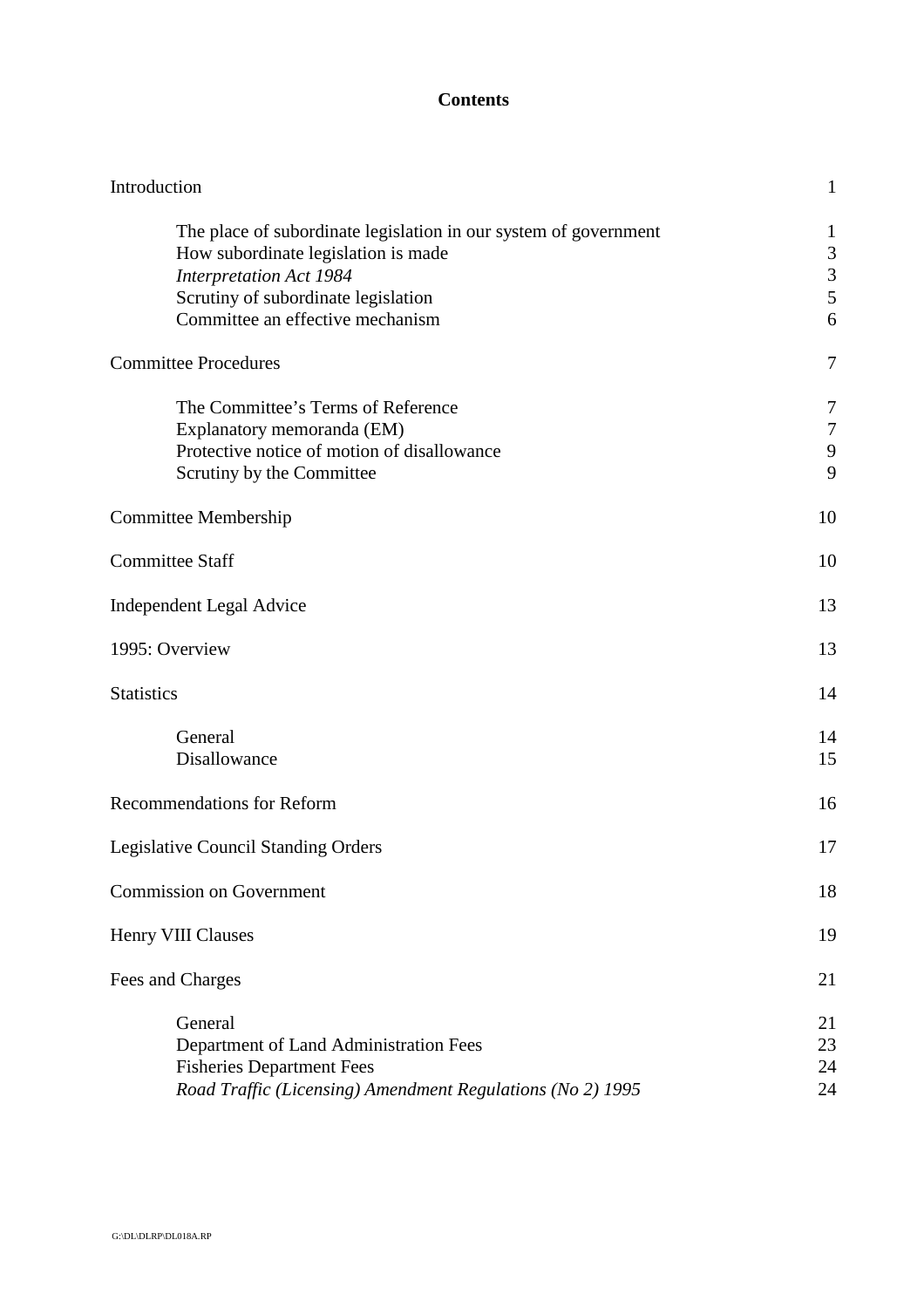|                                                                                                                                                   | $\overline{\mathbf{u}}$ |
|---------------------------------------------------------------------------------------------------------------------------------------------------|-------------------------|
| Specific Inquiries                                                                                                                                | 24                      |
| <b>Forest Management Amendment Regulations 1995</b><br><b>Retail Trading Hours Amendment Regulations 1994</b><br>Young Offenders Regulations 1995 | 24<br>26<br>27          |
| Appendix 1                                                                                                                                        | 28                      |
| Appendix 2                                                                                                                                        | 29                      |
| Appendix 3                                                                                                                                        | 31                      |
| Appendix 4                                                                                                                                        | 32                      |
| Appendix 5                                                                                                                                        | 38                      |
| Appendix 6                                                                                                                                        | 40                      |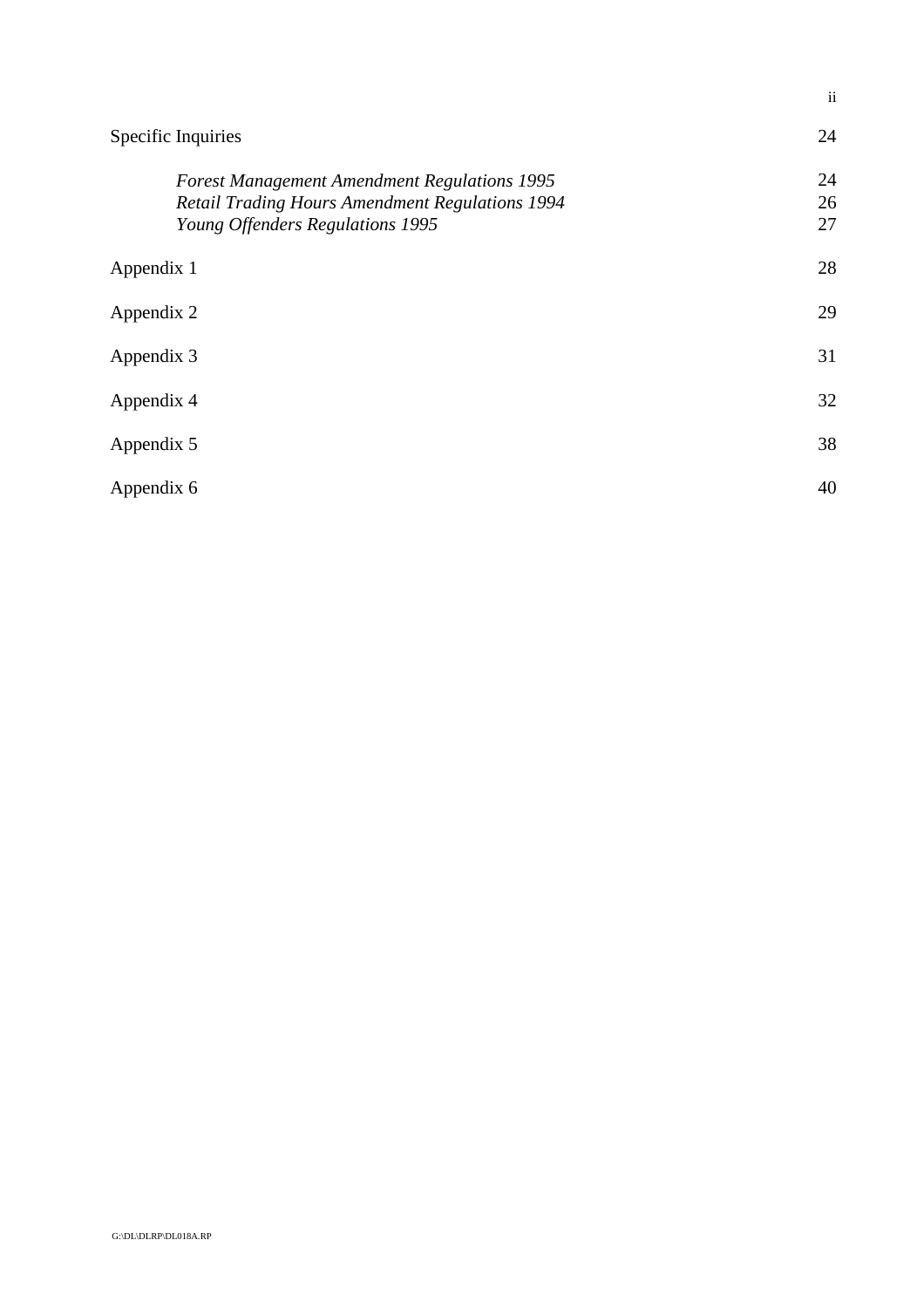# **Report of the Joint Standing Committee on Delegated Legislation**

## **1995 Review of Operations**

#### 1 **Introduction**

The place of subordinate legislation in our system of government<sup>1</sup>

- 1.1 The system of government in Western Australia is that of a parliamentary democracy based on the rule of law<sup>2</sup>. Modern governmental functions are frequently divided into 3 classes:
	- 1.1.1 legislative the power to make general rules of conduct (ie the power to make laws);
	- 1.1.2 executive the power to put into effect in individual cases the general rules made under the legislative power; and
	- 1.1.3 judicial the power to judge, or to resolve disputes.
- 1.2 The 3 arms of the system of State government in Western Australia are represented by:
	- 1.2.1 Parliament the legislature;
	- 1.2.2 the Executive Council, also known as the "Cabinet" the executive; and
	- 1.2.3 the judiciary (in relation to which the Supreme Court is the highest court<sup>3</sup> and the Chief Justice of Western Australia the chief judicial officer<sup>4</sup>).
- 1.3 The principal function of Parliament is to make law. Parliament makes laws by enacting statutes or Acts of Parliament (which are also referred to as primary legislation).

- <sup>3</sup> It is, however, possible to appeal from the Supreme Court of Western Australia to the High Court of Australia.
- *Supreme Court Act 1935*, s 7. <sup>4</sup>

 $A$  more detailed account of the place of subordinate legislation in our system of government, including consideration of the advantages and disadvantages of its use and the potential for abuse, is set out in the Committee's 16th Report, *The Subordinate Legislation Framework in Western Australia*, November 1995.

<sup>&</sup>lt;sup>2</sup> In simple terms, the "rule of law" is the idea that law is supreme and replaces arbitrary force. For a more detailed explanation of the rule of law, see Allars, M, *Introduction to Australian Administrative Law*, Butterworths, 1990, pp14 *et seq*.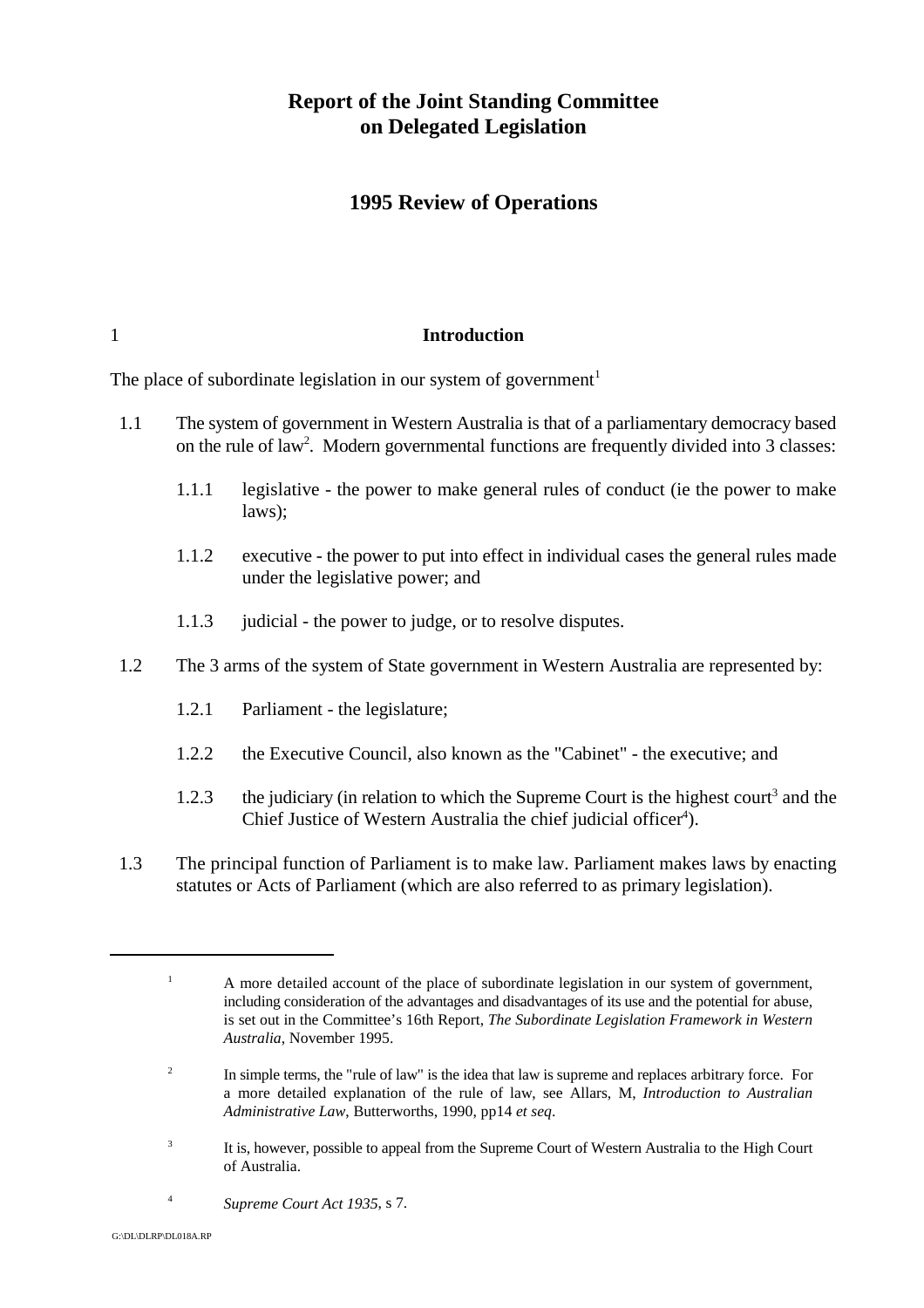- 1.4 It has long been established that parliaments may delegate their legislative powers. The earliest example of such a delegation in England occurred in  $1385<sup>5</sup>$ . Legislation that is made under a delegation of power from the legislature is known as subordinate legislation.
- 1.5 The term "subordinate legislation"<sup>6</sup> postulates 2 concepts. The first relates to the fact that the legislation is *subordinate* or *delegated*. That is, it is legislation that is made by a body (such as a government department) other than the parliament, under the authority of the parliament. The second concept is that of *legislation*. What is legislation? The English Donoughmore Committee<sup> $7$ </sup> distinguished legislative activity from executive activity on the basis that legislative action constitutes the process of formulating general rules of conduct without reference to particular cases while executive action constitutes the process of performing particular acts which apply general rules to particular cases. Thus subordinate legislation can be said to be general rules of conduct affecting the community at large which have been made by a body expressly authorized so to do by an Act of Parliament<sup>8</sup>.
- 1.6 It should be kept in mind that subordinate legislation is law, no less so than is primary legislation made by Parliament itself. Members of Parliament are accountable to the people at election time and Parliamentary debates about Bills are a matter of public record. Subordinate legislation is formally made by the executive government. Practically speaking it is often made by bureaucrats. Whilst most subordinate legislation, like an Act of Parliament, is a matter of public record, the process of making it is, generally speaking, formally invisible to the public. In other words, members of Parliament and the laws made by them are accountable in that members are directly accountable to the people in elections and the record of making legislation, at least in so far as Parliamentary debates are concerned, is available to the public. The reasons for making subordinate legislation and information about the process by which it is made are not readily available to the public. At present the principal effective means of accountability in respect of subordinate legislation is its scrutiny by parliamentary committee.
- 1.7 Some mention should be made here of the general legislative hierarchy from a more practical perspective. The legislative hierarchy is ordinarily such that the most important matters are dealt with in the statute, those matters of detail of lesser importance are dealt with by subordinate legislation and the minutiæ (in respect of which the greatest administrative flexibility is needed) are dealt with by administrative rules or policies. In some cases the lines between each of these categories (ie legislation, subordinate legislation and administrative rules) is not clear. However, there are legal principles which can be applied.

<sup>&</sup>lt;sup>5</sup> Pearce, DC, *Delegated Legislation in Australia and New Zealand*, Butterworths, 1977, p 3.

<sup>&</sup>lt;sup>6</sup> Subordinate legislation is also known as delegated or subsidiary legislation. The term subordinate legislation has been chosen as it is the most accurate description of the material it refers to. It is noted that the *Interpretation Act 1984* currently uses the term subsidiary legislation.

United Kingdom, Committee on Ministers' Powers, *Report*, 1932 Cmd 4060. <sup>7</sup>

Pearce 1977, p 1-2. <sup>8</sup>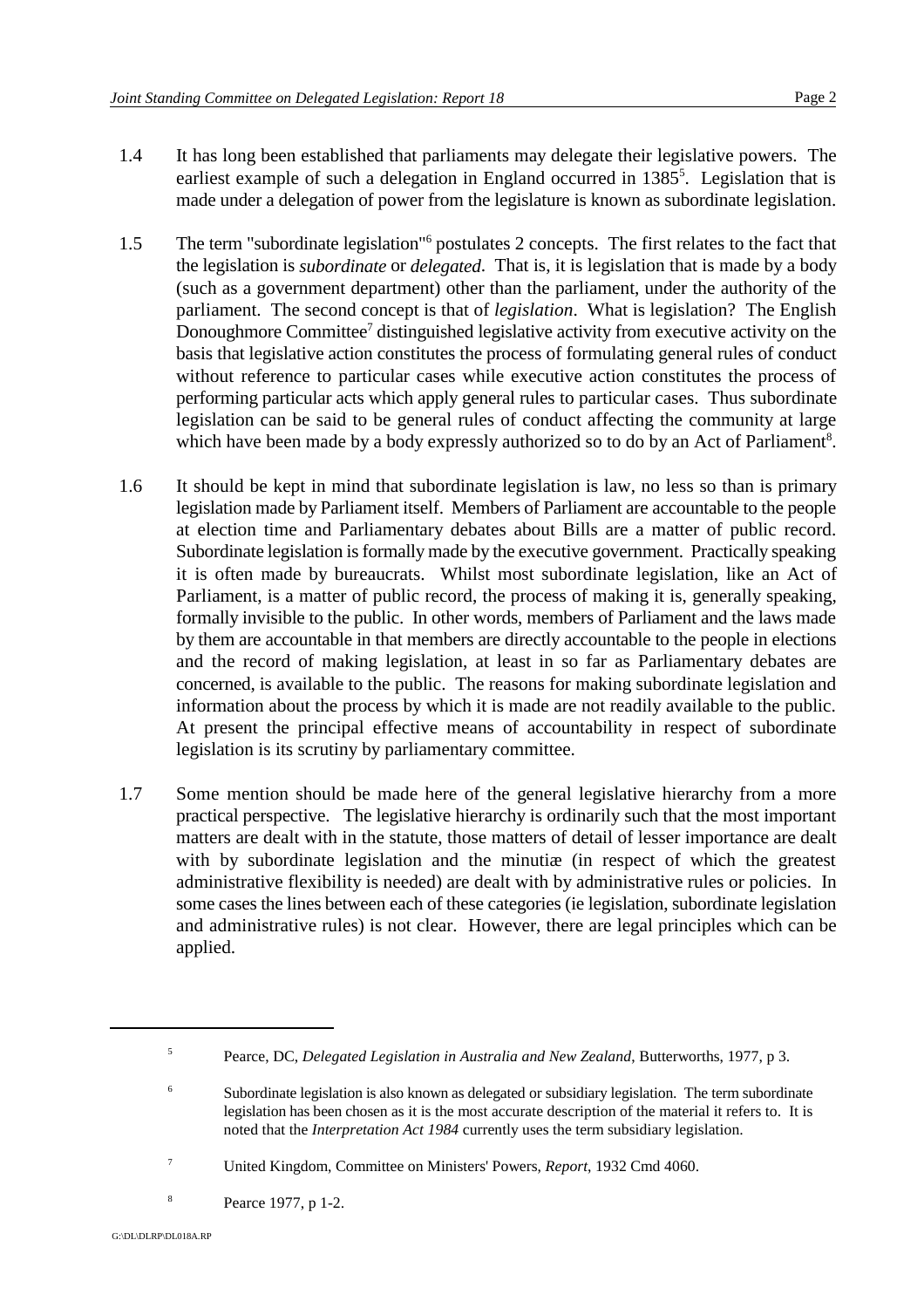1.8 It is generally accepted that, in the modern democratic state, it would be impossible for Parliament to legislate on all matters requiring legislation. However, it is also generally accepted that it is necessary to recognise the criticisms made of subordinate legislation and take steps to minimise the dangers that it poses. In particular cases of delegation, while it is the case that Parliament has approved subject matter on which subordinate legislation can be made, this does not and should not be assumed to grant to the executive or the administration an unfettered discretion to make whatever subordinate legislation it thinks fit. In the first place, the delegation of the legislative power should be (and sometimes is) specifically confined by enabling legislation, that is, given express jurisdictional limits. The discretion granted for the purposes of making subordinate legislation should be structured or subject to specific procedural requirements. And there must be some means whereby innocent and inadvertent misuse (as well as abuse) of delegated powers can be reviewed and remedied. Consequently, although Parliament does not itself wish to legislate on a relevant subject, it nevertheless is essential that Parliament remain informed about the subordinate legislation that is made and have an opportunity to review it.

How subordinate legislation is made

1.9 A self-explanatory flowchart of a typical process of making subordinate legislation is attached as Appendix  $1^9$ .

### *Interpretation Act 1984*

1.10 Section 41 of the *Interpretation Act 1984* provides that all "subsidiary legislation"<sup>10</sup> must be published in the *Gazette* and comes into operation on the date of publication (or the day specified in the subsidiary legislation). This reflects a fundamental principle of representative democracy based on the rule of law. The rule of law requires that law must be publicised with sufficient precision. John Locke said:

> For all the power the government has, being only for the good of society, as it ought not to be arbitrary and at pleasure, so it ought to be exercised by established and promulgated laws, that both the people may know their duty, and be safe and secure within the limits of the law, and the rulers, too, kept within their due bounds $11$

<sup>&</sup>lt;sup>9</sup> It should be noted that the flowchart represents a typical process of making regulations required to be made by the Governor and may not represent the process of making, for instance, Ministerial regulations or by-laws.

<sup>&</sup>lt;sup>10</sup> The *Interpretation Act* refers to subsidiary legislation rather than subordinate legislation. As the Committee noted in its 16th Report, it prefers the term subordinate legislation as this more accurately describes the subordinate nature of subordinate legislation. It is also consistent with the practice adopted in most other parts of Australia.

Locke, J, *Two Treatises of Government*, Book II, para 137, cited in Allan, TRS, "Legislative <sup>11</sup> Supremacy and the Rule of Law: Democracy and Constitutionalism" (1985) 44 *Cambridge Law Journal* 111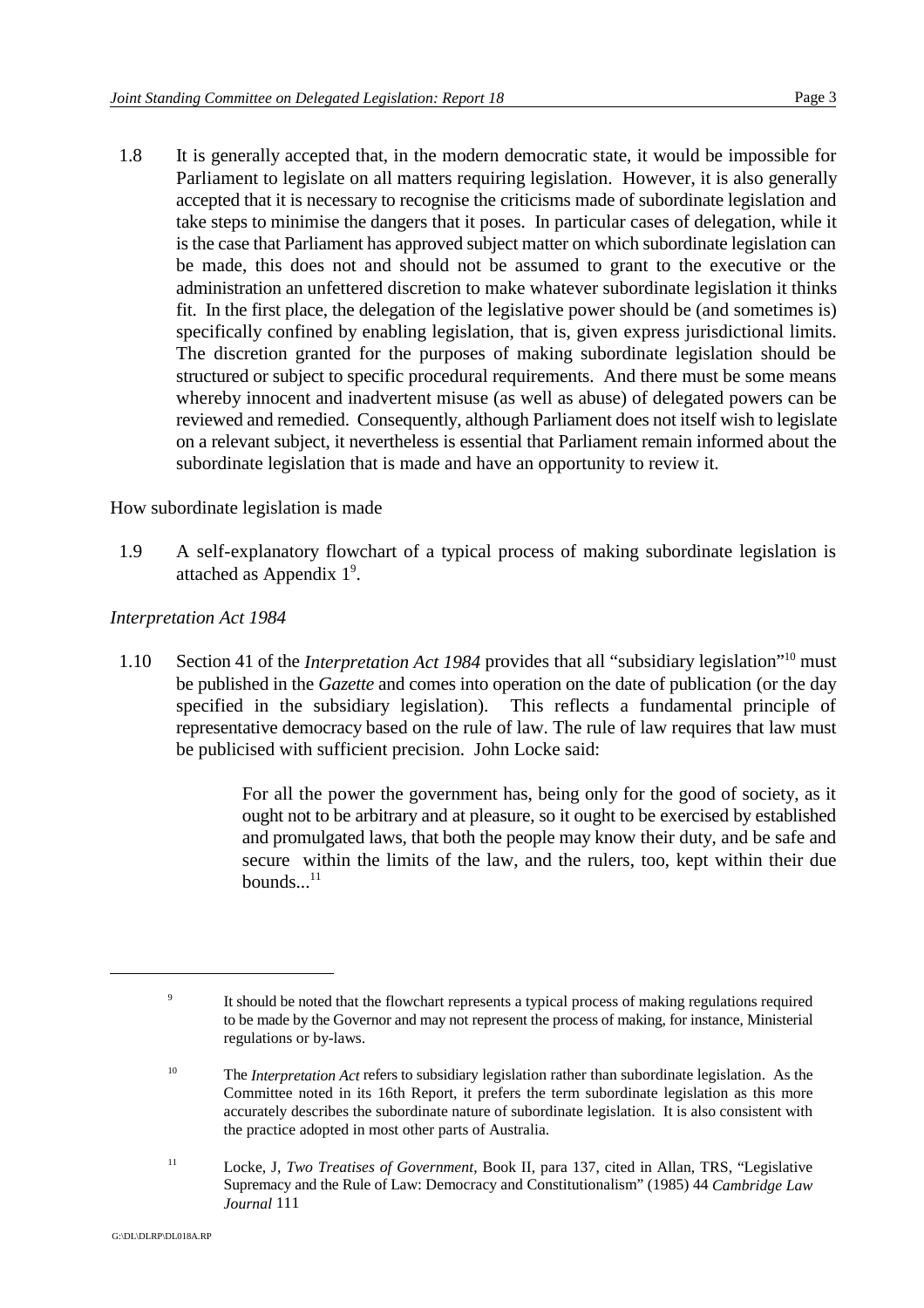And TRS Allan of Cambridge University has said:

The acceptance of the rule of law as a constitutional principle requires that a citizen, before committing himself to any course of action, should be able to know in advance what are the legal consequences that will flow from it. $^{12}$ 

- 1.11 The same principle was referred to in the Committee's 16th Report<sup>13</sup>, in the context of discussing accountability and means of preventing abuse of delegated legislative powers, and in its 17th Report<sup>14</sup>, in the context of certain subordinate legislation that was not published in the *Gazette* as required.
- 1.12 In the context of publication of legislation (including subordinate legislation), the Committee notes and supports the recommendations of the Standing Committee on Constitutional Affairs and Statutes revision in relation to continual consolidation of legislation and posting of legislation on the Internet<sup>15</sup>. This would enhance the availability of legislation to the public in an accessible form.
- 1.13 Following publication in the *Gazette*, all "regulations" must be tabled in both Houses of Parliament within 6 sitting days of their publication. If the regulations are not tabled within the 6 sitting days, they thereupon cease to have effect.
- 1.14 After tabling, either House may then disallow the regulations, provided notice of motion of disallowance is given within 14 sitting days of their tabling in the relevant House. Both Houses (in agreement) may amend the regulations.
- 1.15 In its 16th Report the Committee noted that one of the impediments to the Committee's scrutiny function is the limitation that it may only scrutinise "regulations" having legislative effect which, by reason of s 42(8) of the *Interpretation Act 1984* include "rules" and "by-laws" having legislative effect. Similarly, while all "subsidiary legislation"<sup>16</sup> must be *Gazetted*, only "regulations" must be tabled in Parliament. Thus Parliamentary scrutiny of subordinate legislation can be avoided if it is called something other than "regulations", "rules" or "by-laws". The Committee noted in its 16th Report that this situation is not satisfactory. Subordinate legislation should be defined by reference to its purpose and effect, not by how it is nominally described in a particular case.
- 1.16 Furthermore, for "regulations", "rules" or "by-laws" to fall within the definition of "regulations" under the *Interpretation Act*, they must have legislative effect. Thus they must involve the formulation of **general rules of conduct, usually operating**

<sup>15</sup> Western Australia, Standing Committee on Constitutional Affairs and Statutes Revision, *Electronic Availability of Statutes*, 11th Report, January 1996.

<sup>&</sup>lt;sup>12</sup> Black-Clawson International Ltd v Papierwerke Waldhof-Aschaffenburg AG [1975] AC 591, 613

 $pp10-11$ .

<sup>&</sup>lt;sup>14</sup> Western Australia, Joint Standing Committee on Delegated Legislation, *Young Offenders Regulations 1995 and Director General's Rules*, 17th Report, December 1995.

<sup>&</sup>lt;sup>16</sup> *Interpretation Act 1984, s 5.*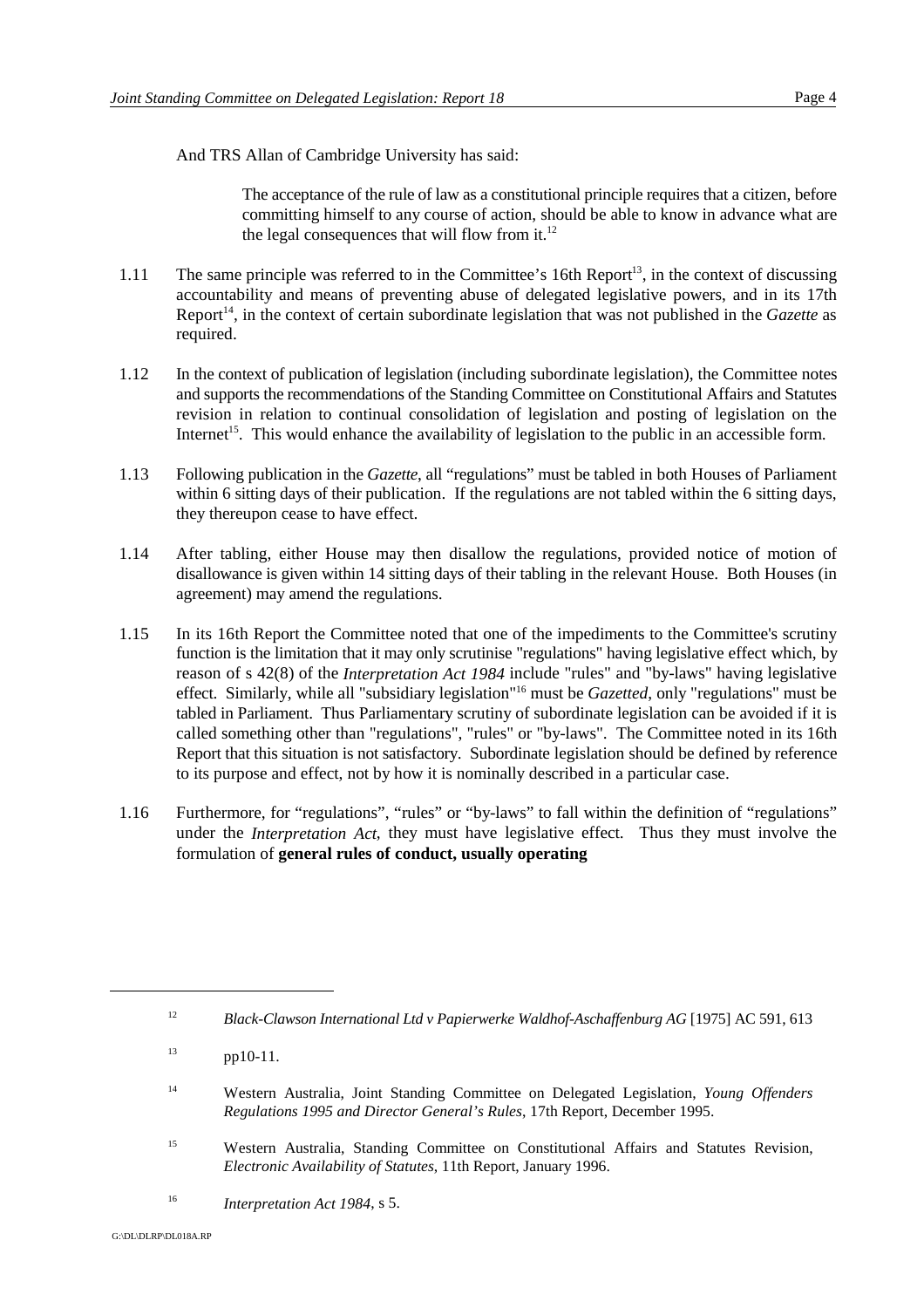**prospectively, and will usually determine the content of the law rather than merely apply it<sup>17</sup>.** In this context the Committee notes that there appears to be much ignorance in some government agencies about the line between rules which have legislative effect and rules which are merely administrative policy. The Committee acknowledges that sometimes the distinction is not clear and that in some cases even senior lawyers may disagree on the character of a particular rule or rules. Consequently it is important that both government agencies and Parliamentary Counsel give consideration to whether or not particular rules have, or are intended to have, legislative effect. "Legislative effect" is the principle criterion to be used in a determination of what must be contained in subordinate legislation and what may be contained in administrative rules. In the Committee's view it is preferable to err on the side of including administrative rules in regulations rather than to include rules having legislative effect in administrative instruments which are not subject to Parliamentary scrutiny.

Scrutiny of subordinate legislation

1.17 The Western Australian Royal Commission into Commercial Activities of Government and Other Matters ("the Royal Commission") found that  $18$ :

> The least visible law making activity undertaken in this State is that by which statutory rules are made. These have a pervasive effect upon the lives and livelihood of the community. The Joint Standing Committee on Delegated Legislation and the *Interpretation Act 1984* constitute significant checks in the processes through which rules are given legal effect.

1.18 The scrutiny of subordinate legislation by parliamentary committees is the principal means by which Australian parliaments keep themselves informed of matters regarding subordinate legislation. In conjunction with the requirements to table subordinate legislation and the parliamentary power to disallow subordinate legislation, such committees enable parliaments to exercise an essential and useful form of control over the making of subordinate legislation. The High Court has said:

> When a man becomes a member of Parliament, he undertakes high public duties. Those duties are inseparable from the position: he cannot retain the honour and divest himself from the duties. One of the duties is that of watching on behalf of the general community the conduct of the Executive, of criticizing it, and, if necessary, of calling it into account in the constitutional way by censure from his place in Parliament... That is the whole essence of responsible government, which

See, for example: Australia, Administrative Review Council, *Report to the Attorney-General:* <sup>17</sup> *Rule Making by Commonwealth Agencies*, Report No 35, March 1992, p20; *Commonwealth v Grunseit* (1943) 67 CLR 58, 82; *Queensland Medical Laboratory v Blewett* (1988) 84 ALR 615, 633.

<sup>&</sup>lt;sup>18</sup> Western Australia, Royal Commission into Commercial Activities of Government and Other Matters, *Report*, Perth, 1992, Part II, para 5.7.9.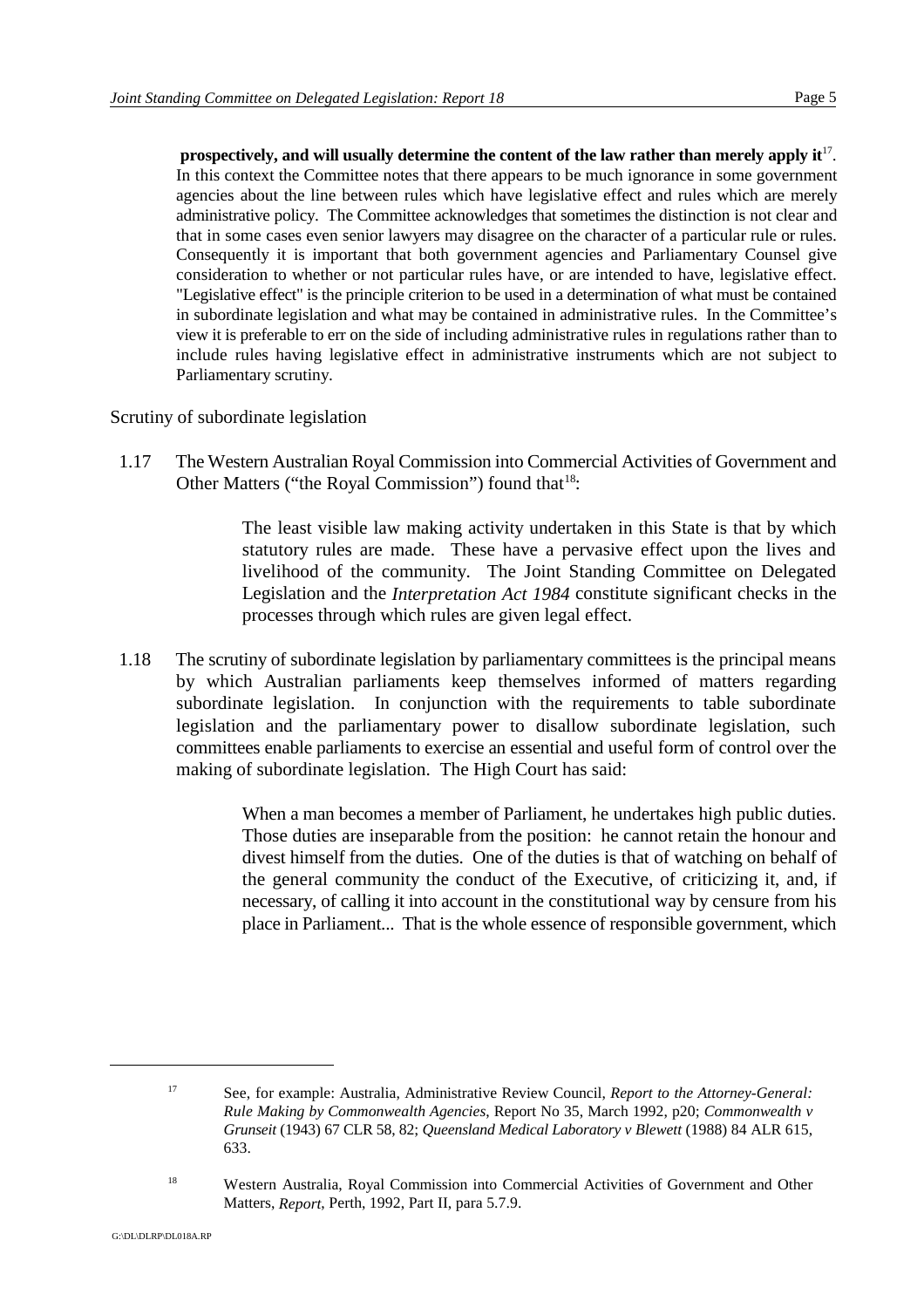is the keystone of our political system, and is the main constitutional safeguard the community possesses $^{19}$ .

- 1.19 Thus the members of the Committee are, on behalf of the members of Parliament generally (who individually do not have the time necessary so to do), performing an important role in "watching... the conduct of the Executive" in the context of subordinate legislation. The Committee was created to perform the scrutiny function of Parliament because individual members of Parliament do not have the time to review the thousands of pages of subordinate legislation that are tabled each year.
- 1.20 As part of their scrutiny of subordinate legislation on behalf of parliaments, scrutiny committees also play a valuable role in identifying, at an early stage, possible grounds on which subordinate legislation can be challenged in the courts. This can result in: substantial savings in terms of avoidance of expensive litigation (which would otherwise also consume valuable court time); avoiding or reducing potential liability of governments for invalid action; and avoiding or reducing embarrassment of governments for invalid action.
- 1.21 Parliamentary committees for the scrutiny of subordinate legislation have existed in Australia since the first one was established by the Commonwealth Government in 1931. This was followed by South Australia in 1938, Victoria in 1956, New South Wales in 1960, Tasmania and the Northern Territory in 1969 and Queensland in 1975. In 1976, the Western Australian Parliament enacted legislation to create the Legislative Review and Advisory Committee, a statutory committee charged with the scrutiny of subordinate legislation<sup>20</sup>. It was not until 1987 that Western Australia abandoned the statutory committee and appointed a Parliamentary committee when it established the Joint Standing Committee on Delegated Legislation<sup> $21$ </sup>.

Committee an effective mechanism

1.22 In its 16th Report, *The Subordinate Legislation Framework in Western Australia*, the Committee concluded that, despite some of the impediments<sup>22</sup> to its scrutiny function which require reform in the manner considered in that report, the Committee is nevertheless an effective mechanism for scrutiny of subordinate legislation in Western Australia. Drawing equal representation from both Houses of Parliament, the Committee is proud of and carefully guards its ability to function with apolitical impartiality in its scrutiny of subordinate legislation. At the time of writing, the Government continues to have minority representation on the Committee, there being 4 members from the Australian Labor Party, 3 from the Liberal Party and 1 member of the Committee who is a member of the Greens WA. Essentially a sub-committee of the whole of the Parliament, the Committee believes that it fairly represents Parliament. The Committee considers that it is important that this

<sup>&</sup>lt;sup>19</sup> *Horne v Barber* (1920) 27 CLR 494, 500.

*Legislative Review and Advisory Committee Act 1976*. <sup>20</sup>

<sup>&</sup>lt;sup>21</sup> 1987 WAPD 30, 636, 1636, 1754, 2457, 2944, 3728.

 $2<sup>22</sup>$  These are set out in the Committee's 16th Report.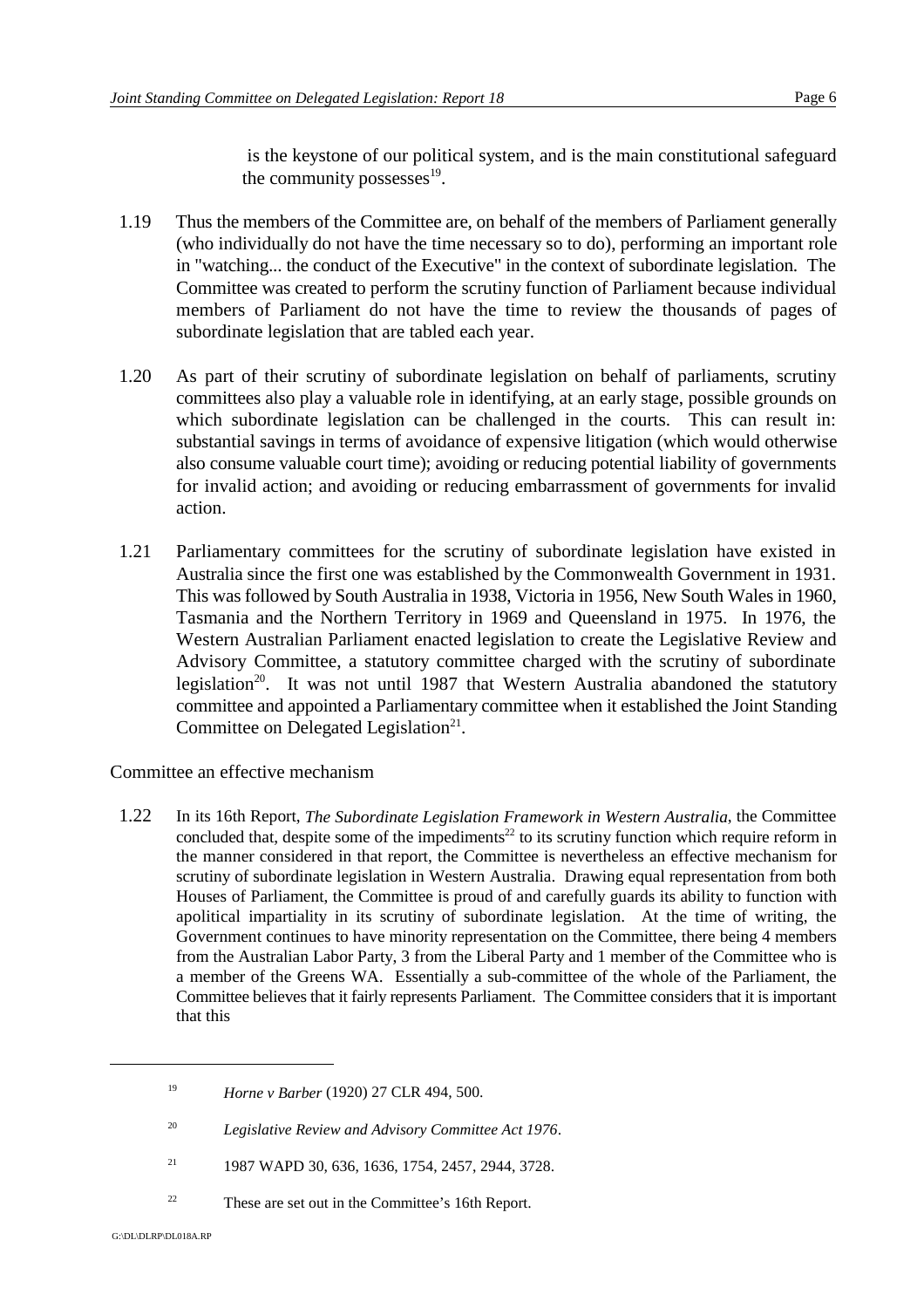fully representational and impartial structure be maintained and supported by Parliament. If it is not, the Committee could become a political entity which merely rubber-stamps bureaucratic or government policy simply because "it is policy" or has executive support. This would undermine the role of Parliament and its members as representatives of the community and severely limit the effectiveness of the Committee.

#### 2 **Committee Procedures**

The Committee's Terms of Reference

2.1 The Committee's rules<sup>23</sup> provide:

*It is the function of the Committee to consider and report on any regulation that:*

- *(a) appears not to be within power or not to be in accord with the objects of the Act pursuant to which it purports to be made;*
- *(b) unduly trespasses on established rights, freedoms or liberties;*
- *(c) contains matter which ought properly to be dealt with by an Act of Parliament;*
- *(d) unduly makes rights dependent upon administrative, and not judicial, decisions.*

*If the Committee is of the opinion that any other matter relating to any regulation should be brought to the notice of the House, it may report that opinion and matter to the House.*

Explanatory memoranda (EM)

2.2 The Royal Commission found that  $24$ :

...accountability can only be exacted where those whose responsibility it is to call government to account are themselves possessed of, or are able to obtain, the information necessary to make considered judgements. Information is the key to accountability. Given Parliament's role as the primary accountability agent of the public, accurate information is its lifeblood. Without it, Parliament can be neutralised, the public left vulnerable.

 $A$  copy of the Committee's rules is attached as Appendix 2.

<sup>&</sup>lt;sup>24</sup> Western Australia, Royal Commission into Commercial Activities of Government and Other Matters, *Report*, Perth, 1992, Part II, para 2.4.2.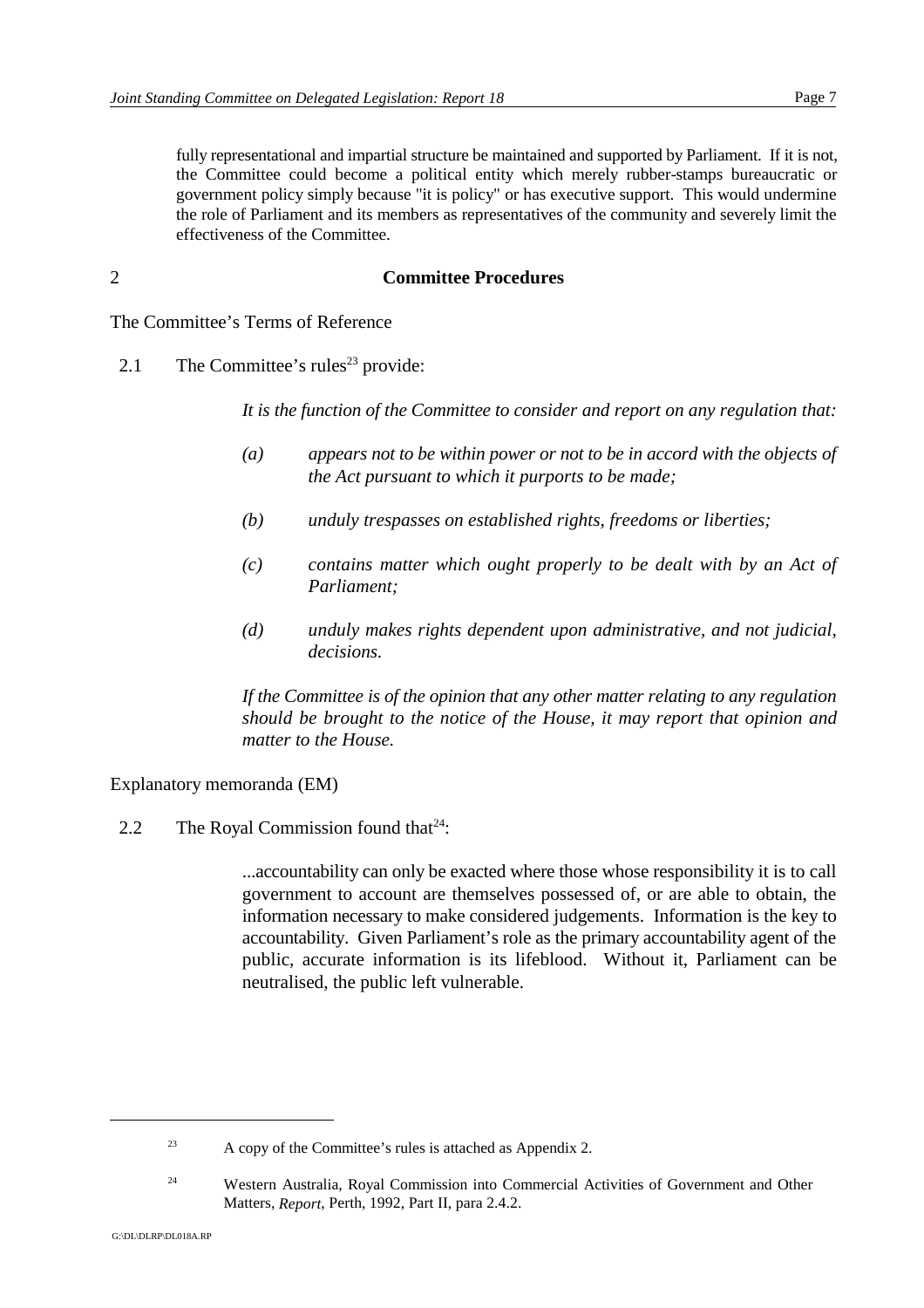This statement has been repeated in the McCarrey Report<sup>25</sup> and by the Commission on Government<sup>26</sup>. It was also referred to by the Committee in its 16th Report<sup>27</sup>.

2.3 The Committee requires that, preferably upon publication in the *Gazette*, and no later than upon tabling, a government agency having responsibility for any relevant subordinate legislation must send to it 10 copies of the subordinate legislation together with 10 copies of an explanatory memorandum in respect of the subordinate legislation. Unfortunately this is not, as yet, a statutory requirement. Although the Premier has issued a Circular to Ministers (No. 37/93) requiring agencies to comply with the Committee's requirements, many agencies ignore or fail to comply with the directive. This causes great difficulties for the Committee in its scrutiny function. Additionally, many agencies, whilst strictly complying with the form of the directive nevertheless fail to provide the Committee with relevant information about the substance of the subordinate legislation. Other agencies provide EMs of inconsistent quality. Consequently, in its 16th Report, the Committee recommended that the requirements be made statutory. The Commission on Government  $commented<sup>28</sup>$ 

> Another constraint on the efficacy of the JSCDL is the lack of compliance by government departments and agencies in providing the Committee with sufficient information with which to examine proposed regulations. These bodies are often tardy in providing the information, resulting in the Committee having to put on a protective notice of motion of disallowance, simply because they have not been afforded the opportunity of properly scrutinising the proposed rules. This device preserves the Committee's capacity to recommend disallowance of delegated legislation after the disallowance period has expired. When the information is provided, it is often insufficient for the purpose; this reflects poorly on the agencies that indulge in such practices.

- 2.4 Notable exceptions to the generally poor standard of EMs received by the Committee are those EMs prepared by the Health Department. The Health Department follows a simple format in the preparation of its EMs which most often meets the Committee's major requirements for the scrutiny of subordinate legislation. It is the only agency which consistently provides the Committtee with EMs of a high standard. Some other agencies, such as the Fisheries Department, the Department of Land Administration and the State Taxation Department, sometimes prepare EMs of a high standard.
- 2.5 The Committee has sought by various means throughout the year to encourage an attitudinal change in agencies to their provision of information to it. The Committee considers that this has had some impact and anticipates a significant improvement in both

Western Australia, Independent Commission to Review Public Sector Finances, *Report: Agenda* <sup>25</sup> *for Reform*, June 1993, Vol 1, p49.

Western Australia, Commission on Government, *Report No 1*, August 1995, p169. <sup>26</sup>

Western Australia, Joint Standing Committee on Delegated Legislation, *The Subordinate* <sup>27</sup> *Legislation Framework in Western Australia*, 16th Report, November 1995, p20.

<sup>&</sup>lt;sup>28</sup> Western Australia, Commission on Government, *Report No.* 2, Part 2, December 1995, p262.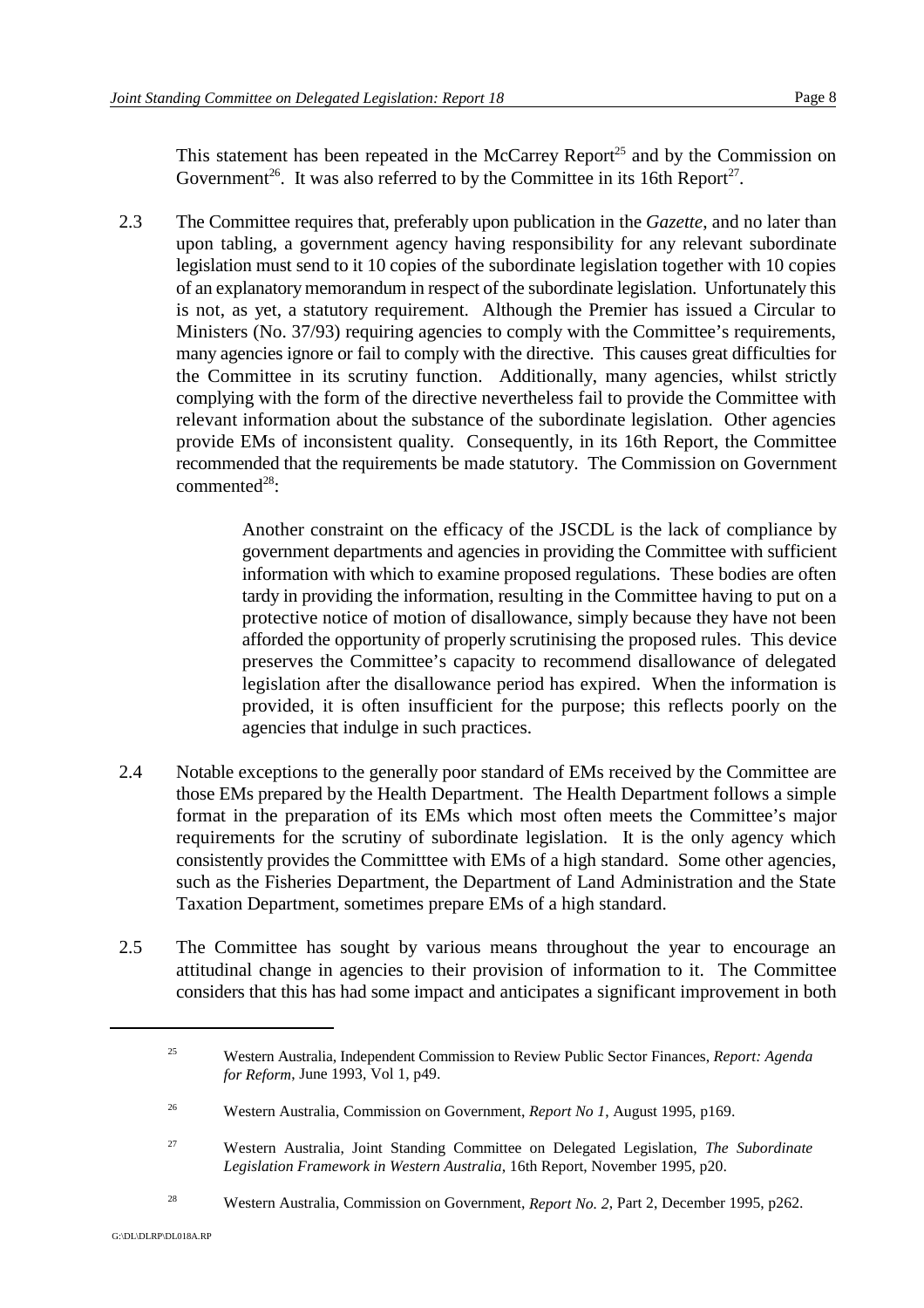the standard of EMs and the response of agencies to the Committee's requests for information in 1996.

Protective notice of motion of disallowance

- 2.6 Where an agency has not complied with the Premier's directive, the Committee has no choice but to give a "protective" notice of motion of disallowance (usually in the Legislative Council). If it does not do so, the relevant period in which a notice of motion of disallowance passes, and Parliament is then unable to disallow the subordinate legislation (other than by enacting primary legislation which overrides it). This process sends a signal to agencies that the Committee requires the subordinate legislation and explanatory memorandum immediately, and gives the Committee time to consider the subordinate legislation and explanatory memorandum when they are received.
- 2.7 The giving of a protective notice of motion of disallowance does not mean that the Committee will recommend disallowance of the relevant subordinate legislation, though that is an ultimate sanction where an agency continues to refuse to provide the Committee with materials which Parliament and the Premier require the agency to provide. The Committee did not find it necessary to recommend disallowance of any subordinate legislation in 1995.
- 2.8 Whilst the Committee endeavours to advise relevant Ministers of its intention to give notice of motion of disallowance before it is given, this has not always proved possible because of the time constraints on the Committee. As a result of recent amendments to standing orders in the Legislative Council (discussed below), these processes have been put under an ever stricter timetable.
- 2.9 Protective notices of motion of disallowance are also used by the Committee where it identifies a matter of concern in subordinate legislation and time is required for the relevant agency or Minister to respond to the Committee's concerns.

Scrutiny by the Committee

- 2.10 Having received subordinate legislation and an explanatory memorandum after *Gazettal* or tabling, the materials are given preliminary consideration by the Committee's Advisory/Research Officer. They are then scrutinised by the Committee.
- 2.11 Where the Committee identifies that subordinate legislation transgresses any of the Committee's terms of reference, it will, in the first instance, seek comment from the agency responsible for the subordinate legislation. In most instances, matters are able to be resolved at this level.
- 2.12 If an agency is unable to satisfy the Committee's concerns, the Committee will approach the Minister responsible for the relevant subordinate legislation. The majority of matters which cannot be resolved at agency level are resolved at Ministerial level.
- 2.13 If a matter is not resolved at Ministerial level, the Committee will report the matter to Parliament, with or without a recommendation for disallowance of the relevant subordinate legislation. The ultimate fate of subordinate legislation therefore remains with the Houses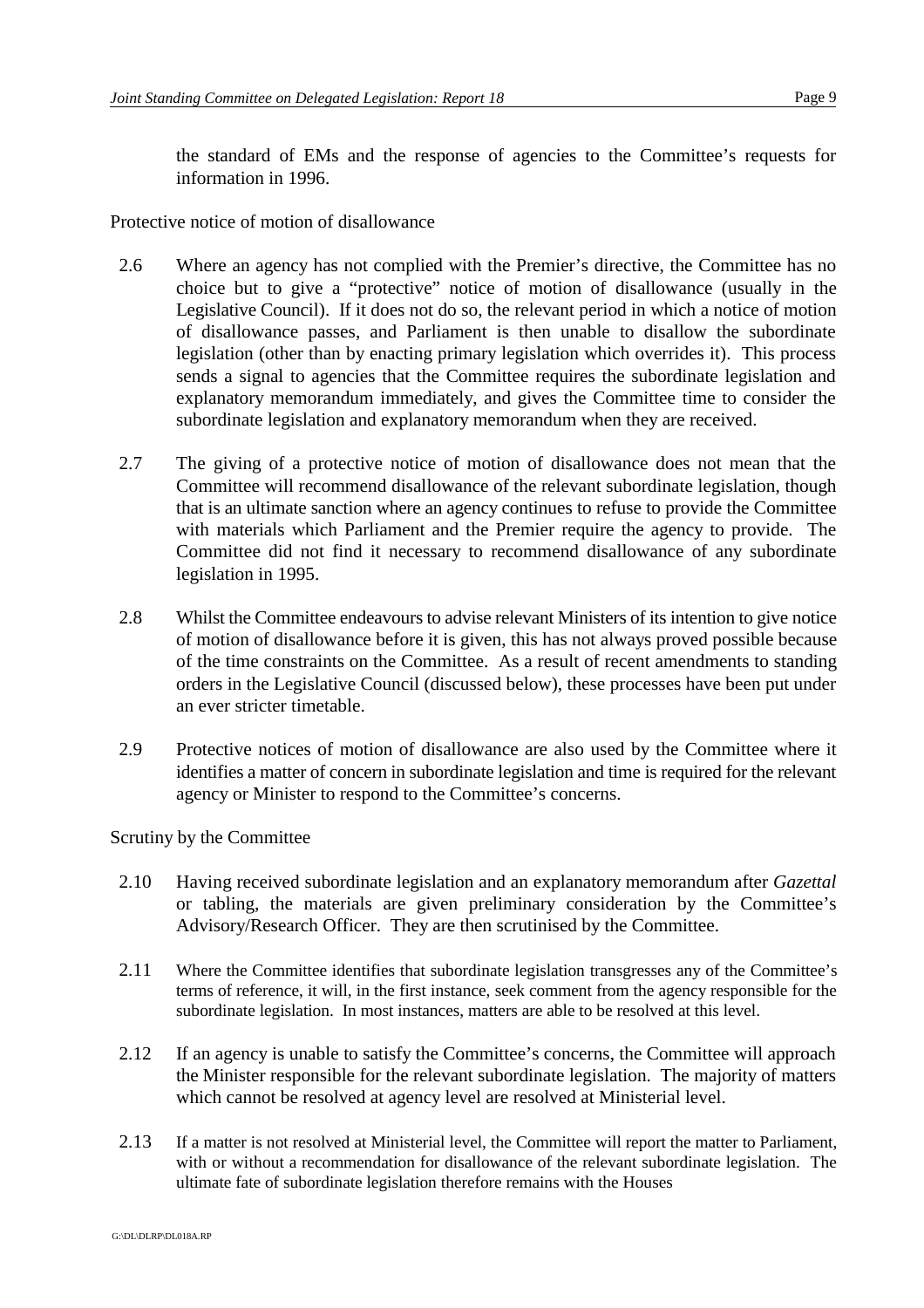of Parliament. The Committee recommends disallowance of subordinate legislation in only the most exceptional circumstances. To date, the Western Australian Parliament has not overruled a recommendation for disallowance made by the Committee<sup>29</sup>.

2.14 As has been observed by both the Chairman and Deputy Chairman of the Committee, it is not the role or purpose of the Committee to hinder effective government. The Committee very carefully guards its apolitical impartiality. However, it is the duty of the Committee to ensure that, within its terms of reference, government is accountable and government efficiency is maintained within the bounds of what is required by a representative democracy based on the rule of law.

## 3 **Committee Membership**

3.1 In accordance with its rules, the Committee has 8 members, 4 from each of the Houses of Parliament. Currently the members are:

> Hon Bruce Donaldson MLC (Chairman) Hon Tom Helm MLC (Deputy Chairman) Hon Jim Scott MLC Hon Doug Wenn MLC Mr Bob Bloffwitch MLA Mr Kevin Leahy MLA Mr Ted Cunningham MLA Mrs June van de Klashorst MLA

Hon Jim Scott MLC replaced Hon Reg Davies MLC who resigned on 25 May 1995 having served on the Committee since 31 May 1990.

## 4 **Committee Staff**

- 4.1 In its exacting work, the Committee is currently supported by only 2 staff (1 legally trained advisory/research officer and 1 committee clerk), both of whom also work for other Parliamentary committees. This is actually fewer staff than the Committee has had in the past (on occasions in the past it has had 2 staff dedicated full-time to the work of the Committee), despite the fact that the work-load of the Committee is increasing.
- 4.2 With the escalating volume and complexity of subordinate legislation being published in Western Australia, the Committee's role is becoming increasingly important and difficult. Whilst Committee members can often identify problems when scrutinising subordinate legislation and are sometimes made aware of problems with particular pieces of subordinate legislation by members of the public, the Committee members neither have the time nor the expertise to identify all problems. Competent staff are required to assist the members in their role.

<sup>&</sup>lt;sup>29</sup> Such recommendations have, however, lapsed as a result of prorogation of Parliament.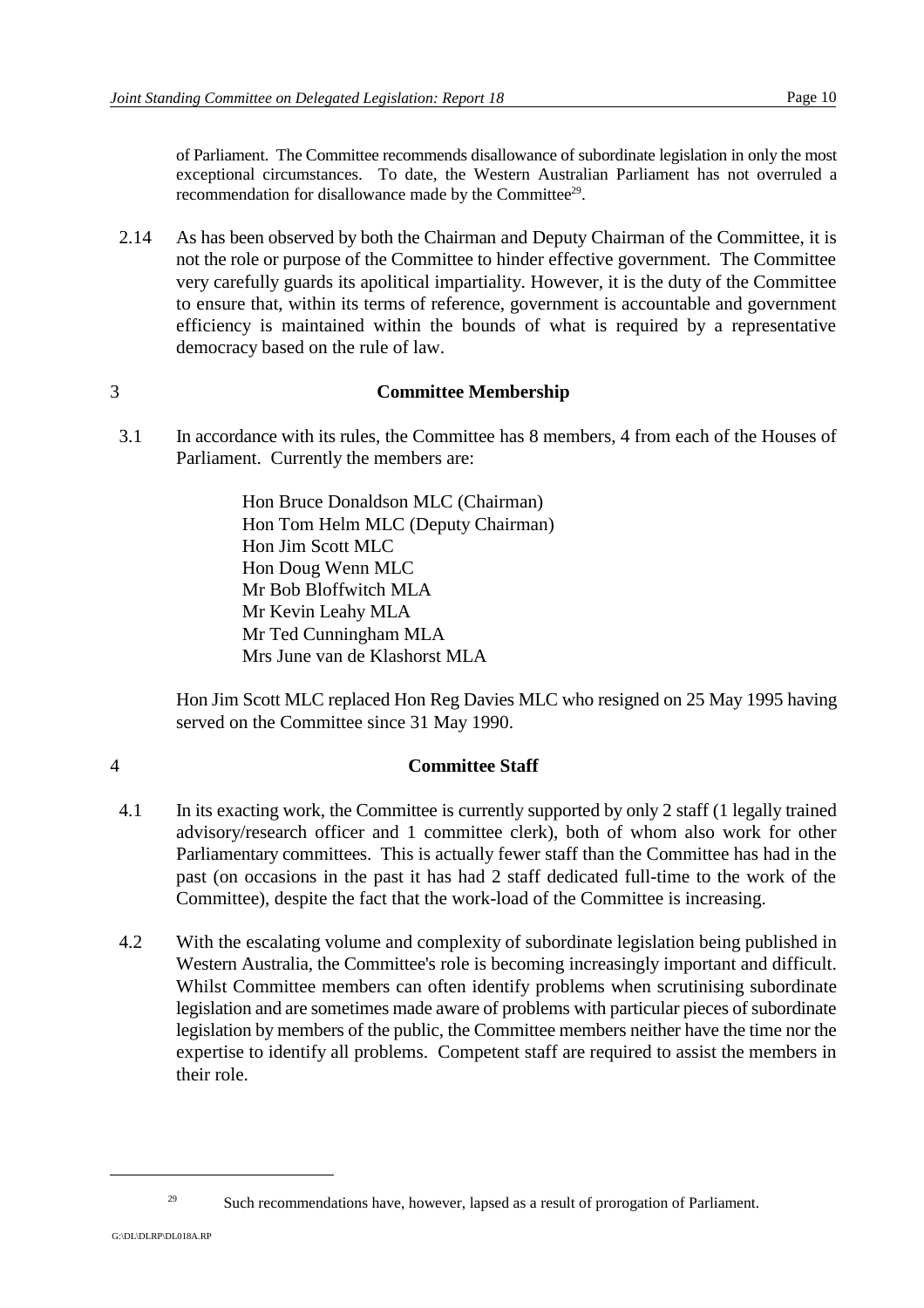4.3 The Committee commented on the importance of its staff in its 16th Report, *The Subordinate Legislation Framework in Western Australia*<sup>30</sup>. The importance of committee staff should not be underestimated. Professor Pearce has said:

> It is not really practicable to expect a member of a committee, even though he be a lawyer, to undertake the time-consuming task of carefully perusing the [numerous] pieces of delegated legislation that are produced each year, reading them into the existing legislation if they are amending instruments, checking them against their empowering Acts, etc. This is something that should be done for the committee by a legal adviser who should be paid for his assistance. It does not seem appropriate that the adviser should be a governmental officer because conflicts of interest can too readily arise... Alternatively, as is the position in the United Kingdom, a legally trained member of the parliamentary staff could provide the requisite assistance to the committee<sup>31</sup>.

4.4 When the establishment of the Committee was being debated in the Legislative Council in 1987, Hon VJ Ferry said:

> The best example in Australia is that of the Australian Senate in Canberra, which has been blessed over the years with having the benefit of very competent legal advice for what I consider to be a very low sum of money. The Senate committee system has been very fortunate in obtaining the services of very competent legal advisers from time to time for a very low reward in monetary terms. I admire the legal counsel who have made themselves available in a very dedicated way to assist the committee to work for the Senate. Similarly, in this State I believe that in order for this committee as proposed to be effective we need to have an independent legal adviser...

4.5 The Royal Commission found that  $32$ :

[If] parliamentary committees are to be able to realise their purpose, several conditions require to be satisfied.

- (a) Their mandate must not be cast in ways which curtail, in any arbitrary or protective way, the matters into which they can inquire.
- (b) Their powers must be ample.
- (c) They must be provided with the support staff, resources and facilities necessary to enable research, investigation and reporting to be fully and effectively undertaken.

 $pp17-18$ .

 $Pearce 1977$ , pp 83-4.

<sup>&</sup>lt;sup>32</sup> Western Australia, Royal Commission into Commercial Activities of Government and Other Matters, *Report*, Perth, 1992, Part II, para 3.9.5.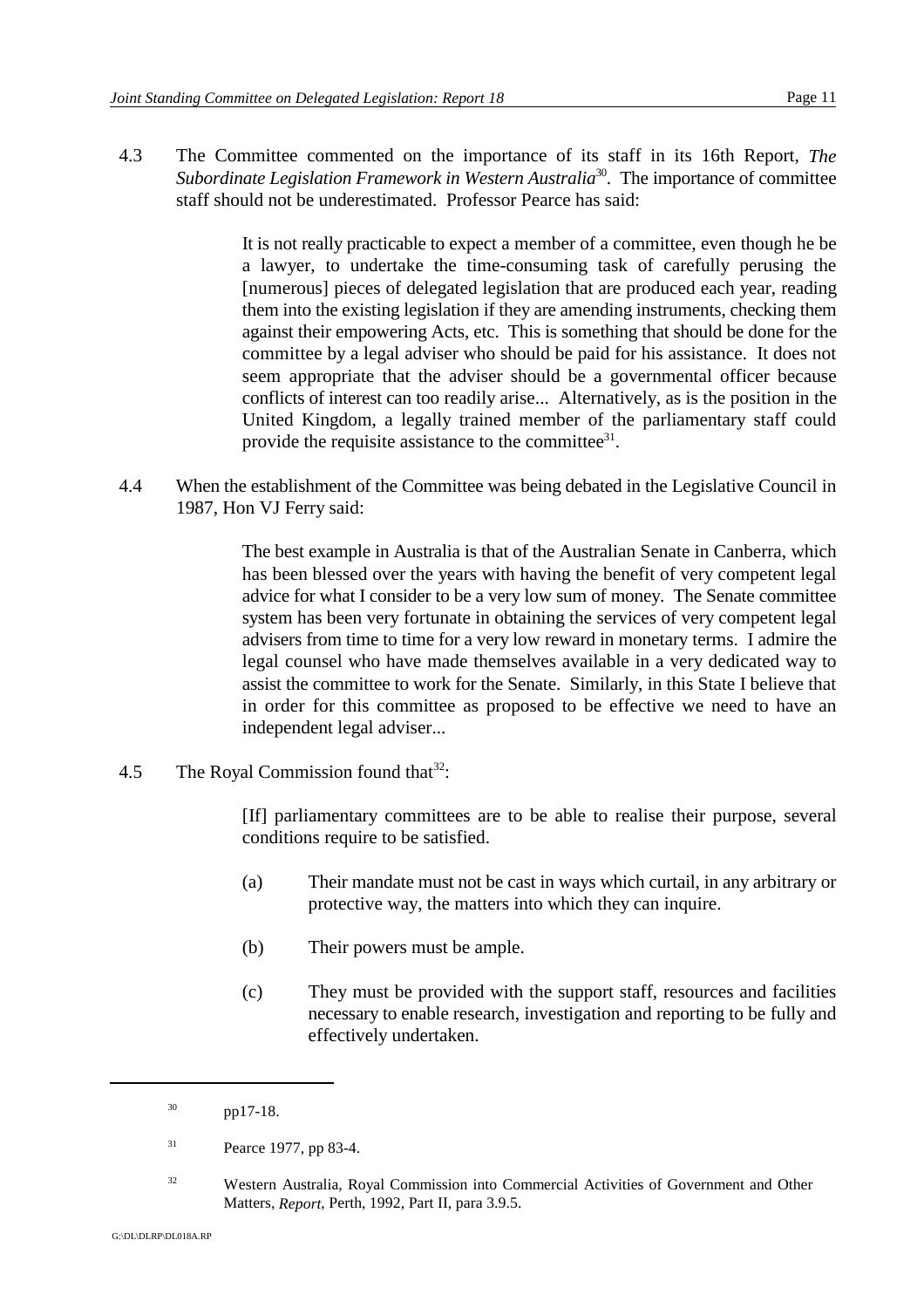We particularly emphasise the last of these. An unsupported committee is a wounded committee.

4.6 The Commission on Government reported $^{33}$ :

The Committee receives a large volume of subordinate legislation, and yet it is only staffed by one part-time research officer. This is another example of the lack of resources for parliamentary committees, a factor that diminishes their effectiveness.

- 4.7 The Committee has been fortunate since its establishment in 1987 to secure the services of some competent and dedicated committee clerks and legal advisers who are members of Parliamentary staff. It is important to note that staff are employed by Parliament and not the Government and are therefore to a large extent insulated from partisan executive pressure - this is another important aspect of the Committee's impartiality and independence from executive control.
- 4.8 However, the Committee considers, in concordance with the finding of the Commission on Government, that it is under-staffed and that this detracts from the Committee's effectiveness. The fact of under-staffing is also reflected by comparing the staffing of equivalent committees in the United States, the United Kingdom and France, as well as in other Australian jurisdictions. A table of comparative staffing levels of Australian subordinate legislation committees as at July 1995 is attached as Appendix 3.
- 4.9 Furthermore, in the last 2 years there has been a high turnover of legal advisers. For a short period of time in 1994 the Clerk of the Legislative Council himself filled the role of the Committee's advisory/research officer. It seems that the high turnover in legal advisers is largely due to the unrelenting flow of subordinate legislation, the great burdens placed on legal advisers from time to time as a result of their having to serve more than 1 committee, the short contract terms for which they are appointed and the relatively low pay of the Committee's legal advisers, even when compared with equivalently qualified legal officers in other branches of the Western Australian public service.
- 4.10 There are a number of problems caused by the high turnover of legal advisers. The first is that it can take some time to become accustomed to the work of the Committee, which means the Committee is working under a disadvantage during that time. Another problem is that frequent changes in legal advisers mean a significant loss of "institutional memory" of the Committee. Legal advisers can keep track of subordinate legislation that repeatedly requires scrutiny by the Committee. Members do not have time to do this and, in any event, membership of the Committee also changes from time to time. Finally, a change in legal adviser often means that ongoing and planned projects of the Committee fall by the wayside as the new legal adviser learns how the Committee operates and develops the specific expertise required. The turnover in legal advisers is also one of the reasons the

Western Australia, Commission on Government, *Report No. 2*, Part 2, December 1995, pp261- <sup>33</sup> 262.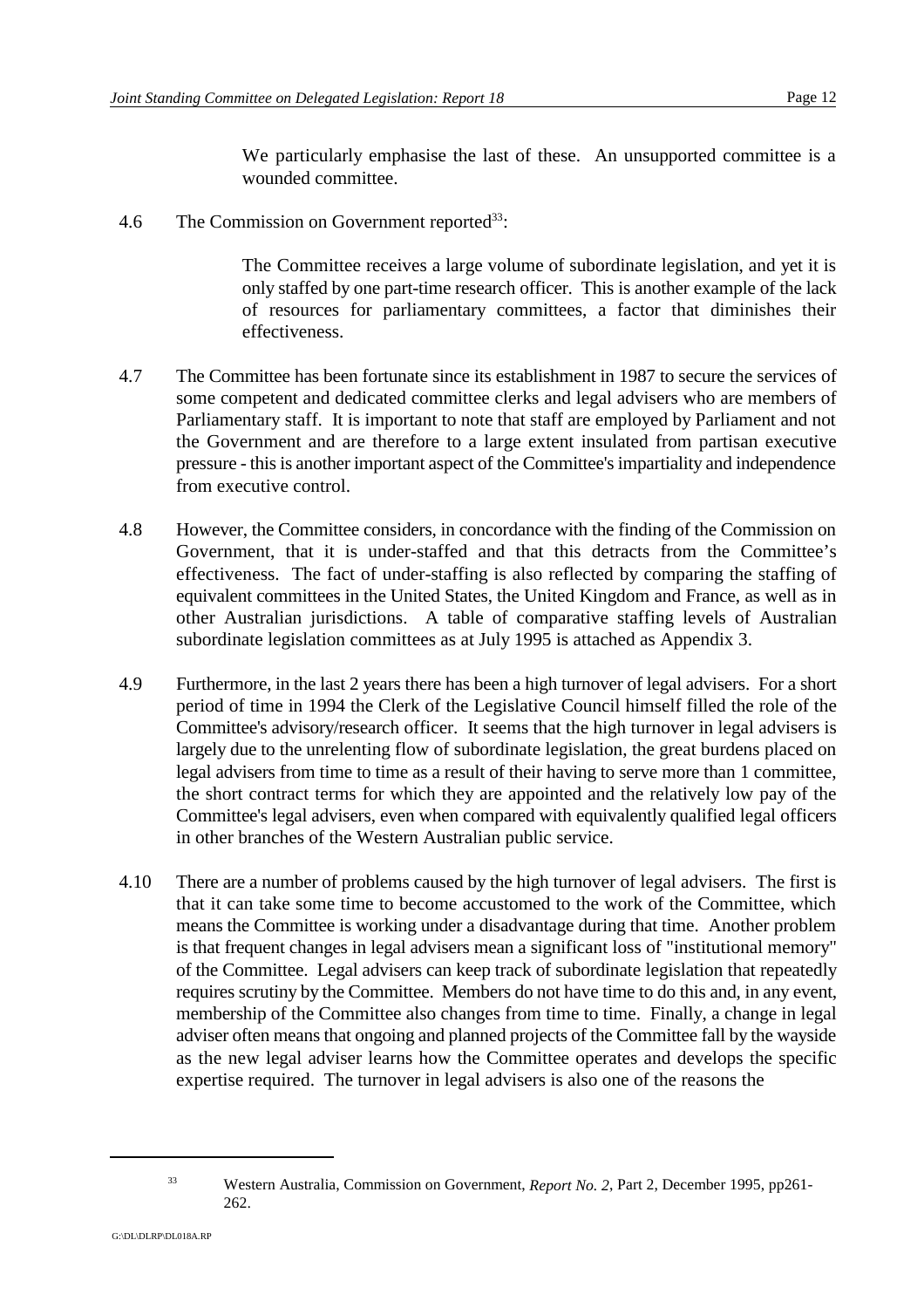Committee is unable to prepare an annual report each year<sup>34</sup>. Whilst the Committee accepts that its staff will change from time to time, it considers that some continuity in its staff, particularly its legal advisers, needs to be encouraged.

4.11 The Committee is continuing its efforts to improve the position of its staff.

## 5 **Independent Legal Advice**

5.1 The Committee is able to call upon the services of Queen's Counsel when necessary. Len Roberts-Smith has advised the Committee in this capacity since 1989. The Committee continues to appreciate Mr Roberts-Smith's independent and impartial legal advice. In 1995 Mr Roberts-Smith advised the Committee in respect of:

> *Retail Trading Hours Amendment Regulations 1994*; and *Young Offenders Regulations 1995*.

Both of these matters involved issues of political sensitivity and Mr Roberts-Smith maintained the highest standards of independence and impartiality in framing his legal advice to the Committee.

### 6 **1995: Overview**

- 6.1 1995 was an exceptionally busy year for the Committee. It commenced before the opening of Parliament when, in late February and early March, the Committee visited Washington DC, London and Paris to observe how subordinate legislation is dealt with in those jurisdictions. The Committee's investigations in these places resulted in the tabling of 2 substantial reports (discussed below) during the year.
- 6.2 A new Advisory/Research Officer, Stuart Kay, had been appointed in December 1994. He very quickly had to learn about the role and functions of the Committee in order to assist the members in their investigations overseas.
- 6.3 In May, Hon Reg Davies MLC resigned from the Committee having served on it for just under 5 years. He was replaced by Hon Jim Scott MLC.
- 6.4 The Committee received front page coverage in *The West Australian* on 2 occasions. The first was in respect of the Committee's inquiries in respect of the *Retail Trading Hours Amendment Regulations 1994*<sup>35</sup> and the second was in respect of the *Young Offenders Regulations 1995*<sup>36</sup>. The media report on the *Retail Trading Hours Amendment Regulations 1994* resulted from a leak of information from an unknown place within the

<sup>&</sup>lt;sup>34</sup> In compiling this report, another of the disadvantages of insufficient staff and high staff turnover became apparent. It proved to be difficult to compile statistics for the years 1988 to 1994 because statistics have not uniformly been kept, and there are inconsistencies in those statistics that have been kept.

<sup>&</sup>lt;sup>35</sup> *The West Australian*, 29 June 1995

<sup>&</sup>lt;sup>36</sup> *The West Australian*, 30 June 1995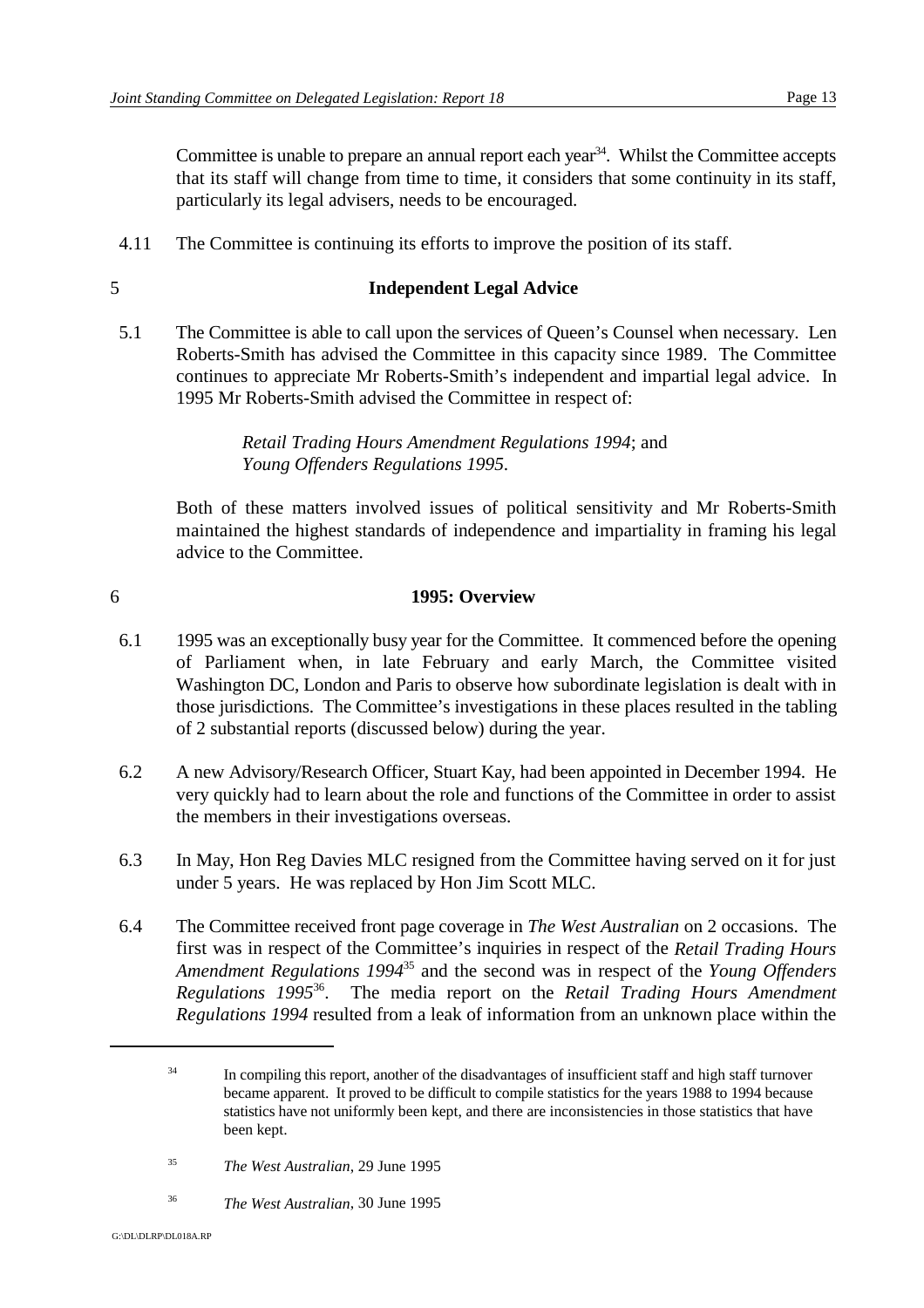Parliament. New procedures were put in place in an attempt to prevent any further such leak in the future.

6.5 The Committee tabled 3 reports in Parliament:

*The Committee's Investigations in Washington, London and Paris*, 15th Report, July 1995

*The Subordinate Legislation Framework in Western Australia*, 16th Report, November 1995

*Young Offenders Regulations 1995 and Director General's Rules*, 17th Report, December 1995

- 6.6 Mechanisms for collecting statistics have been put in place to assist the Committee in reviewing and reporting on its work to Parliament. Additionally, a mechanism has been put in place to attempt to monitor the general quality of explanatory memoranda and help the Committee to identify those agencies which are particularly recalcitrant. Continuation of these systems will depend upon the resources available to the Committee. The Committee considers that it would be desirable to put in place a mechanism to identify changes to subordinate legislation which has previously been of concern to the Committee, but the Committee does not have the resources to do this.
- 6.7 In the context of statistics, it is noted that the Committee does not produce an annual report to Parliament because it does not have the staff resources necessary to do so. However, a periodic review of operations is produced to Parliament. The Committee considered that such a review of operations was essential in respect of the 1995 calendar year because of significant developments during the year, including the recommendations for reform of the subordinate legislation system in the Committee's 16th Report and amendments to the Legislative Council's Standing Orders.
- 6.8 As a result of the increasing workload of the Committee in respect of "regulations" and "rules" and a lack of resources, the Committee had not for some time scrutinised all bylaws, though by-laws which raised particular interest continued to be scrutinised. Late in the year, the Committee again commenced to scrutinise all by-laws. The ability of the Committee to continue to scrutinise all by-laws depends on the resources available to it.
- 6.9 Members of the Committee and the Advisory/Research Officer gave evidence to the Commission on Government. A response to the Commission on Government's report in respect of the Committee is made below.

#### 7 **Statistics**

#### General

7.1 Table 1 sets out statistical details of the Committee's work during the year. A list of subordinate legislation scrutinised by the Committee appears at Appendix 4 and a list of the witnesses who appeared before the Committee appears at Appendix 5. A comparative table of statistics from 1988 to 1995 appears at Appendix 6.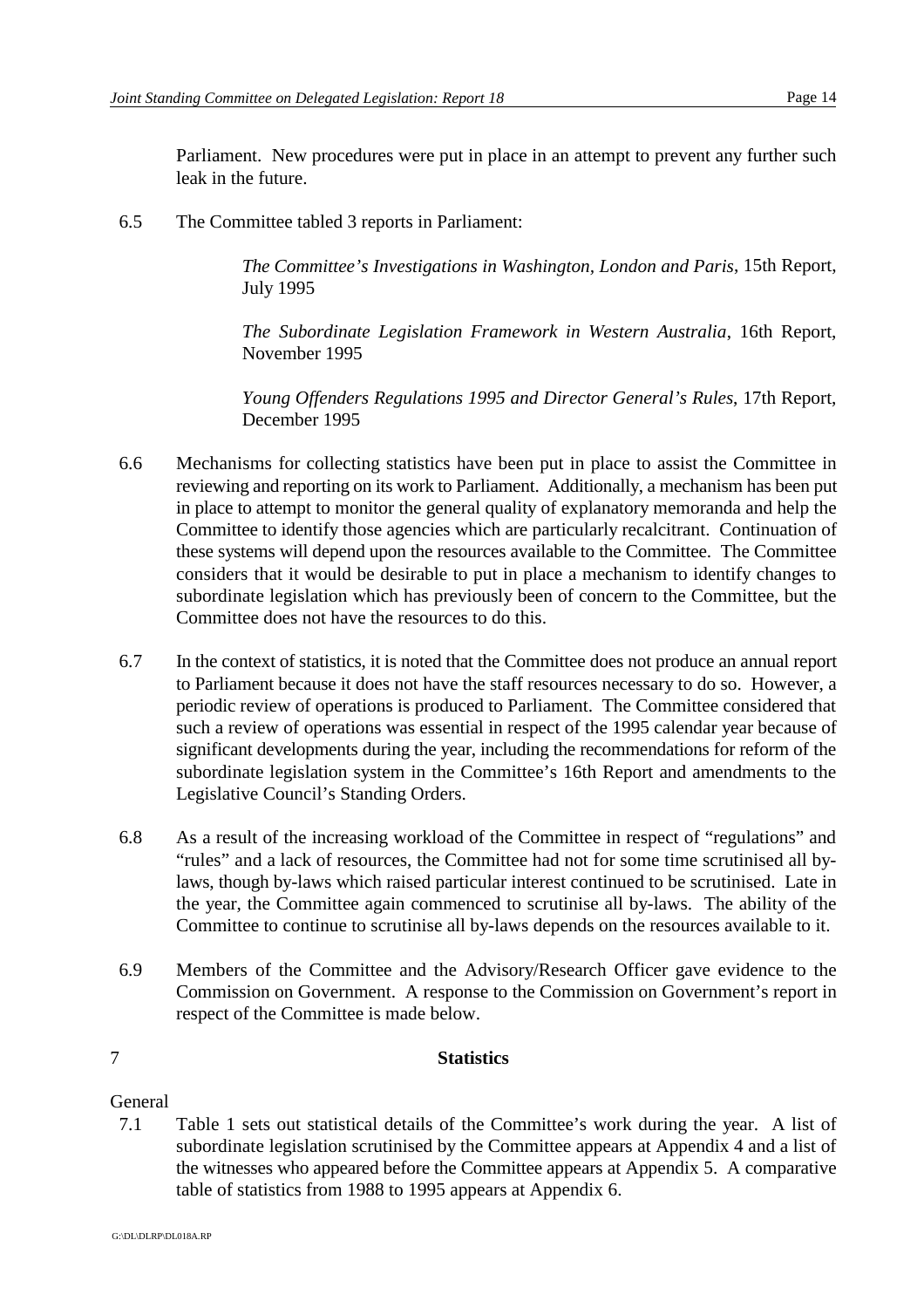| tem                                            | 1995           |
|------------------------------------------------|----------------|
| Total regulations examined                     | 220            |
| Total rules examined                           | 32             |
| Total by-laws examined                         | 35             |
| Total other instruments examined               | $\overline{2}$ |
| Total instruments examined                     | 289            |
| Matters requiring further action               | 45             |
| Notices of motion of disallowance<br>given     | 14             |
| Notices of motion of disallowance<br>withdrawn | 14             |
| Instruments disallowed                         | 0              |
| Number of tabled reports                       | 3              |
| Number of meetings                             | 28             |
| Number of witnesses                            | 27             |
| Number of unsatisfactory EMs                   |                |

## **Table 1**<sup>37</sup>

#### Disallowance

7.2 The Committee did not recommend disallowance of any subordinate legislation. Protective notices of motion of disallowance were given in respect of the following subordinate legislation:

| <b>Subordinate legislation</b>                                     | <b>Reason for protective notice</b> |
|--------------------------------------------------------------------|-------------------------------------|
| Aboriginal Heritage Amendment Regulations<br>1995                  | EM not received on time.            |
| <b>Bunbury Port Authority Amendment</b><br><b>Regulations 1995</b> | EM not received on time             |
| Credit Amendment Regulations 1995                                  | EM not received on time             |

<sup>&</sup>lt;sup>37</sup> The number of "matters requiring further action" is the total number of matters in respect of which the Committee took formal action, such as writing to the relevant agency or Minister, or requiring the attendance of witnesses before the Committee. In respect of by-laws examined, it has already been noted that the Committee only began to scrutinise all by-laws towards the end of the year. Statistics for the "number of unsatisfactory EMs", were only collected from March 1995.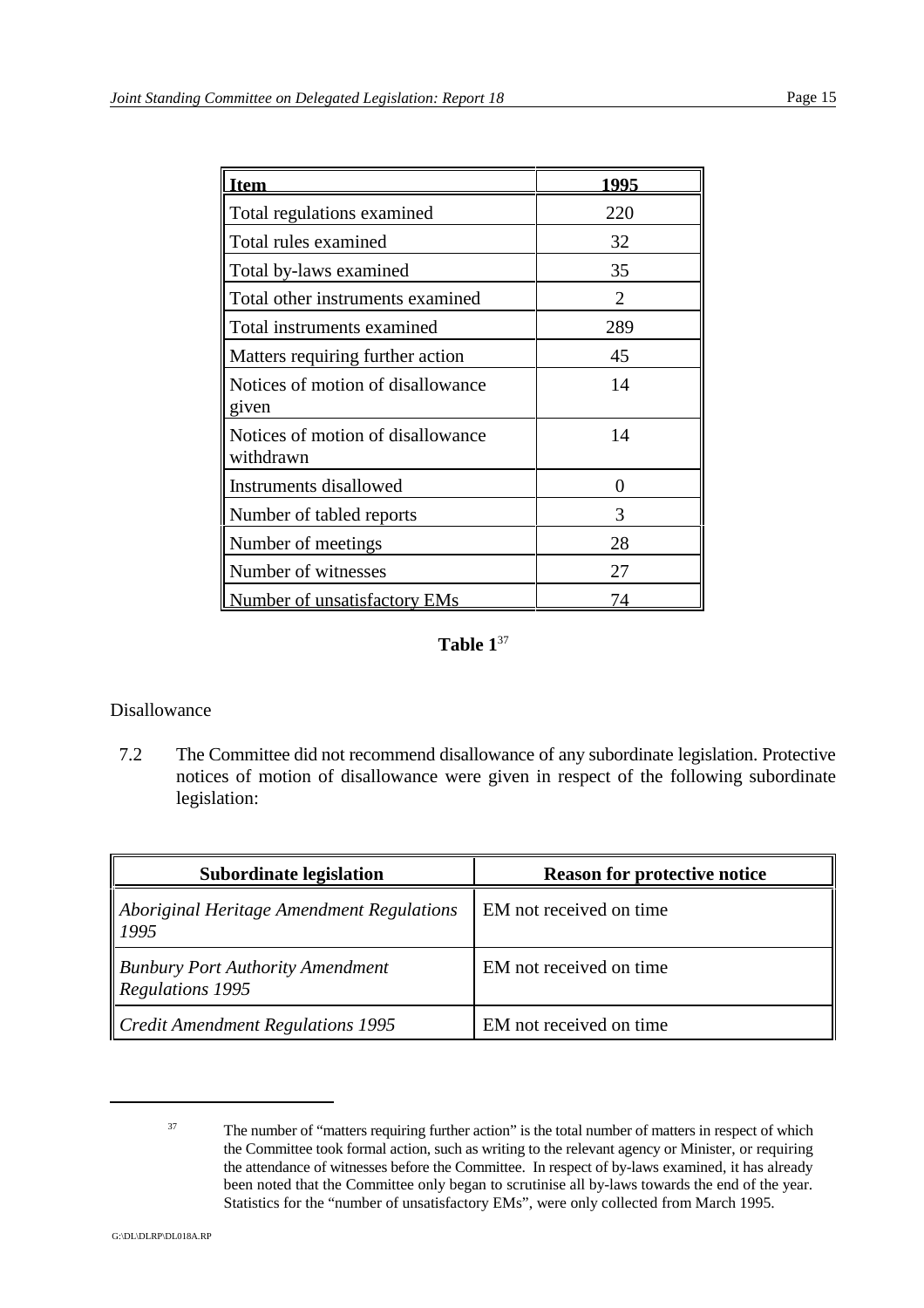| <b>Subordinate legislation</b>                                                                   | <b>Reason for protective notice</b>                                           |
|--------------------------------------------------------------------------------------------------|-------------------------------------------------------------------------------|
| <b>Dampier Port Authority Amendment</b><br><b>Regulations 1995</b>                               | EM not received on time                                                       |
| Electricity (Amendment) Regulations 1995                                                         | one regulation <i>ultra vires</i> , subsequently<br>amended                   |
| <b>Forest Management Amendment Regulations</b><br>1995                                           | one regulation possibly ultra vires,<br>Ministerial undertaking for amendment |
| <i>Hospitals (Services Charges) Regulations</i><br>1995                                          | further information required                                                  |
| <b>Industrial Relations Commission Amendment</b><br>Regulations No. 2 1994                       | EM not received on time                                                       |
| <b>Industrial Training (Apprenticeship Training)</b><br><b>Amendment Regulations 1995</b>        | EM not received on time                                                       |
| <b>Industrial Training (Apprenticeship Training)</b><br><b>Amendment Regulations (No 2) 1995</b> | EM not received on time                                                       |
| Radiation Safety (General) Amendment<br>Regulations (No 3) 1995                                  | EM not received on time                                                       |
| Supreme Court Amendment Rules (No 4)<br>1995                                                     | EM not received on time; further information<br>required                      |
| Veterinary Preparations & Animal Feeding<br><b>Stuffs Amendment Regulations 1995</b>             | EM not received on time                                                       |
| Young Offenders Regulations 1995                                                                 | See the Committee's 17th Report                                               |

## **Table 2**

## 8 **Recommendations for Reform**

- 8.1 Following its investigations in Washington DC, London and Paris, the Committee tabled 2 reports. Its 15th Report, *The Committee's Investigations in Washington, London and Paris*, reported its findings on subordinate legislation in each of the United States, the United Kingdom, the European Union and France.
- 8.2 In its 16th Report, *The Subordinate Legislation Framework in Western Australia*, the Committee made recommendations for significant reform to the subordinate legislation system in this State. The Committee proposed that reforms be made taking into account the following concepts:
	- 8.2.1 availability of information about subordinate legislation;
	- 8.2.2 consultation in the making of subordinate legislation;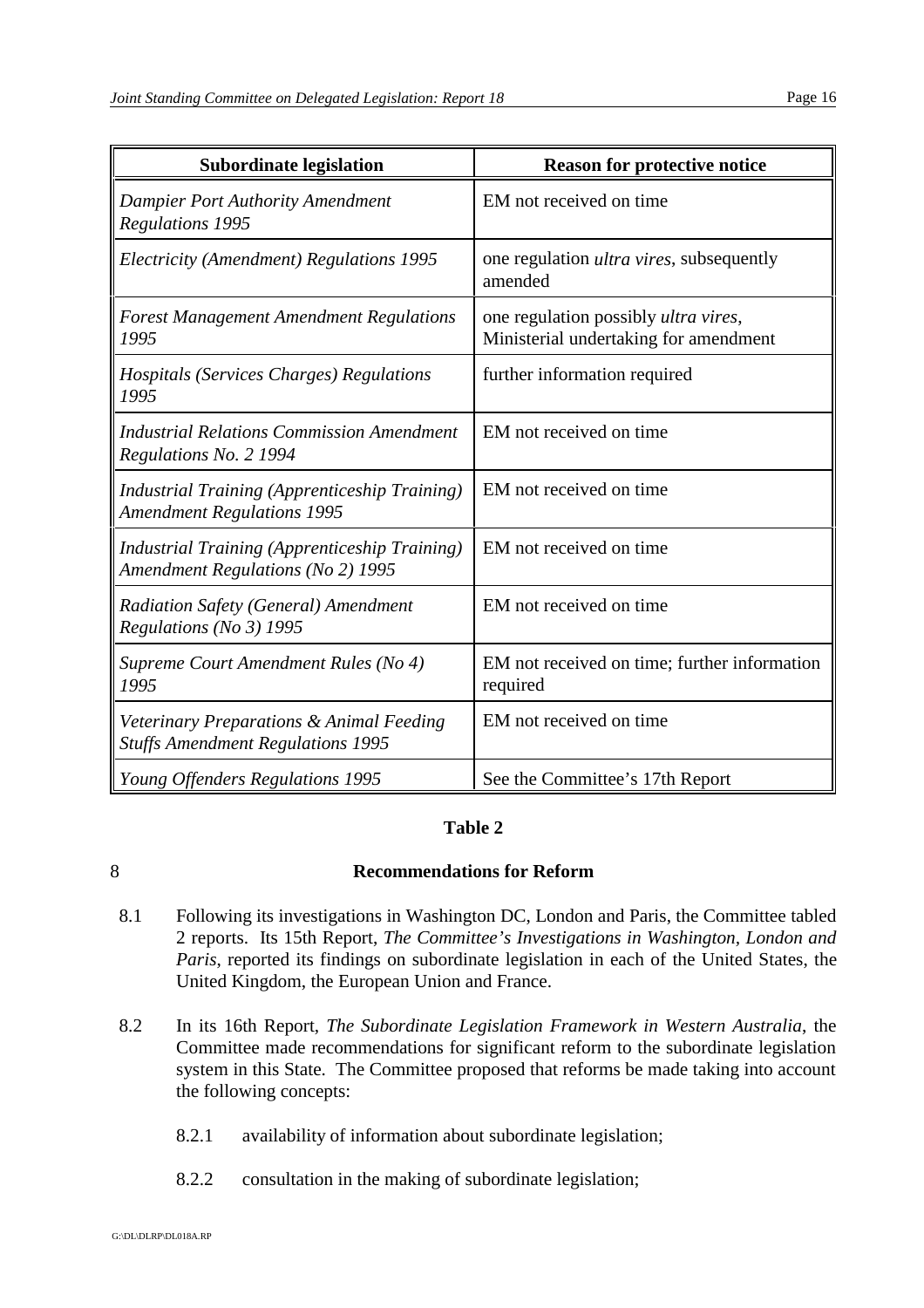- 8.2.3 assessment of the impact of subordinate legislation;
- 8.2.4 adequacy of Parliamentary scrutiny of subordinate legislation;
- 8.2.5 maintenance of a rulemaking record by agencies;
- 8.2.6 judicial review of subordinate legislation and rulemaking procedures; and
- 8.2.7 staged repeal of existing subordinate legislation and "sunsetting" of new subordinate legislation.
- 8.3 The Committee has since written to the Attorney General, Hon Peter Foss MLC, seeking his support for the Committee's recommendations.

#### 9 **Legislative Council Standing Orders**

- 9.1 Late in 1995, the Legislative Council amended its Standing Orders in respect of disallowance motions over "regulations". The combined effect of the amendments is to:
	- 9.1.1 require the Chair, during the routine of business, to inquire separately if there are any notices of motion of disallowance;
	- 9.1.2 where a motion is not moved within 2 sitting days after the notice is given, the motion is deemed to have been moved so that SO 153 applies.
- 9.2 SO 153 provides that where such a motion remains unresolved at the expiration of 10 sitting days, the motion shall be put and determined on the next sitting day; or if Parliament is prorogued before that time, the motion is deemed to have been resolved in the affirmative.
- 9.3 The principle aim of the amendments is to improve the efficiency of the procedures of the House. The House is justifiably concerned about notices of motion of disallowance that sit on the notice paper for long periods of time and may in fact fall off when the House is prorogued.
- 9.4 As a result of the fact that the Legislative Council is traditionally the house of review<sup>38</sup>, and because of administrative procedures which are available within the Legislative Council but are not available within the Legislative Assembly, most of the formal mechanisms for review of subordinate legislation (such as protective notices of motion of disallowance) are,

<sup>&</sup>lt;sup>38</sup> The Royal Commission recommended that:

The Legislative Council be acknowledged as having the review and scrutiny of the management and operations of the public sector of the State as one of its primary responsibilities.

<sup>(</sup>Western Australia, Royal Commission into Commercial Activities of Government and Other Matters, *Report*, Perth, 1992, Part II, para 5.3.7.)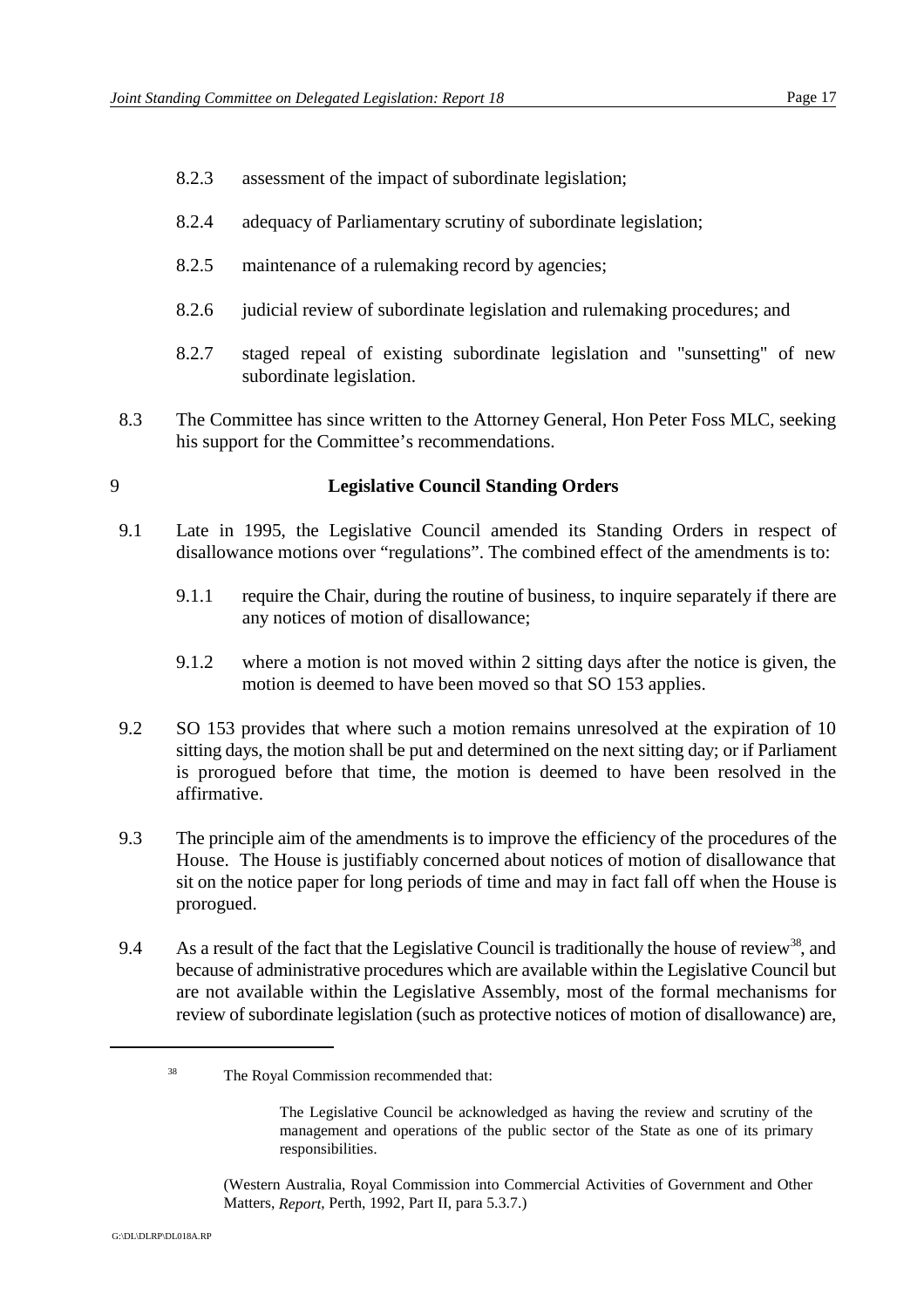as a practical matter, implemented in the Legislative Council. The amendments therefore have a significant impact on the Committee's operations.

- 9.5 As a result of the amendments it has become imperative that the Committee receive the explanatory memorandum (required by the Premier's Circular to Ministers No. 37/93) at the latest by the time that subordinate legislation is tabled, and preferably when it is *Gazetted*. Where this information is not received on time, the Committee, in accordance with its long-standing practice, will continue to give a notice of motion of disallowance of the subordinate legislation. As a result of the amendments, once such a notice is given, the motion will automatically be put within 2 sitting days and determined within a further 10 sitting days (or resolved in the affirmative if Parliament is prorogued and the matter is not resolved). Consequently, the Committee will now be compelled to act in respect of such a notice within a limited time. If relevant information is not received on time, the Committee will have no choice but to support disallowance of the relevant subordinate legislation.
- 9.6 The Committee wrote to all Ministers on 23 November 1995 and again on 22 March 1996 to advise them of these changes to the Legislative Council's Standing Orders and the impact that they will have on the making of subordinate legislation.

## 10 **Commission on Government**

- 10.1 In its review of the Committee's role and function, the Commission on Government commented on, among other things:
	- 10.1.1 the Committee's lack of resources;
	- 10.1.2 the lack of compliance by agencies with the Committee's requirements for explanatory memoranda; and
	- 10.1.3 the need to expand the Committee's terms of reference to include all subordinate legislation, however it may be nominally described.
- 10.2 The Commission noted $39$ :

In undertaking a comprehensive review of its activities, the JSCDL has acknowledged that there are shortcomings in its scrutiny of subordinate legislation. It is apparent to the Commission on Government, that these shortcomings relate primarily to external constraints on the operations of the Committee, rather than deficiencies in the Committee itself.

<sup>&</sup>lt;sup>39</sup> Western Australia, Commission on Government, *Report No.* 2, Part 2, December 1995, p261.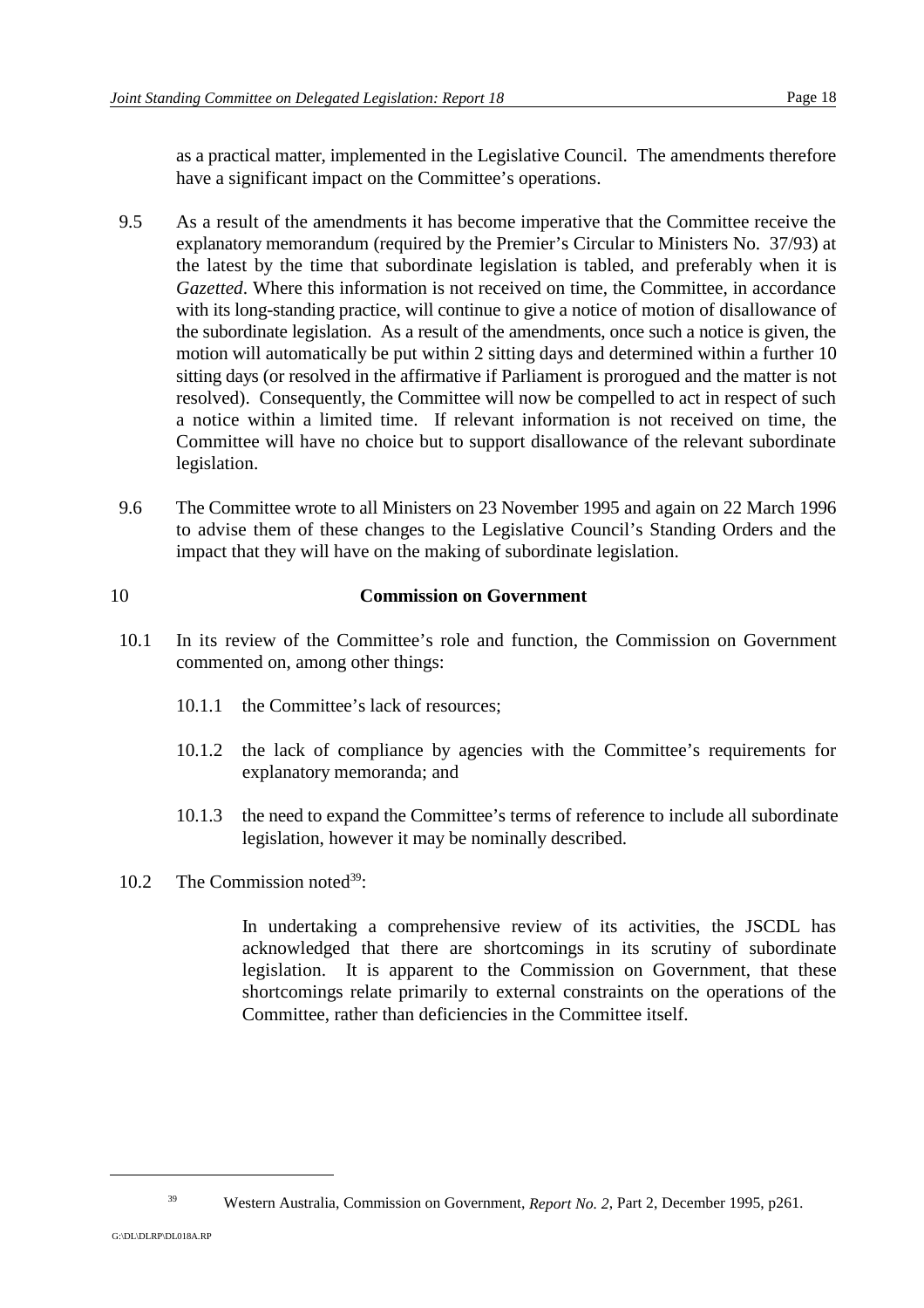- 10.3 The Commission recommended $40$ :
	- 1 The Joint Standing Committee on Delegated Legislation should continue.
	- 2 The Joint Standing Committee on Delegated Legislation's Terms of Reference should be amended to allow the Committee to examine all subsidiary legislation and, if appropriate, recommend disallowance.
	- 3 The *Interpretation Act 1984* should be amended to permit either house to give effect to the Joint Standing Committee on Delegated Legislation's recommendations.
- 10.4 The Committee supports the Commission's first recommendation, which reflects the Committee's own finding in its 16th Report.
- 10.5 The Committee's recommendations for reform contained in its 16th Report supersede the Commission's second recommendation.
- 10.6 The Commission's third recommendation is misconceived. Currently, either House may give effect to the Committee's recommendations: there is no need to make statutory provision for this. There is no reason to suggest that the Houses should or must give effect to the Committee's recommendations. The Committee is, practically speaking, a subcommittee of the Houses; there is no reason that either House should formally be bound by the findings and recommendations of the Committee.

## 11 **Henry VIII Clauses**

11.1 A "Henry VIII clause" is a provision in an Act that authorises the amendment of the enabling legislation or another Act by means of subordinate legislation. The *Macquarie Dictionary of Modern Law* notes that it is "so named because of its autocratic flavour". The Committee has repeatedly expressed its concern at the use of Henry VIII clauses<sup>41</sup>, as have other subordinate legislation committees throughout Australia<sup>42</sup> as well as in the United Kingdom<sup> $43$ </sup> and New Zealand<sup> $44$ </sup>.

- See, for example: United Kingdom, Westminster, *Third Commonwealth Conference on Delegated* <sup>43</sup> *Legislation: Record of Proceedings*, 1989.
- See, for example: New Zealand, Regulations Review Committee, *Report on an Inquiry into the* <sup>44</sup> *Resource Management (Transitional) Regulations 1994 and the principles that should apply to the use of empowering provisions allowing regulations to override primary legislation during a transitional period*, 1995.

<sup>&</sup>lt;sup>40</sup> Western Australia, Commission on Government, *Report No.* 2, Part 2, December 1995, p263.

See, for example: Western Australia, Joint Standing Committee on Delegated Legislation, *Review* <sup>41</sup> *of Operations: 1991-1992*, 11th Report, December 1992.

See, for example: Australia, Senate Standing Committee for the Scrutiny of Bills, *Ten Years of* <sup>42</sup> *Scrutiny*, 25 November 1991.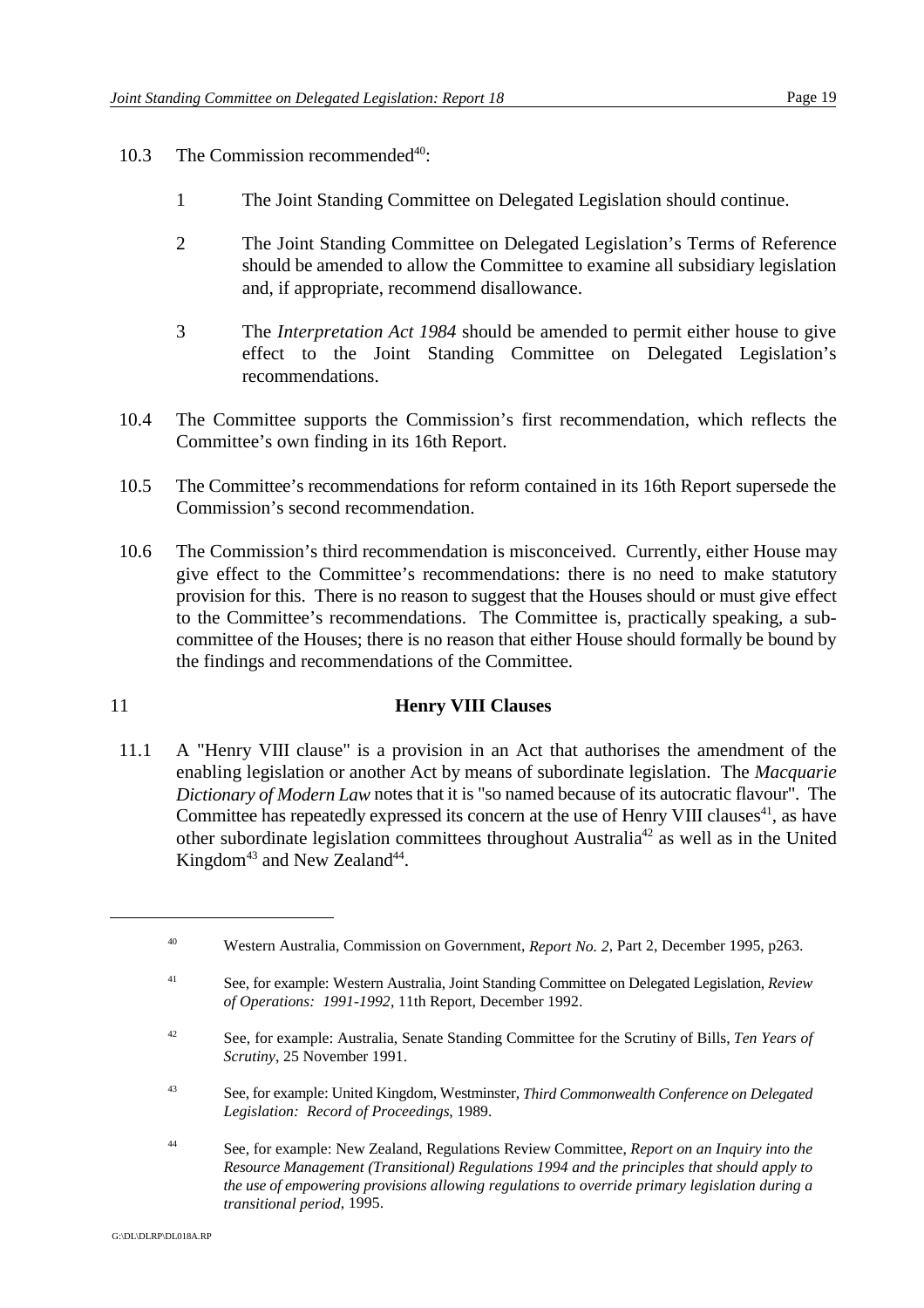- 11.2 Following further consideration of the matter and after hearing evidence from Greg Calcutt, Parliamentary Counsel, in May 1995, the Committee has accepted the view that the use of Henry VIII clauses is necessary or desirable in some limited circumstances. However, the Committee considers that the use of Henry VIII clauses requires some specific form of Parliamentary scrutiny, such as that which would be provided by a scrutiny of Bills committee. Additionally, the Committee considers that Henry VIII clauses should be precisely delimited and perhaps be subject to a definite time limitation such as that suggested by the Donoughmore Committee  $(1 \text{ year})^{45}$ .
- 11.3 A practical problem with Henry VIII clauses is the difficulty of the public in identifying, at any given time, precisely what are the contents of an Act which contains such a clause. The Henry VIII clause may appear in a different part of the Act to the provision (eg, a schedule) that the clause provides can be amended by regulations, and therefore may not immediately come to the attention of someone relying on the relevant provision of the Act. Furthermore, if the Act is amended by regulations, these may only appear in the *Gazette*, which is only cumulatively indexed at the end of each year. Consequently, if indeed a person is aware of the problem in the first place, it may be necessary for the person to individually peruse each issue of the *Gazette* to ascertain if the Act has been amended by regulation. This would be an extremely time consuming and onerous task. Computer access to consolidated legislation (including subordinate legislation) would to some extent alleviate this problem by enabling the use of computerised search facilities. In this context the Committee notes and supports the recommendation of the Standing Committee on Constitutional Affairs and Statutes Revision that Western Australian legislation (including subordinate legislation) should be posted on the Internet at the earliest possible  $convenient^{\frac{46}{6}}$ .
- 11.4 In 1995 the Committee examined 13 pieces of subordinate legislation made under Henry VIII clauses. It wrote to agencies or Ministers in respect of several of them. Additionally, the Chairman of the Committee commented in the Legislative Council<sup>47</sup> on a particularly significant and objectionable Henry VIII clause which appeared in the *Hire Purchase Amendment Bill 1995*.
- 11.5 Following is a list of subordinate legislation identified by the Committee as being made under Henry VIII clauses:

*City of Perth Restructuring (Postal Elections) Regulations 1995 Disability Services Regulations 1995 Financial Administration & Audit Act (Designation of Statutory Authorities) Regulations 1995 Land Tax Assessment Amendment Regulations 1995 Public Sector Management (SES Organisations) Regulations 1995 Public Sector Management (SES Organisations) Regulations (No 2) 1994*

<sup>&</sup>lt;sup>45</sup> United Kingdom, Committee on Ministers' Powers, *Report*, 1932 (Cmd 4060), p61.

Western Australia, Standing Committee on Constitutional Affairs and Statutes Revision, <sup>46</sup> *Electronic Availability of Statutes*, 11th Report, January 1996.

<sup>&</sup>lt;sup>47</sup> 1995 WAPD 7892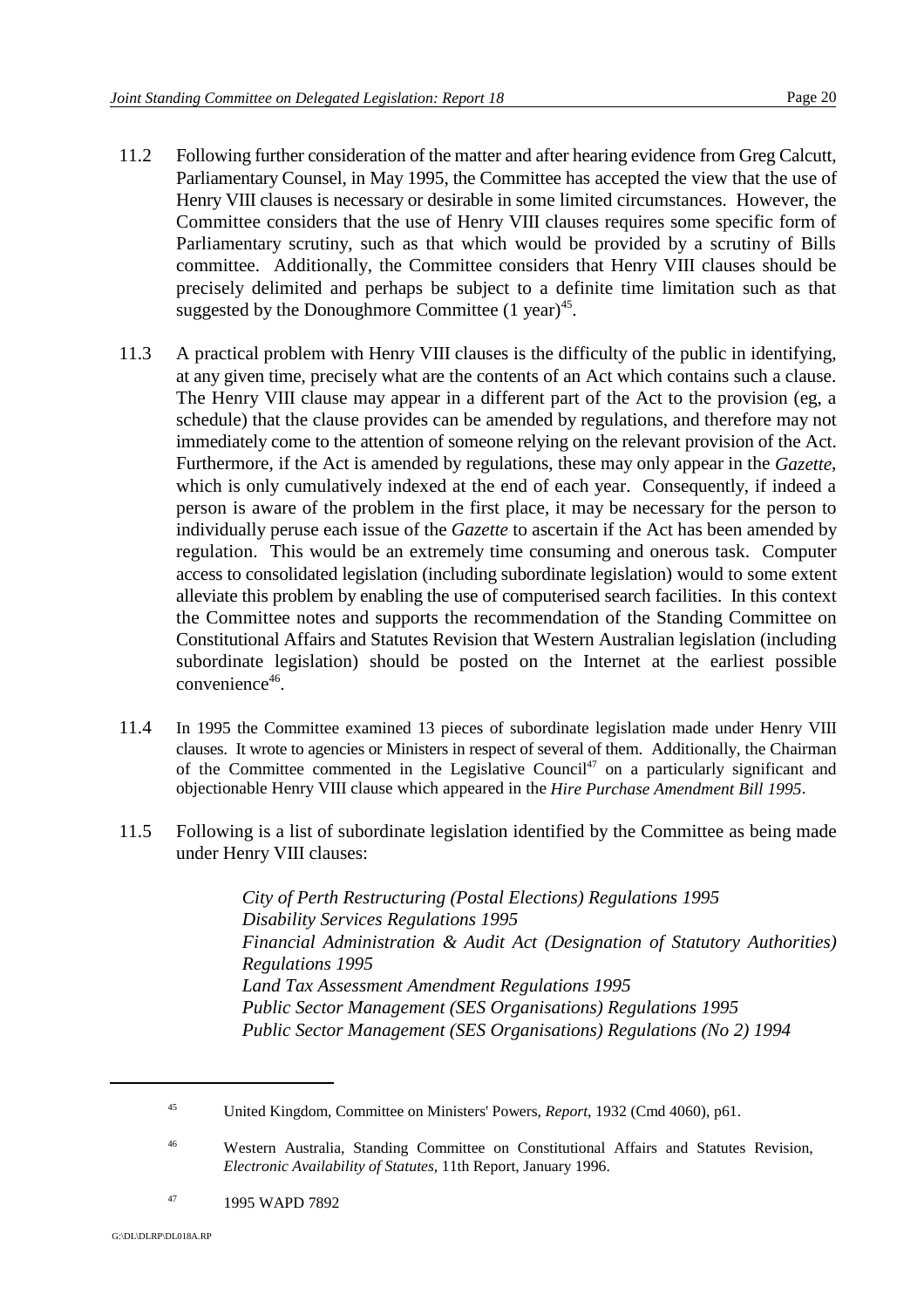*Public Sector Management (SES Organisations) Regulations 1994 Public Sector Management (Transitional) Regulations 1995 Public Sector Management (SES Organisations) Regulations (No 2) 1995 Public Sector Management (Transitional) Regulations (No 2) 1994 Public Sector Management (Entities which are not Organisations) Regulations Public Sector Management (Entities which are not Organisations) Regulations (No 2) 1995 Residential Tenancies Amendment Regulations (No 2) 1994*

#### 12 **Fees and Charges**<sup>48</sup>

#### **General**

- 12.1 It is well established that governments may charge fees for services provided, and may do so by means of subordinate legislation. It is equally well established that fees for services must be reasonable. If a regulatory fee for service bears no relationship to the service provided, the fee may be regarded as a revenue raising device or tax and may therefore be invalid<sup>49</sup>. The Committee has previously recommended disallowance of subordinate legislation on this basis $^{50}$ .
- 12.2 Sections 53 and 55 of the *Financial Administration and Audit Act 1985* require accountable authorities and officers to conduct (at least) annual reviews of fees and charges for government services. Many fees and charges are made by way of subordinate legislation.
- 12.3 In 1995 the Committee examined 93 pieces of subordinate legislation relating to government fees and charges and their method of calculation and collection. Whilst a few fees and charges were in fact reduced, most were increased. The most dramatic increase was approximately  $1000\%$ <sup>51</sup> and several fees and charges were increased by between  $100\%$ and 300%. Most fees were increased either in accordance with changes in the CPI since their last increase, or on the basis of achieving full cost recovery. Some fees were calculated by reference to "market rates" or based on consultations or agreements with groups of users<sup>52</sup> of the relevant services.

- <sup>51</sup> *Fire Brigades Amendment Regulations 1994*: the increase in fees was actually made in the *Fire Brigades Act 1942*, and the *Regulations* were amended to reflect this.
- <sup>52</sup> In this case the Committee is cognisant of the fact that individual users of services who are not consulted may be disadvantaged as a result of agreements between agencies and large corporate consumers of their services. However, the Committee generally is not in a position to make an assessment of such circumstances except in extreme cases.

G:\DL\DLRP\DL018A.RP

<sup>&</sup>lt;sup>48</sup> The Committee notes that it has made some recommendations regarding fees and charges in its 16th Report.

*Levingston v City of Hobart* (1931) 26 Tas LR 164; see also Pearce, D, *Delegated Legislation in* <sup>49</sup> *Australian and New Zealand*, Butterworths, Sydney 1977, pp166-9.

See, for example: Western Australia, Joint Standing Committee on Delegated Legislation, *Report* <sup>50</sup> *on the Department of Land Administration Regulations 1992*, 10th Report, November 1992.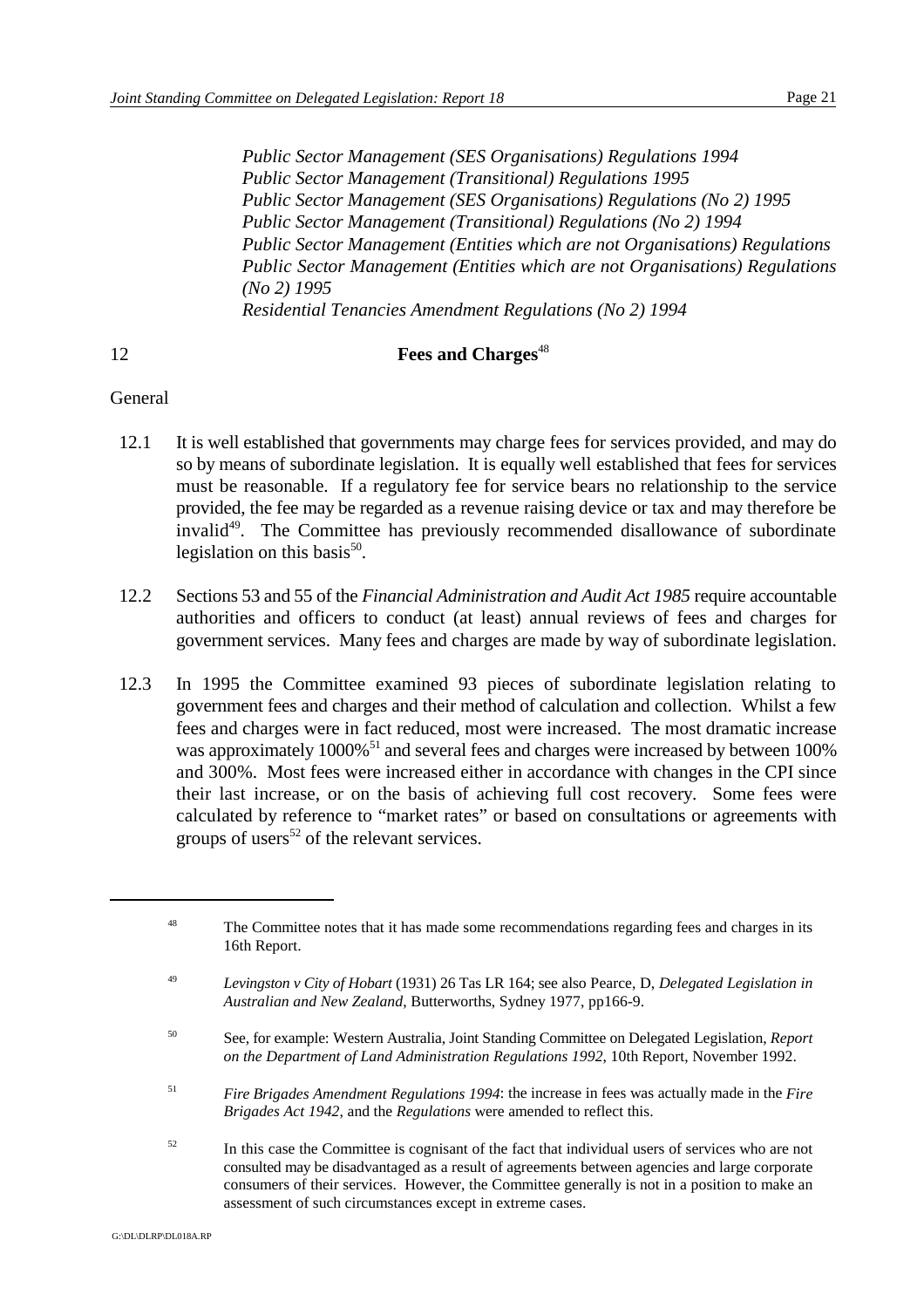- 12.4 The Committee makes no comment on increases in fees and charges which are in accordance with changes in the CPI. In respect of increases which are greater than corresponding changes in the CPI, the Committee generally examines the reasons for the increases more closely and frequently seeks more information from the relevant agency.
- 12.5 Many of the 1995 fee increases which were greater than CPI increases for the corresponding period were justified by agencies on the basis that they were required for "full cost recovery" and/or on "user pays"<sup>53</sup> principles. In seeking further information from some agencies it became apparent that, whilst agencies were claiming that fee increases were required to cover the costs of services provided, the agencies' accounting methods did not necessarily accurately calculate the costs of provision of the relevant services. This experience is consistent with the findings of the McCarrey Report<sup>54</sup>:

The most common observation of the Commission's consultants was that the accounting systems of budget sector agencies do not reveal the cost of most functions. Management information systems are, for the most part, wholly inadequate to enable comparative costs to be determined.

Consequently, the government should give high priority to the introduction of full accrual accounting and costing systems to budget sector agencies...

- 12.6 If agencies are unable accurately to calculate their costs, this casts some doubt over agency claims that their fees are set to recover costs. The Committee will continue to monitor the situation within its terms of reference and to the extent possible given its resource constraints.
- 12.7 It has recently been drawn to the Committee's attention that some fees and charges imposed by some agencies (particularly local government agencies) which in other cases would be imposed by a regulation, rule or by-law subject to tabling in Parliament and

(McInnes, M, "Public Sector Reform and the Public Interest", (1993) 31 *Journal of Australian Political Economy* 19, 25.)

Western Australia, Independent Commission to Review Public Sector Finances, *Report: Agenda* <sup>54</sup> *for Reform*, Vol 2, August 1993, pp2-3.

<sup>&</sup>lt;sup>53</sup> The Committee is aware of both disadvantages and advantages of "user pays" systems of charging fees. In the context of government "community service obligations" and basic government information services (such as publication of legislation to meet the fundamental requirements of the rule of law), "user pays" principles may have deleterious effects on both accountability and efficiency. One commentator has noted:

The drive for public sector efficiency has had no greater companion piece than "user pays". It has done more to erode accountability and equity than specific privatisation and deregulatory strategies suggest. It has also underscored the inevitable tensions that are placed on all public sector functions to become economically productive. User pays is not merely the extension of a rational accounting framework for efficient managerial practice, it is the ideological sub-text of all policy decisions.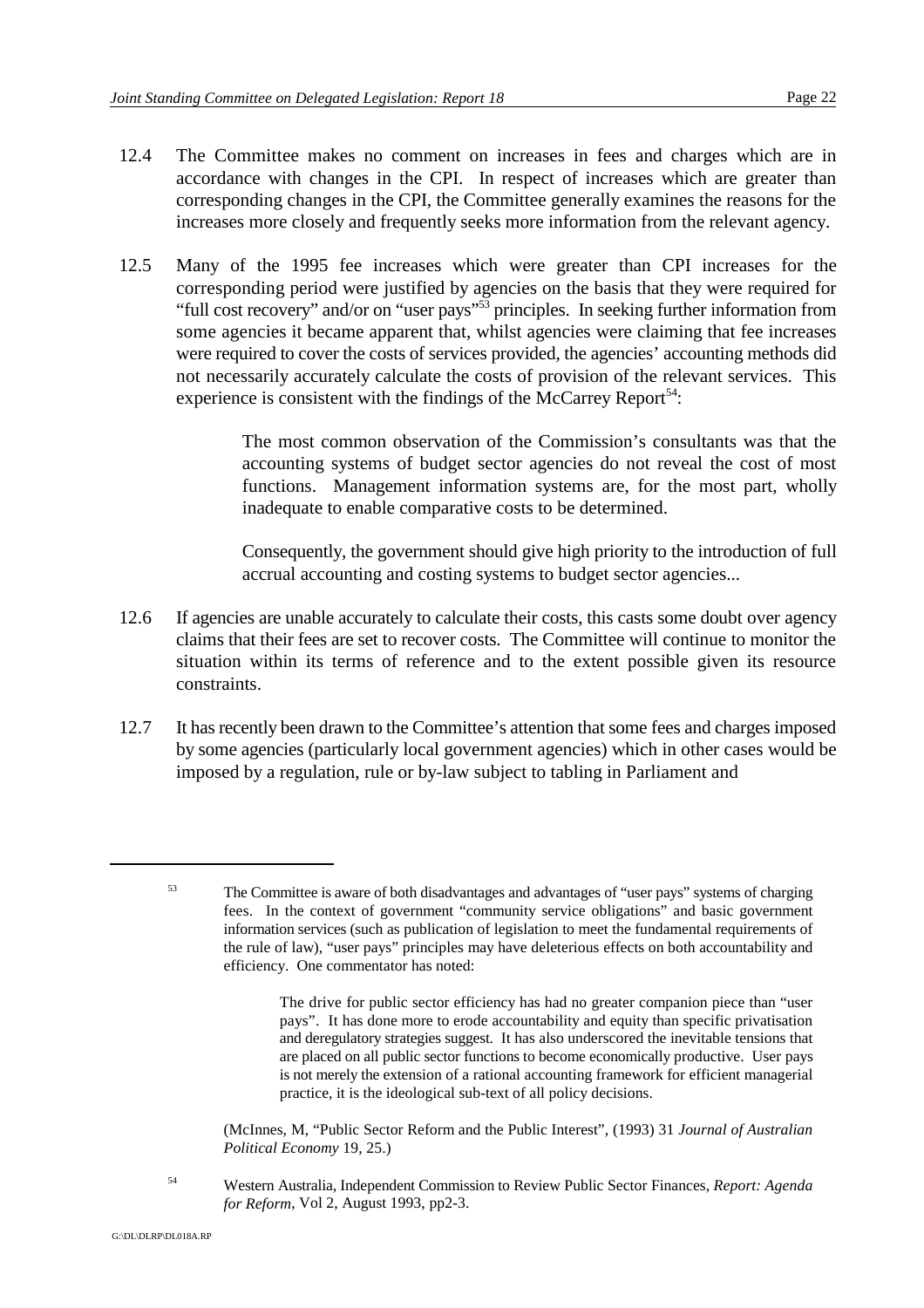scrutiny by the Committee<sup>55</sup>, are in fact being imposed by "memoranda"<sup>56</sup>, which may not be being tabled in Parliament and may not be reviewable by the Committee. The Committee does not have the resources to inquire into such matters. Consequently, Parliament may not be being kept informed of them.

Department of Land Administration Fees

- 12.8 In 1992 various regulations were made for the purpose of levying a Register 2000 surcharge on land transactions. The purpose of the surcharge was to pay for new technology for the Department of Land Administration (DOLA).
- 12.9 The Committee tabled a report on the relevant regulations in November 1992 $<sup>57</sup>$ . The</sup> Committee considered that the Register 2000 surcharge on fees was a tax and therefore *ultra vires*. It recommended that the relevant regulations be disallowed and the relevant statutes be amended to permit the Register 2000 surcharge to be levied.
- 12.10 The disallowance motion was neither debated nor passed by Parliament. It therefore lapsed upon prorogation before the 1993 election. Whilst DOLA claims to have drafted the legislative amendments suggested by the Committee, these were never presented to Parliament. In other words, no formal action was ever taken to remedy the Committee's concerns. Consequently, the Register 2000 surcharge continued to be levied. Now it is no longer necessary.
- 12.11 Early in 1995 DOLA notified the Committee that it was proposing to amend its fees regulations. David Mulcahy, Commissioner of Titles, gave evidence to the Committee about the proposed changes on 11 May.
- 12.12 In December 1995, the Minister for Lands, Hon George Cash MLC offered the Committee an opportunity to review the proposed amendments to the fees regulations, an opportunity for which the Committee was grateful. One observation made by the Committee in its review was in the context of the accounting system used to calculate the cost of provision of services by DOLA. The current system is inadequate and does not produce a certain calculation of DOLA's costs of providing relevant services. However, the Committee was informed that DOLA is moving towards full accrual accounting and will implement a new financial management system in 1996/97. The Committee welcomes this change and will continue to monitor DOLA fees and charges in this context.

Western Australia, Joint Standing Committee on Delegated Legislation, *Report on the Department* <sup>57</sup> *of Land Administration Regulations 1992*, November 1992.

For example, compare the *Municipality of the City of Geraldton - By-laws Relating to Caravan* <sup>55</sup> *Parks & Camping Grounds, WAGG 12.12.95* with the *City of Mandurah - Memorandum of Imposing Peninsula Caravan Park Fees and Charges 1995/96, WAGG 12.3.96*.

As to nominal descriptions of rules, see paragraph 4. <sup>56</sup>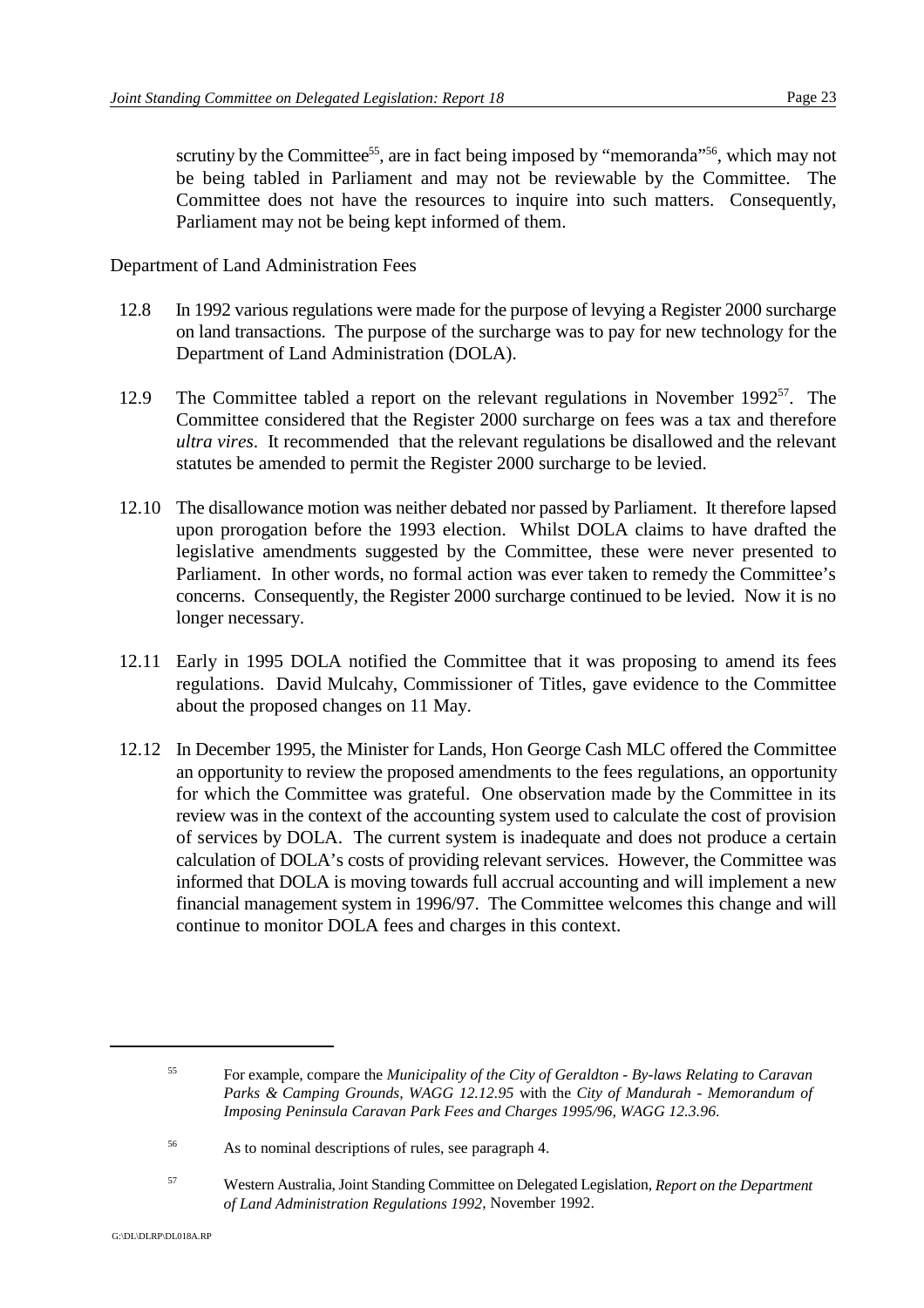#### Fisheries Department Fees

12.13 The Committee has previously corresponded with the Fisheries Department regarding the method of calculation of its fees. The Committee has on a number of occasions expressed to the Fisheries Department its concern that some of the fees charged by the Department may be characterisable as taxes and would therefore be invalid. As a result of enactment of the *Fish Resources Management Act 1994* and of the Committee's concerns, the Department's fee structure was significantly altered by the *Fish Resources Management Regulations 1995*. The Department has expressed the view that its new fees are not taxes. The Committee is continuing to monitor these regulations.

#### *Road Traffic (Licensing) Amendment Regulations (No 2) 1995*

- 12.14 The Committee first examined the *Road Traffic (Licensing) Amendment Regulations (No 2) 1995* in August 1995. The *Amendment Regulations* relate to the outsourcing of motor vehicle licence renewals to Australia Post. Fees for renewals were increased from \$10.90 to \$12.00 to cover the cost of commissions payable to Australia Post with the objective of reducing Police licensing staff by seven. The Committee had concerns with the collection of a proportion of the fees, a possible duplication of fees collected and also with the quality of the information that was provided to the Committee.
- 12.15 On 29 August 1995, the Committee sought further information from the Police Department. In the interim, licensing functions had been transferred to the Department of Transport. Phil Cunningham, Executive Director, Department of Transport, responded to the Committee's inquiry on 20 September 1995. His response did not answer the Committee's questions. Consequently, Angus Clydesdale of the Department gave evidence to the Committee on 26 October 1995. This still did not satisfy the Committee's concerns. Consequently, on 31 October 1995 the Committee wrote to both Mr Cunningham and Kevin Gaitskell of the Police Department seeking detailed answers to specific questions regarding the matter.
- 12.16 Mr Cunningham responded by letter dated 5 February 1996 and Mr Gaitskell by letter dated 6 February 1996. Mr Gaitskell's reply added nothing substantial to the information the Committee already had and indicated that all relevant staff and files had been transferred to the Department of Transport. Mr Cunningham's letter did not adequately address the concerns raised by the Committee, nor did it answer the Committee's specific questions.
- 12.17 The Committee is now in the process of pursuing its concerns with the Minister for Transport.

## 13 **Specific Inquiries**

#### *Forest Management Amendment Regulations 1995*

13.1 These *Amendment Regulations*, among other things, amended r 101 of the *Forest Management Regulations 1993*. Regulation 101 formerly provided that only 1 tonne of firewood could be removed from a public firewood area every 60 days. The *Amendment Regulations* removed the 60 day "turnaround" period so that any person was permitted to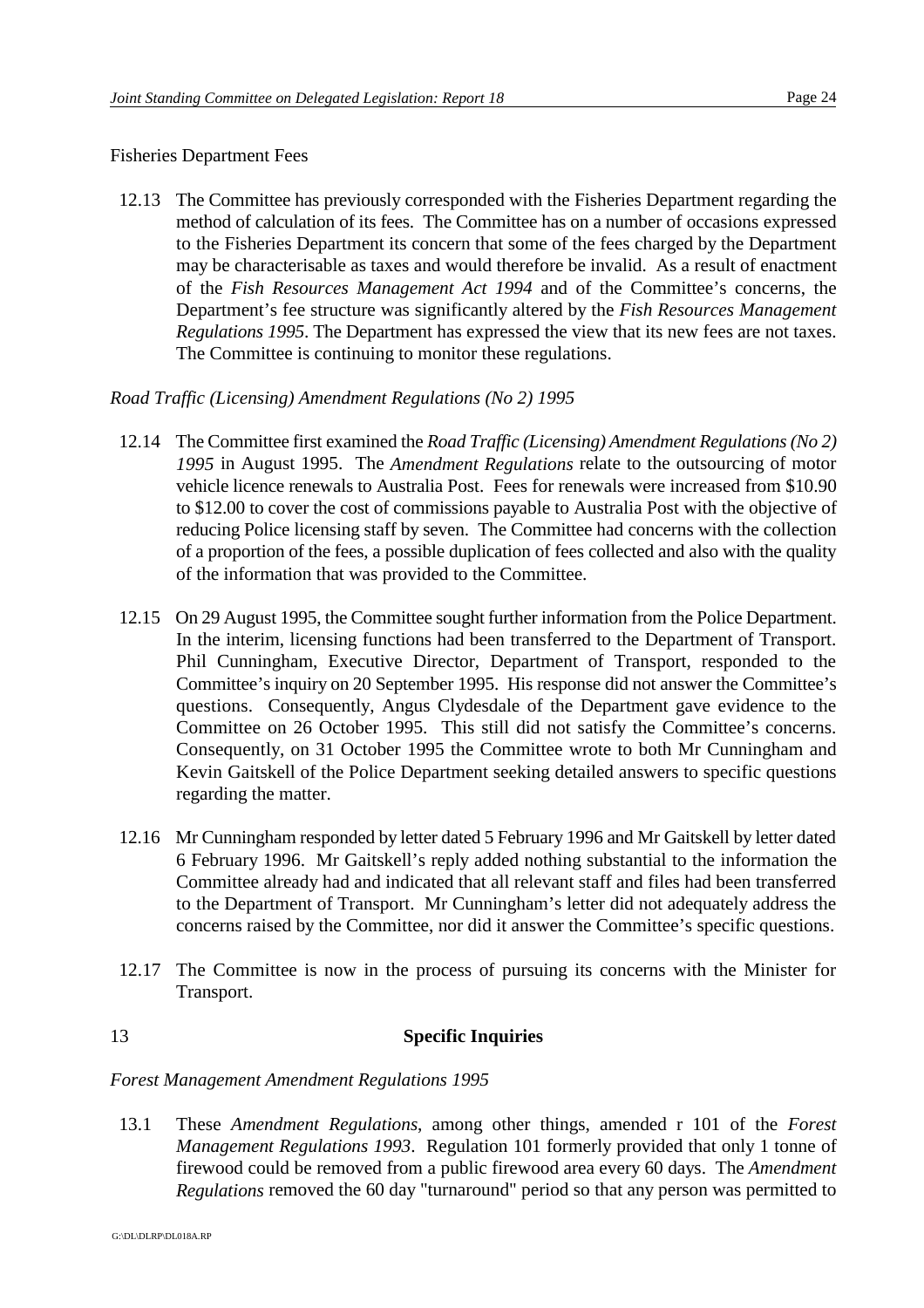remove 1 tonne of firewood as often as was desired. The Committee was concerned that this amendment may be *ultra vires* the *Conservation and Land Management Act 1984*. The reason for this concern was that s 80 of the *Act* provides that the overriding duty of the Department of Conservation and Land Management (CALM) is to control and eradicate forest diseases (s 79). The removal of the 60 day turnaround period would permit more access to public forests during winter months when dieback is easier to spread, contrary to the duty of CALM to control and eradicate dieback.

- 13.2 In evidence to the Committee, Syd Shea, Executive Director of CALM, and Don Keene, Director of Forests, indicated that the purpose of the removal of the restrictive 60 day turnaround period was to encourage people to collect wood in summer months when dieback is "dormant" or less easy to spread. Mr Keene said that the removal of the 60 day period would permit people to obtain more firewood during the summer months, and presumably this would to some extent limit the spread of dieback during the wet winter months.
- 13.3 However, the Committee considered that people generally were unlikely to collect firewood until after the first rains or cold snap in winter. Mr Keene supported this view of the Committee when he said:

[C]ommercial firewood operators tell us through their association that they are hard pressed to sell firewood when it is 104 degrees in the waterbag and the only time that people want to buy firewood is after the first rains and frost.

Consequently it seemed to be the only rational conclusion that the removal of the 60 day turnaround period was likely to increase collection of firewood in the winter months. The wet winter months are the time that dieback is most easily spread.

13.4 The Committee acknowledged that it could not itself make an appropriate assessment of dieback spread to support its view. This is because, despite the duty of CALM to control and eradicate forest diseases such as dieback, Mr Keene indicated that, at least in the context of public firewood areas:

There is no formal assessment of the dieback spread...

- 13.5 The Committee therefore considered that collection of firewood between 1 June and 30 September (the wet months) in each year should be restricted to 1 tonne to be collected every 60 days. The 60 day turnaround period need not apply between 1 October and 31 May (the dry months).
- 13.6 Dr Shea and Mr Keene expressed concern that removal of rights to collect firewood would result in a public backlash. However, the Committee noted that the 60 day restriction has existed in the *Regulations* at least since 1993, the *Amendment Regulations* in fact remove the restriction, and the position advocated by the Committee merely retains the restriction during wet months whilst de-restricting firewood collection during the dry months. Consequently adoption of the Committee's suggestion would not remove any rights that existed immediately before *Gazettal* of the *Amendment Regulations*. Additionally the Committee considered that adoption of its suggested amendment would in fact advance the stated policy of CALM which is to encourage collection of firewood during the dry months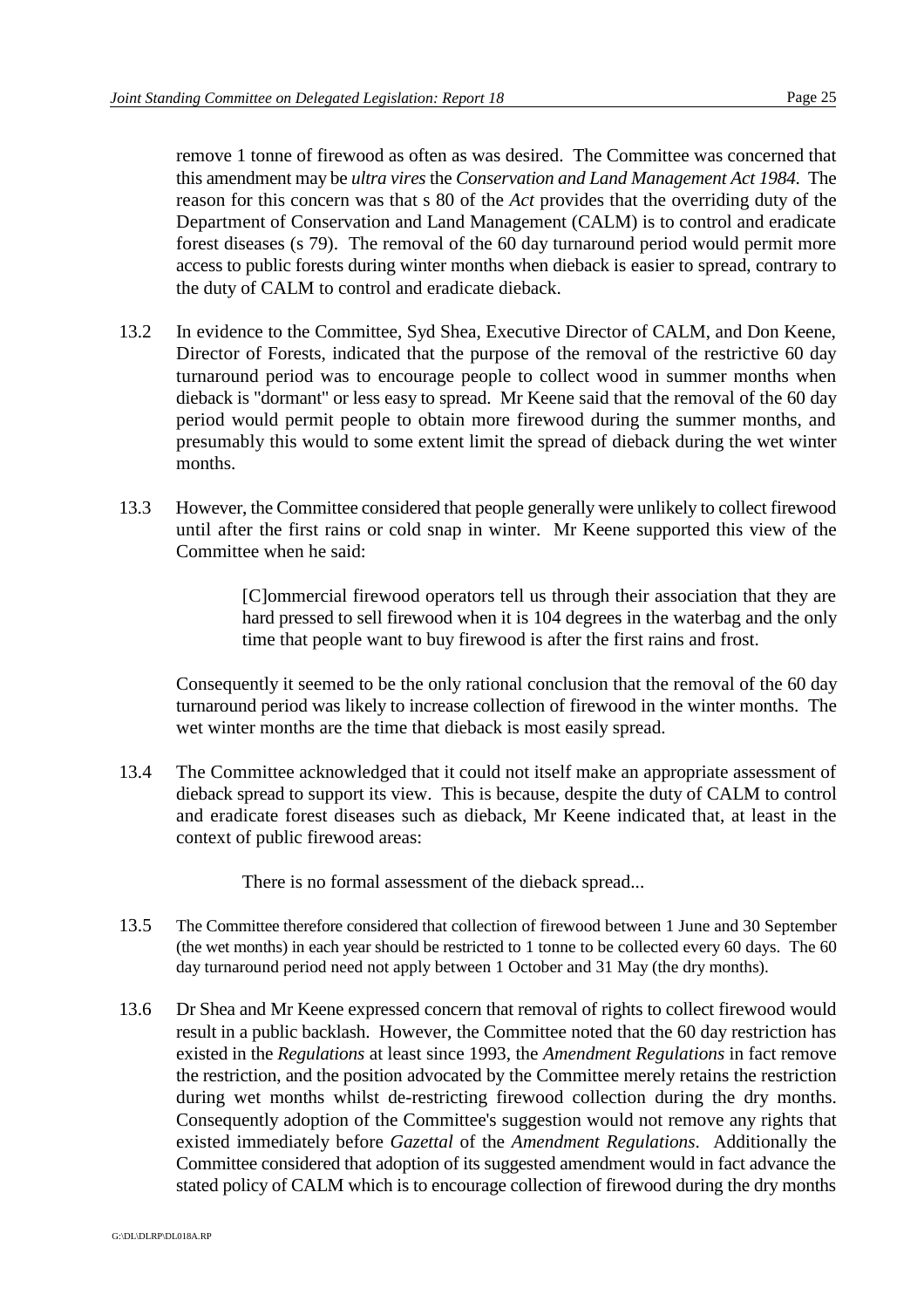when dieback is difficult to spread and discourage collection during the wet months when dieback is easy to spread.

- 13.7 The Committee wrote to the Minister expressing these views on 24 August 1995. The Minister responded to the Committee on 16 November 1995 indicating that both the Department and the Minister supported the suggestion made by the Committee and that instructions had been given to draft a suitable amendment to the *Regulations*.
- 13.8 On 23 January 1996, the *Forest Management Amendment Regulations (No 2) 1995* were published in the *Gazette*. The *Amendment Regulations (No 2)* purportedly were made in response to the Committee's concerns. However, they in fact aggravated the situation by further de-restricting collection of firewood during the dry months and maintaining the provisions for collection of firewood during the wet months that the Committee had expressed concern with in the first place. The Committee has been informed that there was a misunderstanding about the drafting instructions regarding the *Amendment Regulations (No 2)* and that a further set of amendments has been prepared. The Committee will continue to monitor this situation.

#### *Retail Trading Hours Amendment Regulations 1994*

- 13.9 The *Retail Trading Hours Amendment Regulations 1994* were considered by the Committee on 11 May 1995. At that time the Committee identified a concern that the *Amendment Regulations* may have been made in excess of the power conferred by the *Retail Trading Hours Act 1987*. The Committee's view on the *Amendment Regulations* was only tentative. Additionally, it is not within the Committee's terms of reference to comment on Government policy (nor would this be consistent with the Committee's belief in its role as an independent reviewer of executive regulation making). Furthermore, the Committee still had power to report to the House should this prove necessary in the future. Consequently, the Committee came to the view that it would not at that time obstruct the clear policy of the Government without obtaining further advice. If it subsequently became clear that the Committee's concerns were well-founded, the Committee could take appropriate action at that time.
- 13.10 The Committee sought further advice on a confidential basis from Len Roberts-Smith QC. Mr Roberts-Smith's opinion was received on 23 June 1995. He was of the view that the amendment to r 5 of the *Retail Trading Hours Amendment Regulations 1988* effected by the *Amendment Regulations*, was invalid for inconsistency with or repugnance to the *Retail Trading Hours Act 1987* or was *ultra vires* the regulation making power in s 40 of the *Act*. It appears that the amendment to r 5 defeated the legislative intent of the *Act* to **regulate** retail trading hours of small retail shops by providing that all goods could be sold by a small retail shop. The Committee accepted Mr Roberts-Smith's advice.
- 13.11 Counsel's opinion was leaked to the press. Subsequently a question was raised as to whether the *Retail Trading Hours Amendment Regulations 1995*, which deleted a category of goods from those which may be sold by a small retail shop, cured the defect identified by the Committee. In a second opinion dated 6 July 1995, Mr Roberts-Smith clearly rejected that possibility. Again, the Committee accepted Mr Roberts-Smith's advice.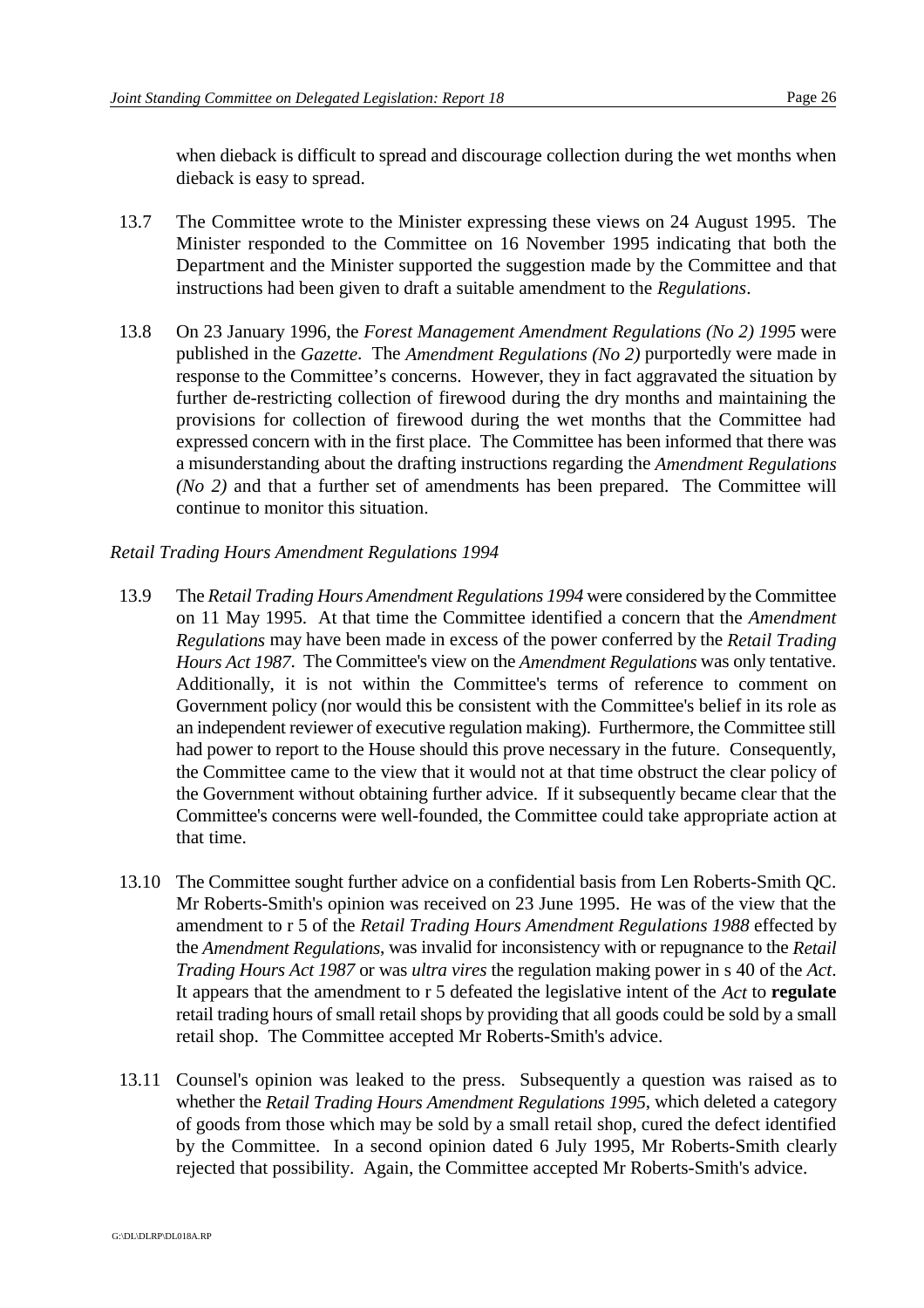13.12 By an undated letter received by the Committee on 10 November 1995, the Minister for Fair Trading advised the Committee that amendments would be made to the *Retail Trading Hours Act 1987* which would address the Committee's concerns and retrospectively validate the *Amendment Regulations*.

#### *Young Offenders Regulations 1995*

13.13 The details of the Committee's inquiries and concerns in respect of the *Young Offenders Regulations 1995* are set out in its 17th Report. The Committee has subsequently written to the Attorney General seeking a response to its report. The Committee will continue to monitor developments in this area.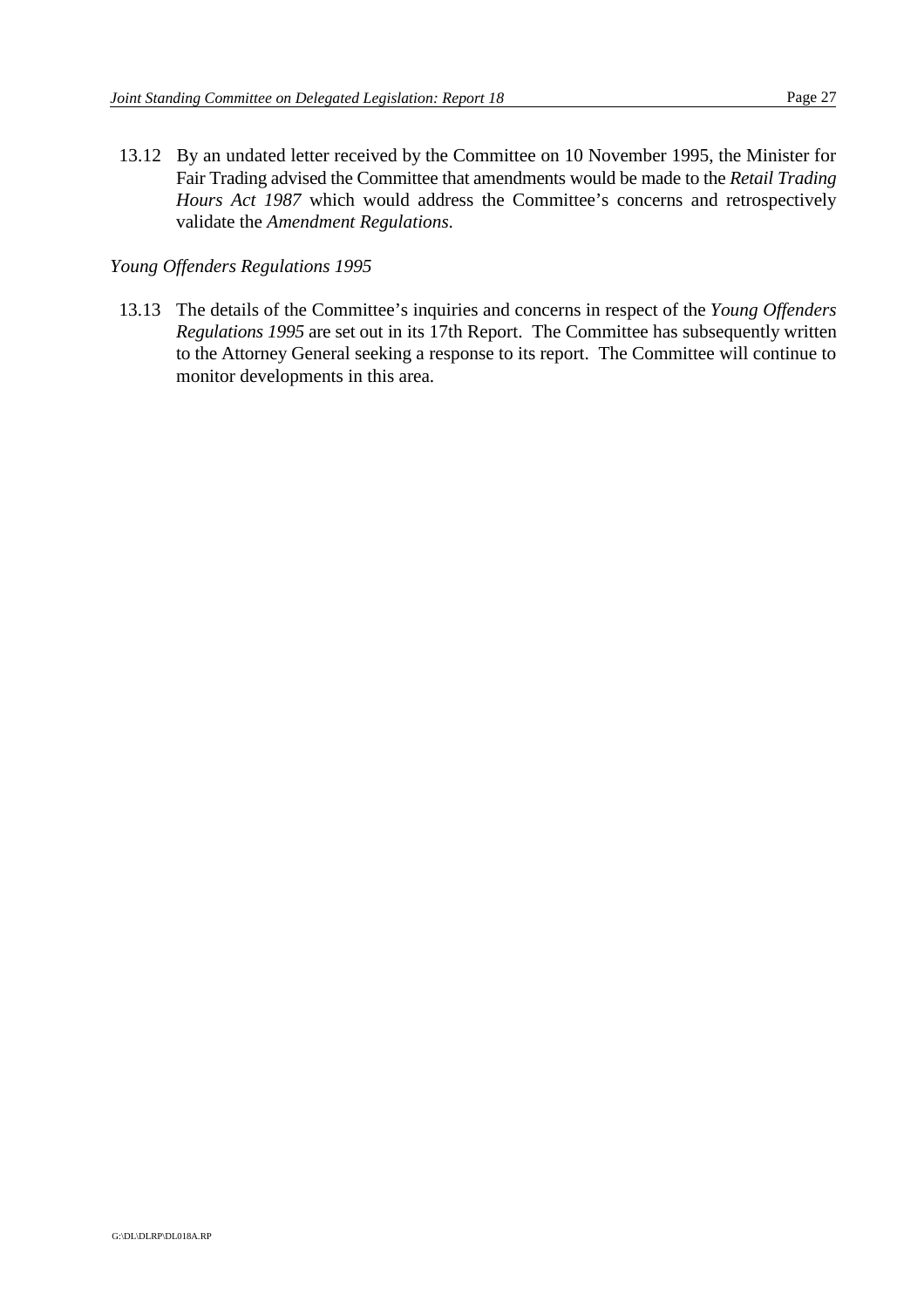| Appendix 1                                                      |
|-----------------------------------------------------------------|
| Flowchart of a typical process of making subsidiary legislation |



- **Explanatory Memorandum** Interpretation Act 1984
- $\it{IA}$ **SL** 
	- subsidiary legislation which is a regulation, rule or by-law as defined in ss 5 & 42  $IA$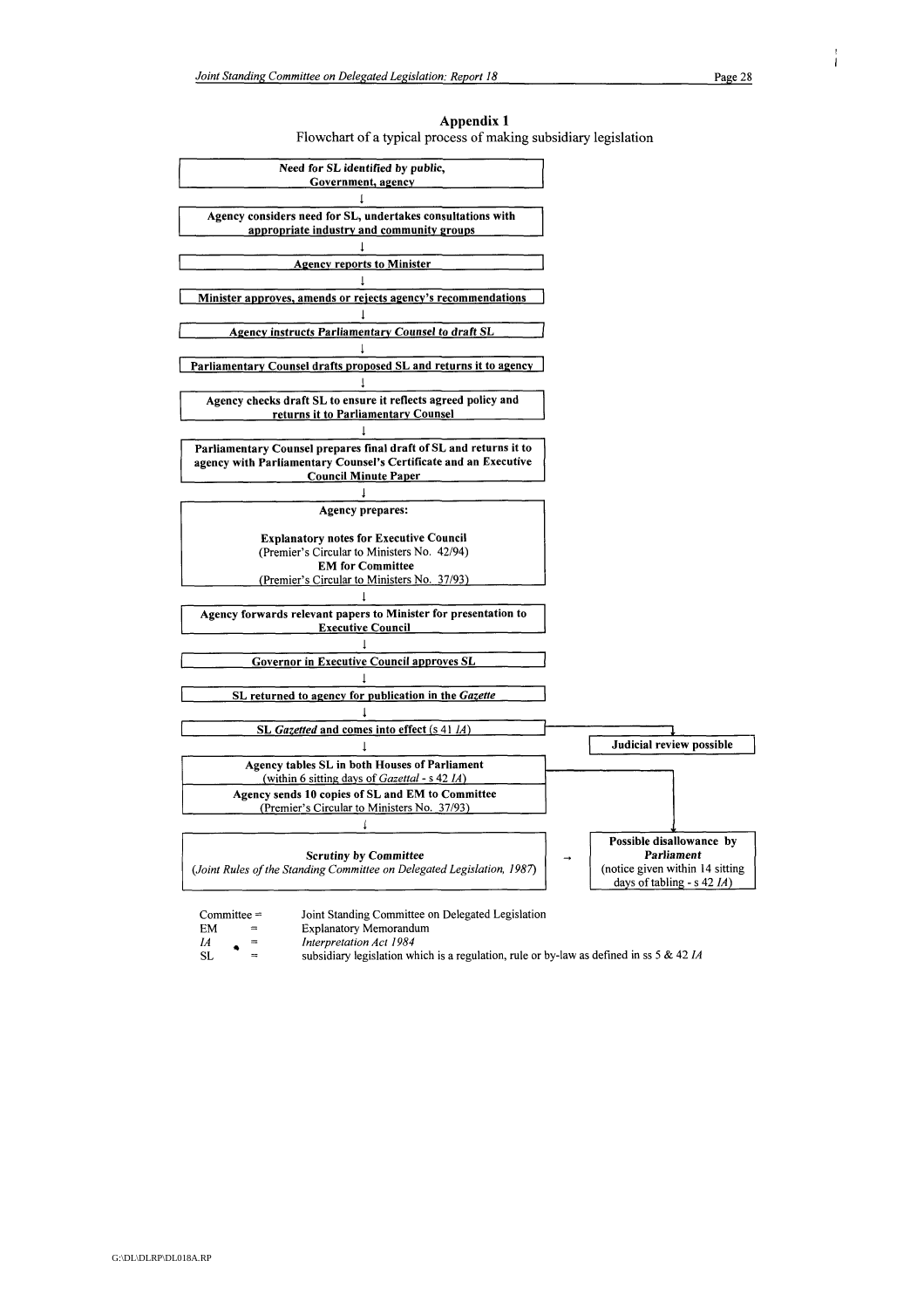## **RULES OF THE JOINT STANDING COMMITTEE ON DELEGATED LEGISLATION**<sup>58</sup>

- 1. The Standing Committee on Delegated Legislation (the "Committee") shall consist of 4 members of the Legislative Assembly and 4 members of the Legislative Council.
- 2. (1) The Assembly members of the Committee shall be chosen as the House may determine but, where there is a party in the Assembly of not less than 5 members, other than a party whose leader is either the Premier or the Leader of the Opposition, 1 of the Assembly members of the Committee shall be a member of that party.
	- (2) The term of office of each Committee member extends from the time of election to the Committee until the expiration of that Parliament during which he was elected.
	- (3) When a vacancy occurs on the Committee during a recess or a period of adjournment in excess of 2 weeks the President or the Speaker, as the case may be, may appoint a member to fill the vacancy until an appointment can be made by the Council or Assembly as the case may be.
	- (4) A member may resign from membership of the Committee at any time by writing addressed to the President or Speaker, as the case may require, and the appropriate Presiding Officer shall thereupon notify the House of the vacancy, and any member elected to fill that vacancy holds office for the balance of the vacating member's term and is eligible for re-election.
- 3. A person shall not be elected to, or continue as, a member of the Committee if that member is or becomes:
	- (a) a Minister of the Crown;
	- (b) the President of the Legislative Council;
	- (c) the Speaker of the Legislative Assembly; or
	- (d) the Chairman of Committees of the Legislative Council or of the Legislative Assembly.
- 4. At its first meeting and thereafter as occasion requires the Committee shall elect from its members a Chairman who belongs to a party or parties supporting the Government, and a Deputy Chairman.
- 5. It is the function of the Committee to consider and report on any regulation that:
	- (a) appears not to be within power or not to be in accord with the objects of the Act pursuant to which is purports to be made;

<sup>&</sup>lt;sup>58</sup> See 1987 WAPD 30 & 3731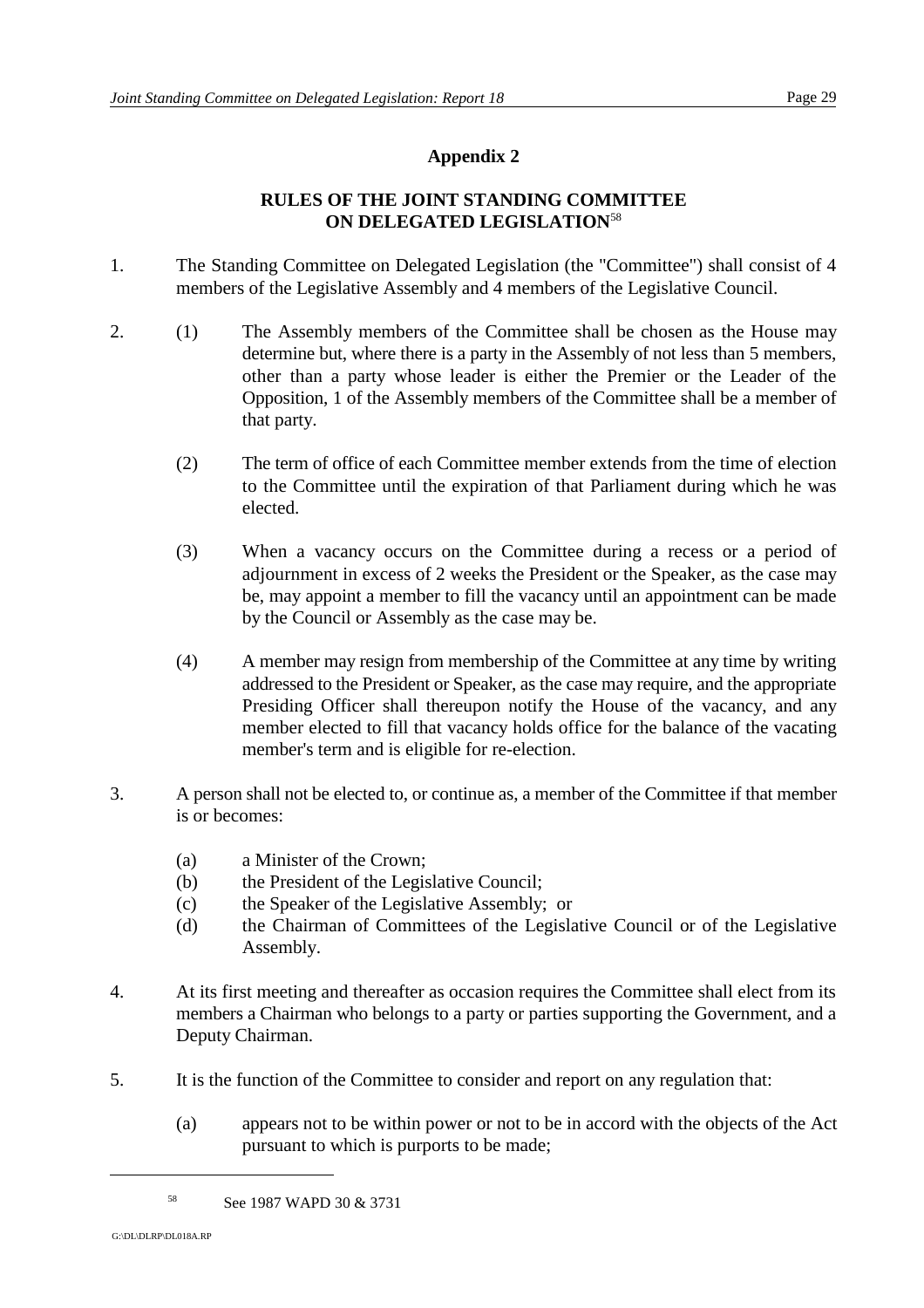- (b) unduly trespasses on established rights, freedoms or liberties;
- (c) contains matter which ought properly to be dealt with by an Act of Parliament; or
- (d) unduly makes rights dependent upon administrative, and not judicial, decisions.
- 6. (1) If the Committee is of the opinion that any of the Regulations ought to be disallowed, in whole or in part, it shall report that opinion and the grounds thereof to each House before the end of the period during which any motion for disallowance of those Regulations may be moved in either House, but if both Houses are not sitting, it may report its opinion and the grounds thereof to the authority by which the Regulations were made.
	- (2) Where a report is made to the regulation-making authority pursuant to rule 6(1), a copy of the report shall be delivered to the Clerk of each House who shall make it available to any member for perusal, and any such report shall be tabled in each House not later than 6 sitting days from the start of the next ensuing sitting of each House.
- 7. If the Committee is of the opinion that any other matter relating to any Regulation should be brought to the notice of the House, it may report that opinion and matter to the House.
- 8. A report of the Committee shall be presented in writing to each House by a member of the Committee nominated for that purpose by the Committee.
- 9. The Committee has power to send for persons, papers and records, and to sit during a recess or an adjournment of either House or of both Houses.
- 10. A quorum for the conduct of business is 4 members of whom not less than 2 shall be members of the Assembly and not less than 2 members of the Council.
- 11. Except to the extent that they impinge upon the functioning of the Committee, its proceedings shall be regulated by the standing orders applicable to Select Committees of the Legislative Council.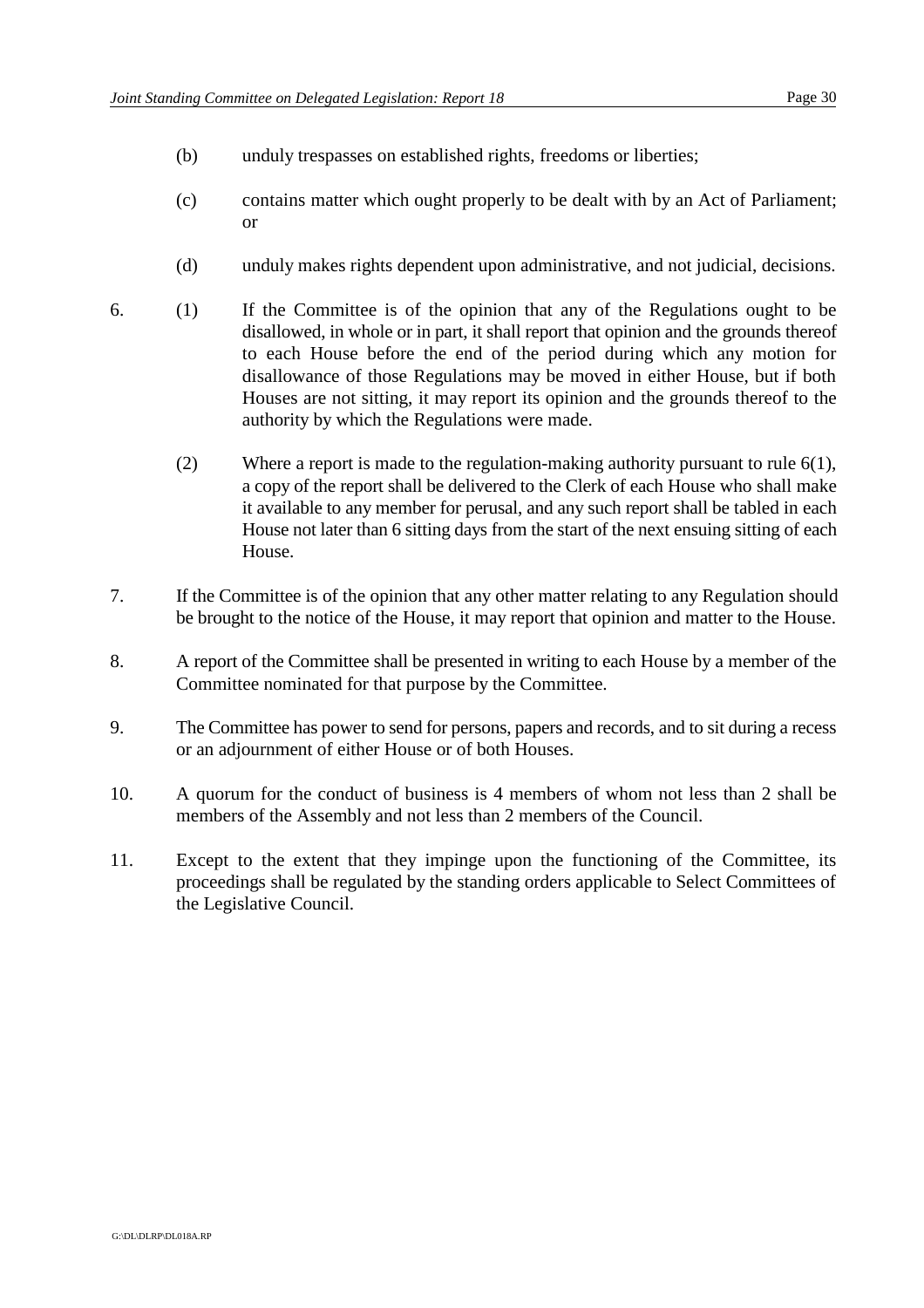## Table of Comparative Staffing Levels<sup>59</sup> July 1995

| Committee                                                                                                             | Approx no.<br>of instru-<br>ments<br>annually | Consultant     | No. Full-<br>time Staff | No. Part-<br>time Staff | Total<br><b>Staff</b> |
|-----------------------------------------------------------------------------------------------------------------------|-----------------------------------------------|----------------|-------------------------|-------------------------|-----------------------|
| <b>Australian Capital Territory:</b><br>Standing Committee on Scrutiny of<br><b>Bills and Subordinate Legislation</b> | 200-250                                       | $\mathsf{R}$   | $\Omega$                | 2A                      | $1 + C$               |
| Commonwealth: Senate Standing<br>Committee for the Scrutiny of Bills                                                  | 200-250                                       | R              | 1L<br>1A                | 1A                      | $2.5 + C$             |
| Commonwealth: Senate Standing<br>Committee on Regulations and<br>Ordinances                                           | 1000-2000                                     | $\mathbf R$    | 1L<br>3A                | $\Omega$                | $4+C$                 |
| New South Wales: Regulation<br><b>Review Committee</b>                                                                | 250                                           | $AH^{60}$      | $2I$ .<br>3A            | 1 (casual)              | 5.5                   |
| Northern Territory: Subordinate<br>Legislation and Tabled Papers<br>Committee                                         |                                               | $\mathbf{0}$   | $\overline{0}$          | 1A                      | 0.5                   |
| Queensland: Scrutiny of<br>Legislation Committee <sup>61</sup>                                                        | 500                                           | AH             | 2L<br>1A                | $\theta$                | 3                     |
| South Australia: Legislative<br><b>Review Committee</b>                                                               | 400                                           | $\Omega$       | 1L<br>1A                | 1A                      | 2.5                   |
| Tasmania: Standing Committee on<br>Subordinate Legislation                                                            | 450                                           | AH             | $\boldsymbol{0}$        | 1A                      | 0.5                   |
| Victoria: Scrutiny of Acts and<br><b>Regulations Committee</b>                                                        | 300-350                                       | $\overline{0}$ | 2L<br>1A                | 1L<br>1A                | $\overline{4}$        |
| Western Australia: Joint Standing<br>Committee on Delegated<br>Legislation                                            | 250-350                                       | AH             | $\boldsymbol{0}$        | 1L<br>1A                | $\mathbf{1}$          |

<sup>59</sup> Consultant:  $R$  = retained or referred to on a regular basis;  $AH = ad$  hoc references. Full-time Staff:  $L =$  legally trained staff;  $A =$  administrative/clerical staff. Part-time Staff:  $L =$  legally trained staff;  $A =$  administrative/clerical staff. Part-time staff include staff employed on a part-time basis and staff who work for more than one committee or have other duties. For the purposes of determining the total staff complement of a committee, part-time staff have been assumed to be equivalent to 0.5 of a full-time staff member. Consequently there is some inaccuracy in these figures as a part-time staff member may in fact work 4 full days for a committee. Consultants have not been included in these figures.

 $^{60}$  Provision is made for reference to a legal consultant, but to date this has not been required.

<sup>61</sup> The replacement of the Queensland Subordinate Legislation Committee with the Scrutiny of Legislation Committee is proposed by the *Parliamentary Committee's Bill 1995*. The staff of the proposed Committee was approved by Cabinet before the election held on 15 July 1995.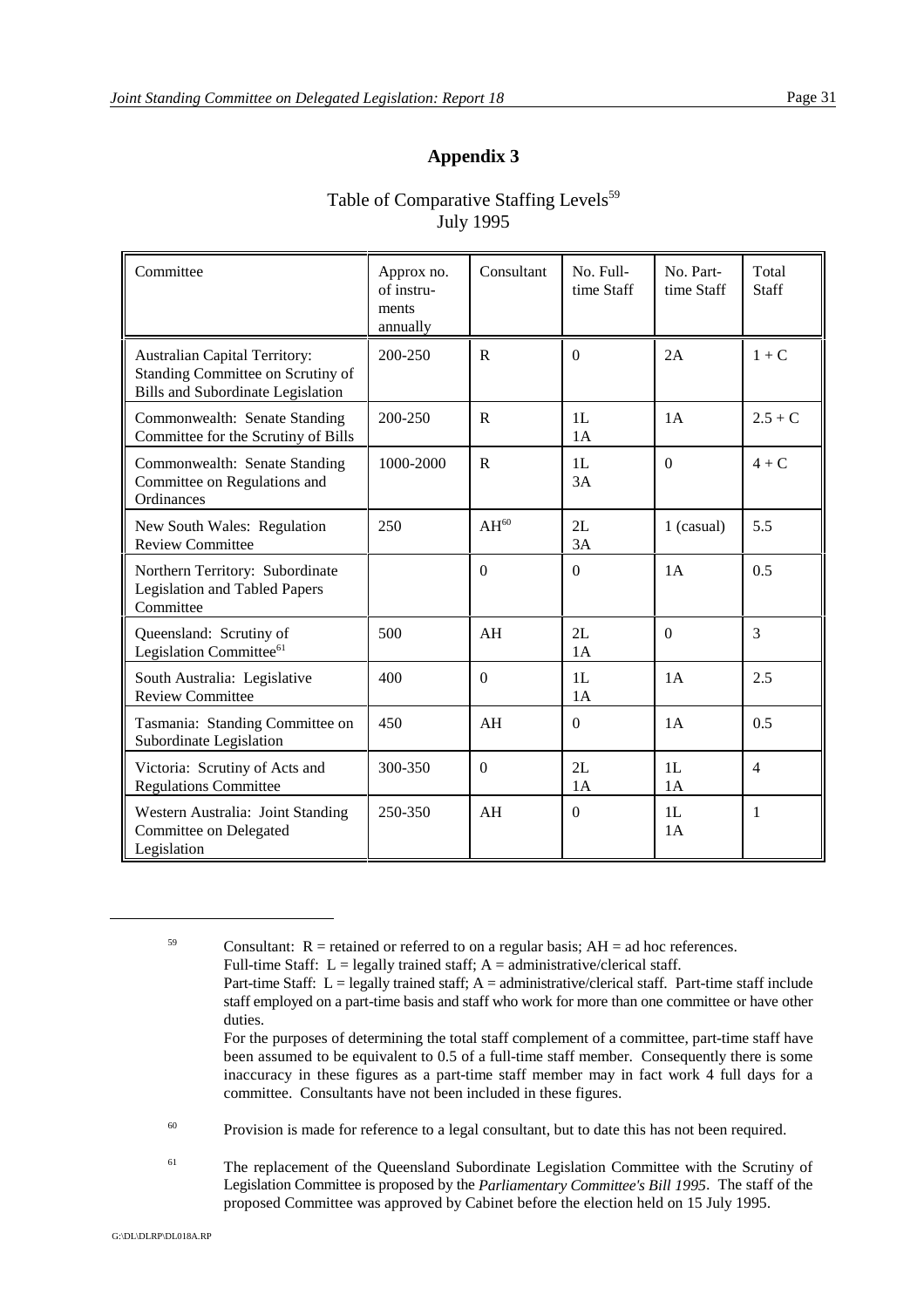List of subordinate legislation scrutinised by the Committee in 1995

Aboriginal Heritage Amendment Regulations 1995 (37-12a) Adoption Regulations 1995 (33-37) Adoption Rules 1995 (34-7) Aerial Spraying Control Amendment Regulations 1995 (37-18) Agricultural and Veterinary Chemicals (WA) Regulations 1995 (36-18) Artificial Breeding of Stock Amendment Regulations 1995 (37-19) Associations Incorporation Amendment Regulations 1995 (36-24) Beekeepers Amendment Regulations 1995 (34-30) Beekeepers Amendment Regulations (No 2) 1995 (37-20) Betting Control Amendment Regulations 1994 (33-3) Builders' Registration Act - Builders' Registration (Scheduled Areas) Regulations (No 3) 1994 (33-8) Building & Construction Industry Training Fund & Levy Collection Amendment Regulations 1994 (34-21) Building Amendment Regulations 1995 (36-20) Bulk Handling Amendment Regulations 1995 (37-21) Bunbury Port Authority Amendment Regulations (No 2) 1995 (38-38) Bunbury Port Authority Amendment Regulations 1995 (36-17) Bush Fires Act - Shire of Pingelly - By-law Relating to Fire Control Matters (39-17) Bush Fires Act - City of Armadale - By-laws Relating to Firebreaks (39-16) Bush Fires Act - Town of Kwinana - By-laws Relating to Firebreaks (39-19) Bush Fires Act - Shire of York - By-laws Relating to Firebreaks (39-18) Business Names Amendment Regulations 1995 (36-25) City of Belmont - Health By-law 1995 (38-27) City of Fremantle By-laws (39-6) City of Fremantle - By-laws Relating to Parking Facilities (38.10) City of Geraldton - By-law Relating to Parking Facilities (38-11) City of Gosnells By-laws (39-7) City of Melville - By-law Relating to the Keeping of Bees (38-34) City of Melville - Repeal of Various By-laws (38-34b) City of Melville - Repeal of Air Conditioning By-laws (38-34a) City of Perth Parking Facilities By-law - Amendment (38-3) City of Perth Restructuring (Postal Elections) Regulations 1995 (34-22) City of Stirling - By-laws Relating to Standing Orders (38-12) Commercial Tribunal Amendment Regulations 1995 (34-28) Companies (Co-operative) (Fees) Regulations 1995 (36-26) Country Slaughter-house Amendment Regulations 1995 (35-3) Country Taxi-cars (Fares & Charges) Amendment Regulations 1995 (37-1) Credit Amendment Regulations 1995 (35-1) Dampier Port Authority Amendment Regulations 1995 (37-34) Dangerous Goods Amendment Regulations 1995 (35-33) Dental Board Amendment Rules 1995 (39-22) Disability Services Regulations 1995 (34-31) Dog Amendment Regulations 1995 (38-36) Education Amendment Regulations 1995 (36-2) Education Amendment Regulations (No 2) 1995 (38-32) Education Service Providers (Full Fee Overseas Students) Registration Amendment Regulations 1995 (38-39) Electricity (Amendment) (No 2) Regulations 1995 (36-15) Electricity (Amendment) Regulations 1995 (33-24) Electricity (Licensing) (Amendment) Regulations 1995 (33-25) Energy Coordination (Designation of Inspectors) Regulations 1995 (33-26) Environmental Protection (Recovery of Vapours From the Transfer of Organic Liquids) Regulations 1995 (36-3) Environmental Protection Amendment Regulations 1995 (35-26) Enzootic Diseases Amendment Regulations 1995 (37-27) Exotic Diseases (General) Amendment Regulations 1995 (37-22)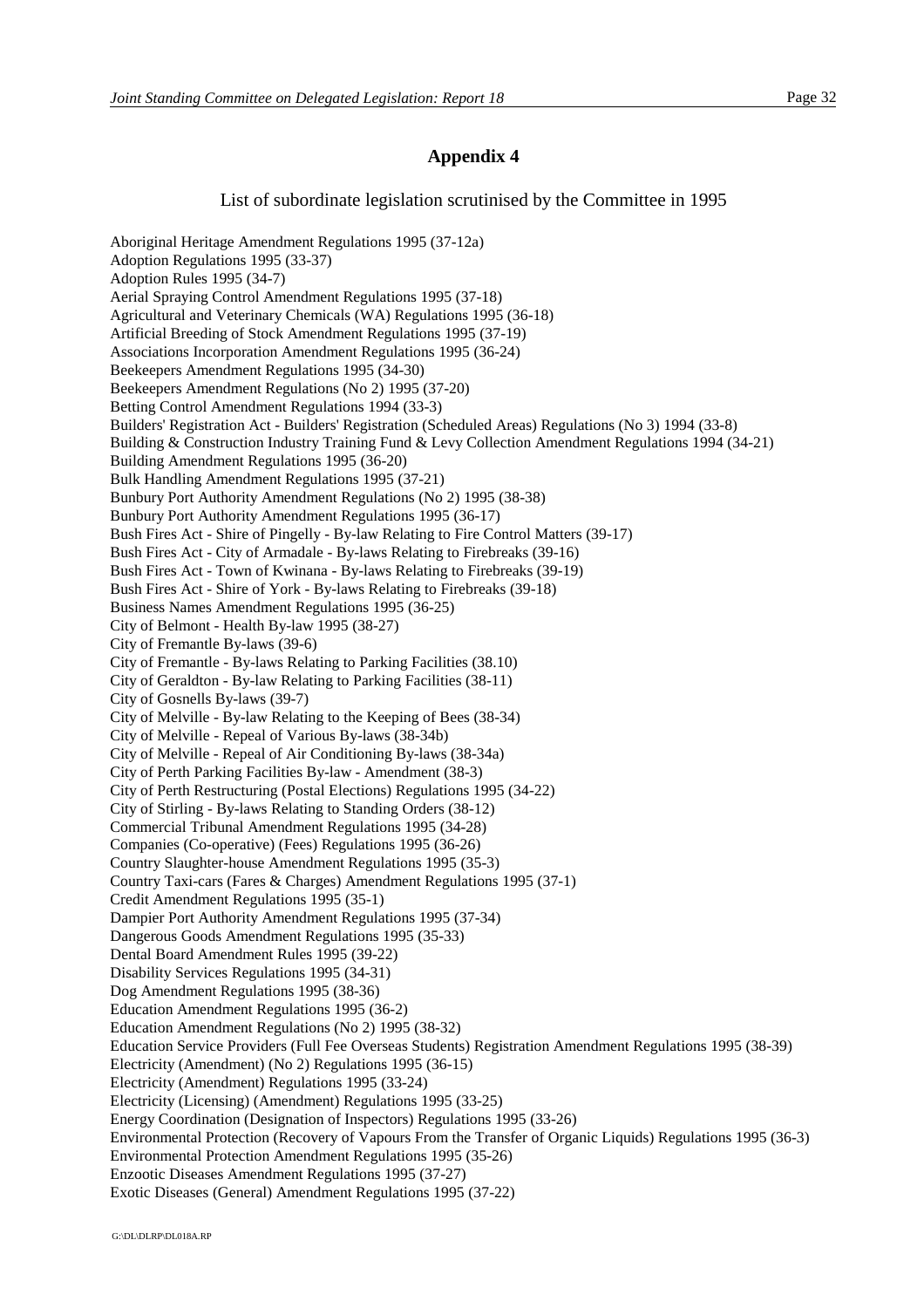Family Court of Western Australia Amendment Rules 1995 (35-10) Fertilizers Amendment Regulations 1995 (37-23) Financial Administration & Audit Act (Designation of Statutory Authorities) Regulations (No 2) 1995 (38-26) Financial Administration & Audit Act (Designation of Statutory Authorities) Regulations 1995 (37-39) Financial Institutions Duty Amendment Regulations (No 2) 1995 (39-14) Financial Institutions Duty Amendment Regulations 1995 (35-18) Fines, Penalties & Infringement Notices Enforcement Amendment Regulations 1995 (37-2) Fines, Penalties & Infringement Notices Enforcement Amendment Regulations (No 2) 1995 (37-3) Fines, Penalties and Infringement Notices Enforcement Regulations 1994 (33-38) Fire Brigades (Superannuation Fund) Amendment Regulations 1995 (39-30) Fire Brigades Amendment Regulations 1994 (33-6) Firearms Amendment Regulations 1995 (37-40) Fish Resources Management Regulations 1995 (38-33) Fisheries (Abrolhos Islands) By-laws 1995 (34-45) Fisheries Adjustment Schemes Amendment Regulations 1995 (38-8) Fisheries Amendment Regulations (No 10) 1994 (33-1) Fisheries Amendment Regulations 1995 (34-25) Fisheries Amendment Regulations (No 3) 1995 (35-11) Fisheries Amendment Regulations (No 4) 1995 (36-27) Fisheries Amendment Regulations (No 2) 1995 (36-4) Forest Management Amendment Regulations 1995 (35-17) Fremantle Hospital Amendment By-laws 1995 (38-6) Fremantle Port Authority Amendment Regulations (No 2) 1995 (38-31) Fremantle Port Authority Amendment Regulations 1995 (36-28) Fruit Growing Industry (Trust Fund) Amendment Regulations 1994 (33-39) Gaming Commission Act 1987 - Amendment Regulations (No 3) 1994 (34-1) Gas Referee Regulations 1995 (36-9) Gas Standards (Amendment) (No 2) Regulations 1995 (34-35) Gas Standards (Amendment) Regulations 1995 (33-28) Gas Transmission Regulations 1994 (33-23) Gas Undertakings (Amendment) Regulations 1995 (34-36) Geraldton Port Authority Amendment Regulations (No 2) 1995 (37-36) Geraldton Port Authority Amendment Regulations 1995 (37-13) Guardianship & Administration Regulations 1995 (34-26) Guardianship & Administration Amendment Rules 1994 (33-7) Guardianship & Administration Amendment Rules 1995 (37-24) Health (Adoption of Food Standards Code) Amendment Regulations 1995 (37-31) Health (Game Meat) Amendment Regulations 1995 (35-30) Health (Liquid Waste) Amendment Regulations 1995 (35-29) Health (Meat Inspection & Branding) Amendment Regulations (No 2) 1995 (36-10) Health (Meat Inspection & Branding) Amendment Regulations 1995 (35-31) Health (Meat Inspection & Branding) Amendment Regulations (No 4) 1995 (38-1) Health (Notification of Adverse Event After Immunisation) Regulations 1995 (39-21) Health (Pesticides) Amendment Regulations (No 2) 1995 (36-29) Health (Pesticides) Amendment Regulations (No 3) 1995 (37-11) Health (Pesticides) Amendment Regulations 1995 (35-15) Health (Pesticides) Amendment Regulations (No 5) 1995 (38-2) Health Act 1911 - City of Fremantle By-laws (39-24) Health Act 1911 - City of Fremantle By-laws (39-23) Health Services (Quality Improvement) Regulations 1995 (38-15) Heritage of WA Amendment Regulations 1994 (34-13) Horticultural Produce Commission General Amendment Regulations 1995 (35-5) Hospitals (Service Charges) Amendment Regulations 1995 (35-6) Hospitals (Services Charges) Amendment Regulations (No 3) 1995 (38-44) Hospitals (Services Charges) Amendment Regulations (No 2) 1995 (36-31) Hospitals & Health Services Act - Pathcentre (Common Seal) Regulations 1995 (34-32) Housing Amendment Regulations 1995 (35-13) Human Reproductive Technology (Licences & Registers) Amendment Regulations 1995 (35-28) Industrial Relations (Workplace Agreements) Regulations 1995 (36-14)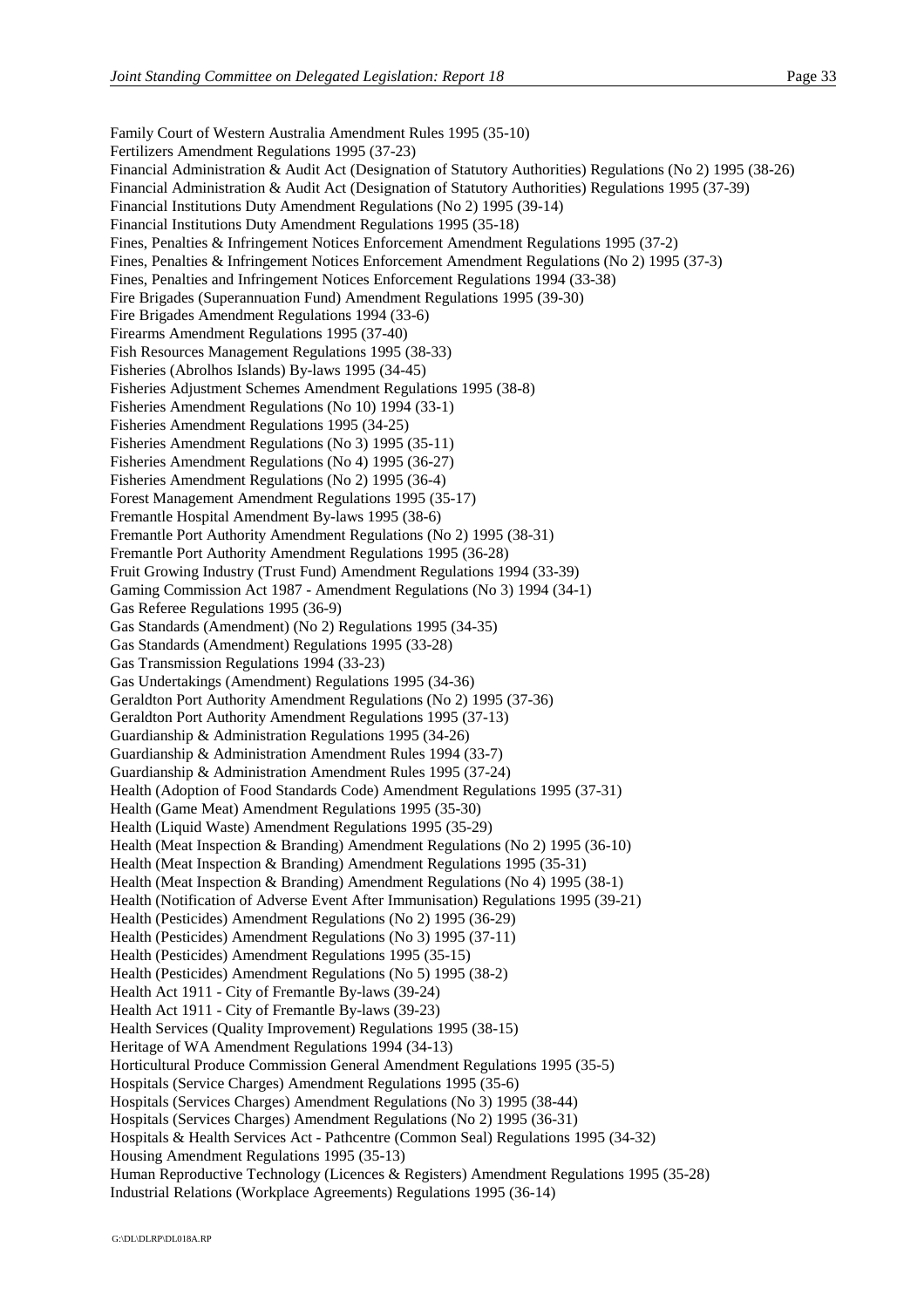Industrial Relations Commission Amendment Regulations (No 2 of 1994) (34-27) Industrial Relations Commission Amendment Regulations No 2 of 1994 (34-37) Industrial Training (Apprenticeship Training) Amendment Regulations (No 2) 1995 (38-41) Industrial Training (Apprenticeship Training) Amendment Regulations 1995 (38-40) Industrial Training (Apprenticeship Training) Amendment Regulations 1994 (33-4) Jetties Amendment Regulations 1995 (37-4) Justices (Forms) Amendment Regulations (No 2) 1995 (37-5) Justices (Interstate Restraint Orders) Regulations 1995 (35-7) Justices Act (Courts of Petty Sessions Fees) Amendment Regulations 1995 (38-9) Land Amendment Regulations (No 2) 1995 (39-10) Land Amendment Regulations 1995 (37-33) Land Tax Assessment Amendment Regulations 1995 (36-19) Land Tax Assessment Act 1976 - Amendment Regulations 1994 (33-21) Land Valuers Licensing Amendment Regulations 1995 (34-12) Legal Practice Board Amendment Rules 1995 (36-16) Legal Practitioners (Professional Indemnity Insurance) Regulations 1995 (35-32) Limited Partnerships Amendment Rules 1995 (36-32) Liquid Petroleum Gas (Amendment) Regulations 1995 (33-29) Liquid Petroleum Gas (Amendment) Regulations 1995 (33-27) Liquor Licensing Amendment Regulations 1995 (36-5) Liquor Licensing Amendment Regulations (No 2) 1994 (33-40) Liquor Licensing Court Rules 1995 (34-38) Liquor Licensing Court Amendment Rules 1995 (35-27) Local Court Amendment Rules 1995 (34-29) Local Government (Appeals to Building Referees) Amendment Regulations 1995 (36-21) Local Government (Electoral) Amendment Regulations 1995 (34-14) Local Government Auditors Amendment Regulations 1995 (36-22) Lotteries Commission (Midweek Lotto) Rules 1995 (39-4) Lotteries Commission (Oz Lotto) Rules 1995 (39-3) Lotteries Commission (Saturday Lotto) Rules 1995 (39-5) Lotteries Commission Act 1990 - Instant Lottery (Telespin) Amendment Rules (No 3) 1994 (33-22) Lotteries Commission Act - Instant Lottery (Telespin) Amendment Rules (No 2) 1994 (33-5) Lotto Amendment Rules 1995 (35-12) Marine Navigational Aids Amendment Regulations 1995 (37-6) Marine Stores Amendment Regulations 1995 (37-41) Marketing of Potatoes Amendment Regulations 1995 (38-14) Medical Amendment Rules 1995 (34-8) Medical Amendment Rules (No 2) 1995 (38-37) Mental Health (Treatment Fees) Amendment Regulations (No 2) 1995 (38-45) Mental Health (Treatment Fees) Amendment Regulations 1995 (35-8) Mining Amendment Regulations (No 3) 1995 (37-7) Mining Amendment Regulations (No 2) 1995 (36-6) Mining Amendment Regulations 1995 (38-42) Mining Amendment Regulations (No 4) 1994 (33-30) National Crime Authority (State Provisions) Amendment Regulations 1995 (39-25) Nurses Code of Practice 1995 (35-22) Navigable Waters Amendment Regulations 1995 (37-8) Occupational Health, Safety & Welfare Regulations 1988 - Exemption Certificate Pursuant to Regulation 213 (No 1 of 1995) (34-18) Occupational Health, Safety & Welfare Regulations 1988 - Exemption Certificate Pursuant to Regulation 213 (No 2 of 1995) (34-19) Occupational Health, Safety & Welfare Regulations 1988 - Exemption Certificate Pursuant to Regulation 213 (No 3 of 1995) (34-20) Occupational, Health, Safety & Welfare Regulations 1988 - Exemption Certificate Pursuant to Regulation 213 (No 4 of 1995) (34-23) Occupational, Health, Safety & Welfare Regulations 1988 - Exemption Certificate Pursuant to Regulation 213 (No 5 of 1995) (34-24) Occupational Health, Safety & Welfare Amendment Regulations 1995 (37-15a) Occupational Safety & Health Amendment Regulations (No 2) 1995 (38-24)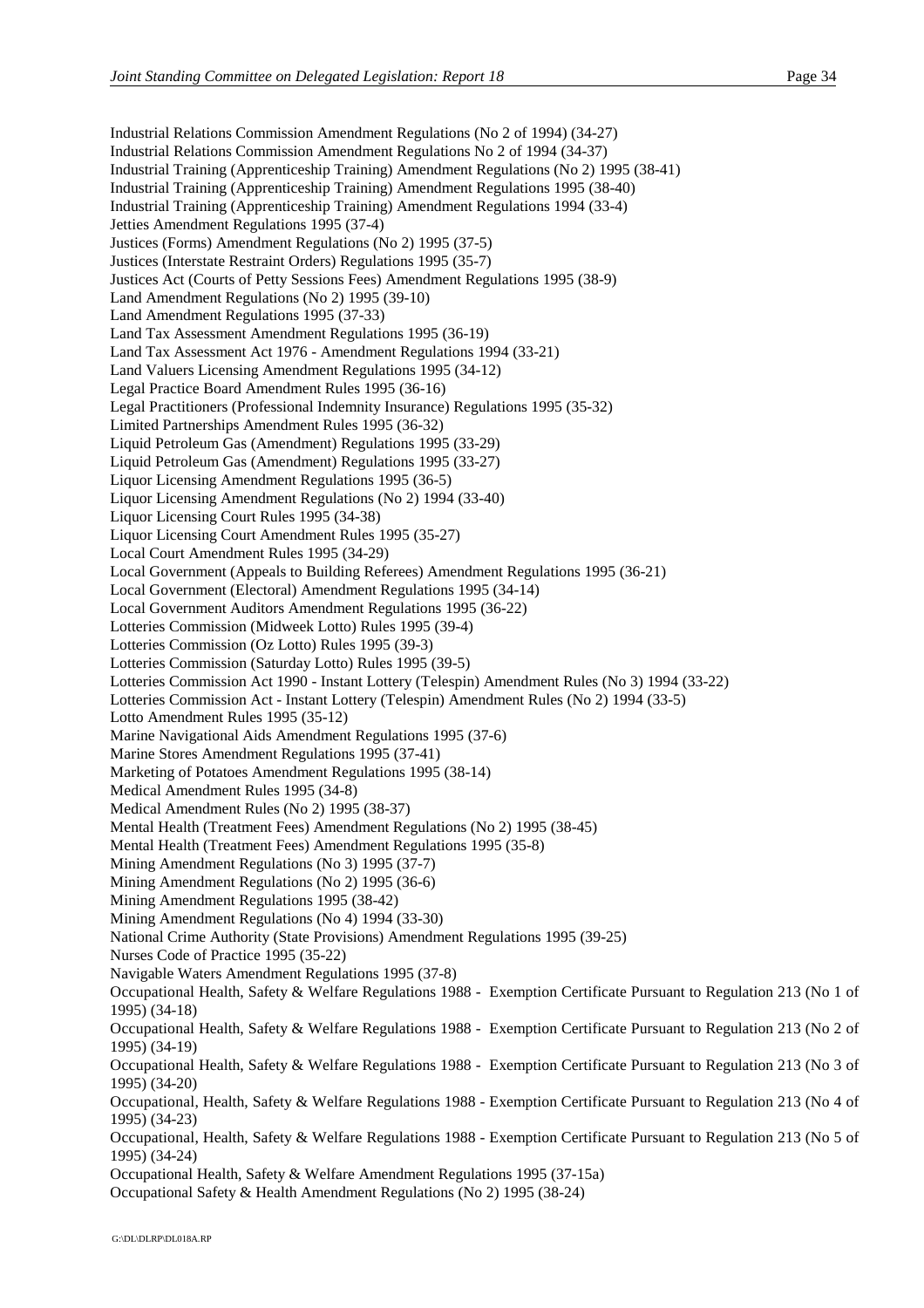Painters' Registration (Scheduled Areas) Regulations (No 3) 1994 (33-9) Painters' Registration Board Amendment Rules 1995 (34-6) Parliamentary Commissioner Act - Parliamentary Commissioner Rules 1994 (33-17) Pay-roll Tax Amendment Regulations 1995 (35-25) Pay-roll Tax Amendment Regulations (No 2) 1995 (39-26) Piggeries Amendment Regulations 1995 (35-4) Piggeries Amendment Regulations (No 2) 1995 (37-32) Plant Diseases Amendment Regulations 1995 (34-39) Plant Diseases Amendment Regulations (No 4) 1995 (37-25) Plant Diseases Amendment Regulations (No 10) 1994 (33-41) Plant Diseases Amendment Regulations (No 3) 1995 (36-1) Poisons Amendment Regulations 1995 (34-40) Poisons Amendment Regulations (No 2) 1995 (35-20) Poisons Amendment Regulations (No 3) 1995 (35-21) Poisons Amendment Regulations (No 4) 1995 (36-33) Poisons Amendment Regulations (No 5) 1995 (38-38) Poisons Amendment Regulations (No 6) 1995 (38-16) Poisons Amendment Regulations (No 7) 1994 (33-31) Poisons Amendment Regulations (No 9) 1994 (34-15) Police (Fees) Amendment Regulations 1995 (37-42) Police Force Amendment Regulations (No 2) 1995 (34-41) Police Force Amendment Regulations (No 2) 1994 (34-16) Port Hedland Port Authority Amendment Regulations (No 2) 1995 (37-37) Port Hedland Port Authority Amendment Regulations 1995 (37-14) Port Hedland Port Authority (Pilotage) Regulations 1995 (37-9) Ports & Harbours Amendment Regulations (No 2) 1995 (37-10) Ports & Harbours Amendment Regulations 1995 (35-9) Public Sector Management (Entities Which Are Not Organisations) Regulations (No 2) 1995 (39-15) Public Sector Management (Transitional) Regulations (No 2) 1994 (33-11) Public Sector Management (General) Amendment Regulations 1994 (33-10) Public Sector Management (Transitional) Regulations 1995 (35-24) Public Sector Management (SES Organisations) Regulations 1994 (33-12) Public Sector Management (SES Organisations) Regulations (No 2) 1994 (33-32) Public Sector Management (SES Organisations) Regulations 1995 (34-17) Public Sector Management (SES Organisations) Regulations (No 2) 1995 (36-8) Public Sector Management (General) Amendment Regulations 1995 (37-38) Public Sector Management (Entities Which Are Not Organisations) Regulations 1995 (36-23) Public Trustee Amendment Regulations 1995 (35-15(a)) Radiation Safety (General) Amendment Regulations 1995 (34-42) Radiation Safety (General) Amendment Regulations (No 3) 1995 (38-4) Radiation Safety (General) Amendment Regulations (No 2) 1995 (36-34) Radiation Safety (Qualifications) Amendment Regulations 1995 (36-35) Rates & Charges (Rebates & Deferments) Amendment Regulations 1995 (36-36) Real Estate & Business Agents (General) Amendment Regulations (No 2) 1994 (33-13) Registration of Births, Deaths & Marriages Amendment Regulations (No 2) 1994 (33-42) Residential Tenancies Amendment Regulations 1995 (36-11) Residential Tenancies Amendment Regulations (No 2) 1994 (33-43) Retail Trading Hours Amendment Regulations 1995 (35-14) Retail Trading Hours Amendment Regulations 1994 (33-33) Retail Trading Hours Amendment Regulations (No 2) 1995 (38-43) Rights in Water & Irrigation Amendment Regulations 1995 (37-12) Road Traffic (Drivers' Licences) Amendment Regulations 1994(33-19) Road Traffic (Drivers' Licences) Amendment Regulations 1995 (34-3) Road Traffic (Infringements) Amendment Regulations 1994 (33-20) Road Traffic (Licensing) Amendment Regulations (No 2) 1995 (36-7) Road Traffic (Licensing) Amendment Regulations (No 3) 1995 (36-37) Road Traffic (Licensing) Amendment Regulations 1995 (34-4) Road Traffic (Towed Agricultural Implements) Regulations 1995 (35-34) Road Traffic Act - Road Traffic Code Amendment Regulations (No 4) 1994 (33-18)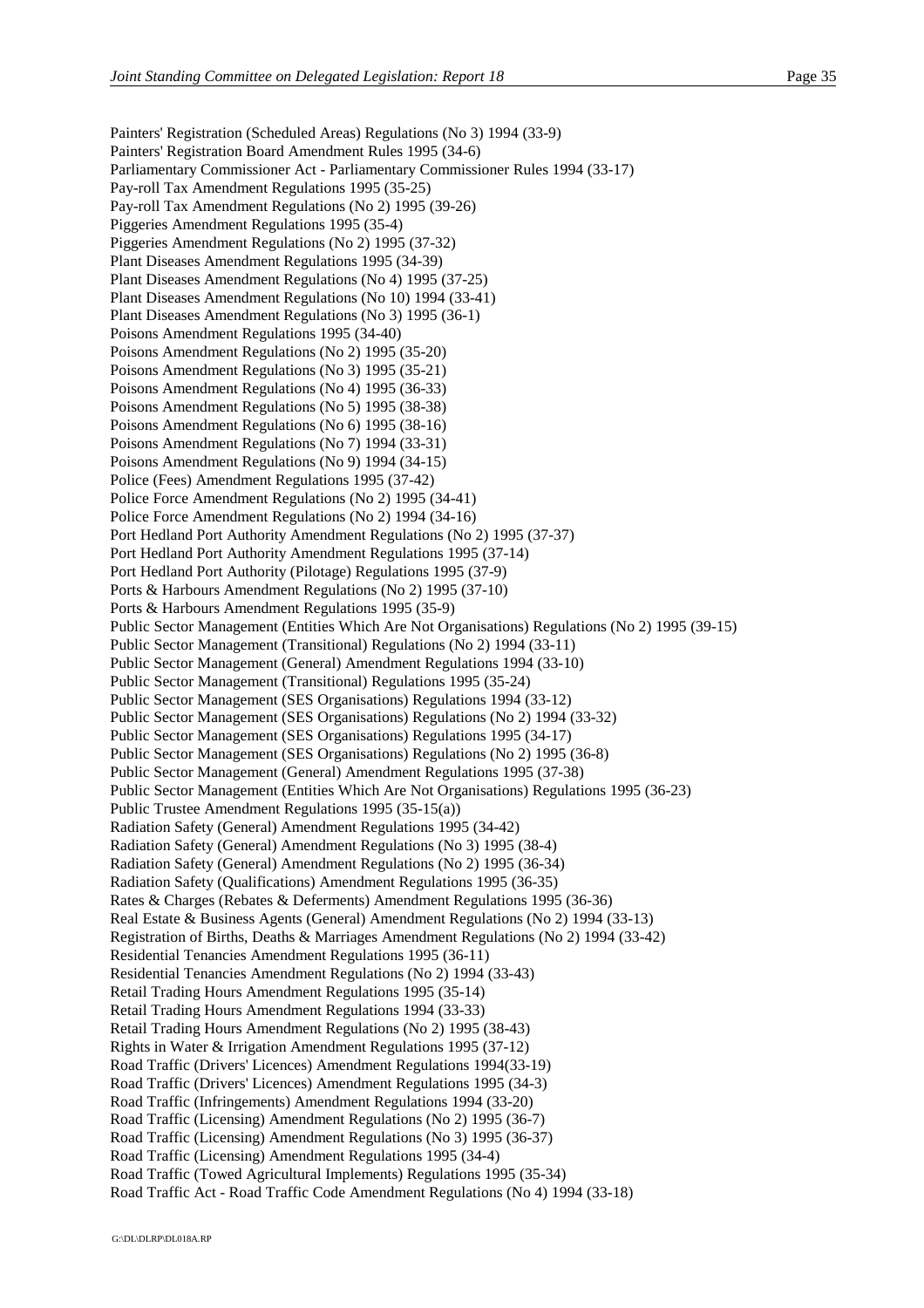Road Traffic Code Amendment Regulations (No 3) 1995 (39-11) Road Traffic Code Amendment Regulations 1995 (34-2) Rottnest Island Amendment Regulations 1995 (37-30) Rottnest Island Amendment Regulations 1994 (33-44) Rules of Trotting - Notice of Amendment (39-31) Rules of Trotting - Notice of Amendment (39-12) Rules of Trotting - Notice of Amendment (38-7) Salaries & Allowances Amendment Regulations 1994 (33-2) Security Agents Amendment Regulations 1995 (37-43) Seeds Amendment Regulations (No 2) 1995 (37-26) Seeds Amendment Regulations 1995 (34-33) Shipping & Pilotage (Mooring Control) Regulations 1983 - Determination of Fees (37-10a) Shire of Donnybrook/Balingup - Extraction Industries By-law (38-18) Shire of Esperance - Model By-laws Series "A" Amendment By-laws 1994 (38-30) Shire of Esperance By-laws (39-8) Shire of Harvey - By-laws Relating to Extractive Industries (39-2) Shire of Katanning - By-laws Relating to Dogs (38-17) Shire of Lake Grace - By-law Relating to Eating Areas (38-13) Shire of Merredin By-laws (39-9) Shire of Northampton - Model By-laws Series "A" Amendment By-laws 1994 (38-29) State Energy Commission (Appointment of Inspectors) (Repeal) Regulations 1995 (33-34) Stock (Brands & Movement) Amendment Regulations 1995 (35-23) Stock (Identification & Movement) Amendment Regulations 1994 (37-28) Supreme Court Amendment Rules (No 2) 1995 (34-10) Supreme Court Amendment Rules (No 4) 1995 (37-15) Supreme Court Amendment Rules 1995 (34-9) Supreme Court Amendment Rules (No 6) 1995 (39-20) Supreme Court Amendment Rules (No 5) 1995 (39-1) Taxi Regulations 1995 (34-5) The Municipality of the City of Wanneroo - Amendments to By-laws Relating to Parking Facilities (38-35) The Municipality of the Town of East Fremantle - Repeal of By-laws Relating to the Removal & Disposal of Obstructing Animals & Vehicles (38-23) The Municipality of the Shire of Mt Magnet - By-laws Relating to the Removal of Refuse, Rubbish, Litter, Vehicle Bodies, Discarded Material & Unsightly Items Or Objects From Land (38-22) The Municipality of the Shire of Meekatharra - By-laws Relating to the Removal of Refuse, Rubbish, Litter, Vehicle Bodies, Discarded Material & Unsightly Items Or Objects From Land (38-21) The Municipality of the Shire of Cue - By-laws Relating to the Removal of Refuse, Rubbish, Litter, Vehicle Bodies, Discarded Material & Unsightly Items Or Objects From Land (38-20) The Municipality of the City of Stirling - By-laws Relating to Officers & Employees (38-19) Tobacco Control (General) Amendment Regulations 1994 (33-14) Tobacco Control (Package Labels) Regulations 1994 (33-15) Tobacco Control (Package Labels) Amendment Regulations 1995 (34-43) Tobacco Control (Statement on Vending Machines) Amendment Regulations 1994 (33-16) Totalisator Agency Board Amendment Rules 1995 (33-45) Totalisator Agency Board (Betting) Amendment Regulations (No 3) 1994 (33-35) Totalisator Agency Board (Betting) Amendment Regulations 1995 (35-16) Town Planning & Development Act (Appeal) Amendment Regulations 1995 (36-12) Town Planning Appeal Tribunal Amendment Rules 1995 (36-13) Transfer of Land (Surveys) Regulations 1995 (37-17) Transfer of Land Amendment Regulations 1995 (39-13) Transport (Country Taxi-car) Amendment Regulations 1995 (35-2) Transport Coordination (Petroleum Products Licensing) Amendment Regulations 1995 (34-11) Treatment of Sewage & Disposal of Effluent & Liquid Waste Amendment Regulations 1995 (36-30) Trotting Rules (34-15(a)) Trotting Rules (34-20(b)) Trotting Rules (35-40(a)) Trotting Rules - Notice of Amendment (35-26(a)) Valuation of Land Amendment Regulations 1995 (36-38) Veterinary Preparations & Animal Feeding Stuffs Amendment Regulations 1995 (34-44)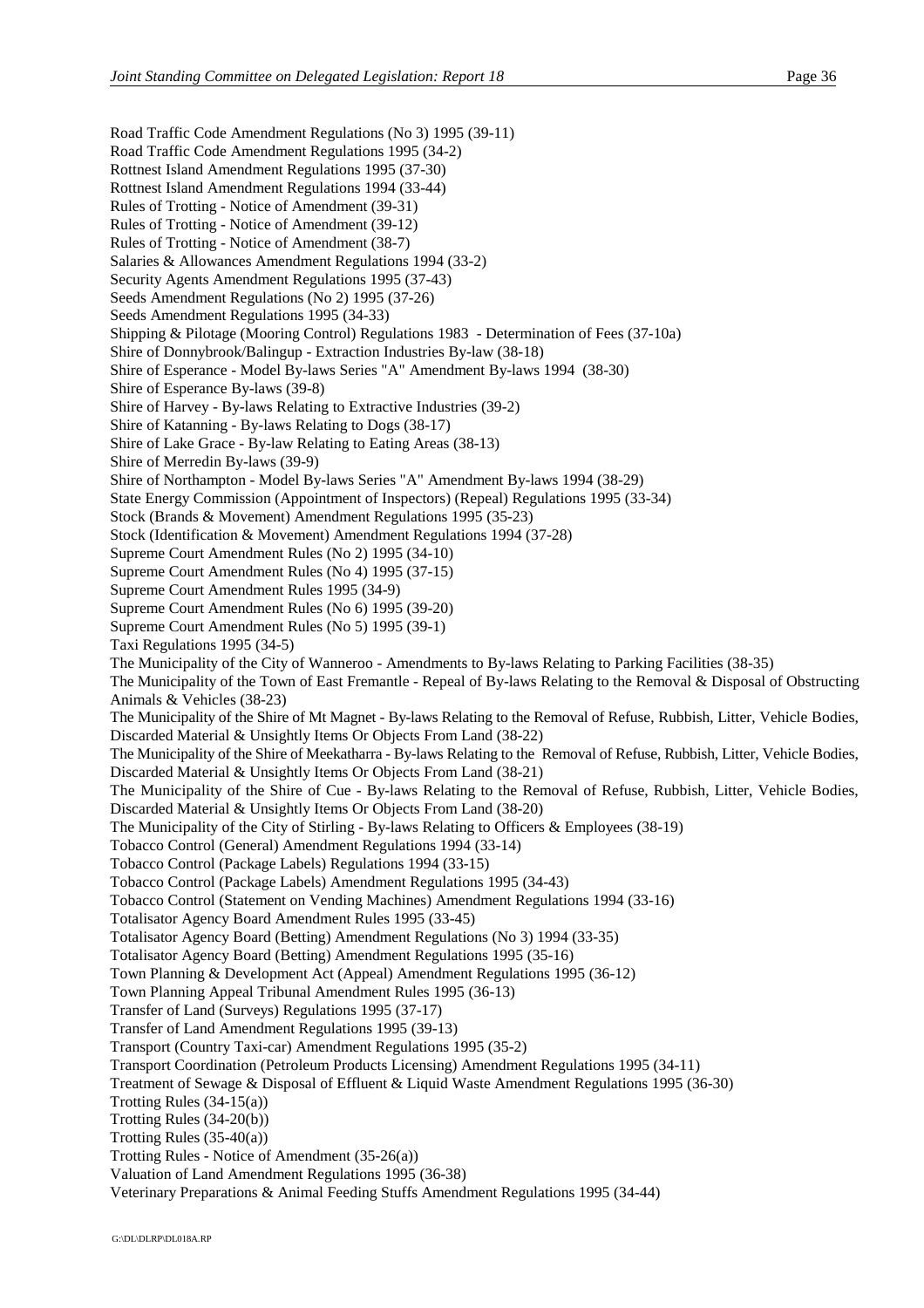Veterinary Preparations & Animal Feeding Stuffs Amendment Regulations (No 2) 1995 (37-29) WA Marine Amendment Regulations 1995 (37-16)

Water Authority (Charges) Amendment By-laws (No 11) 1994 (33-46)

Water Authority (Charges) Amendment By-laws (No 5) 1995 (39-29)

Water Authority (Charges) Amendment By-laws (No 3) 1995 (39-27)

Water Authority (Charges) Amendment By-laws (No 4) 1995 (39-28)

Weights and Measures Amendment Regulations 1995 (37-35)

Workers' Compensation & Rehabilitation Amendment Regulations 1995 (38-5)

Workers' Compensation & Rehabilitation Amendment Regulations (No 2) 1995 (38-25)

Workplace Agreements Amendment Regulations (No 2) 1994 (33-36)

Young Offenders Regulations 1995 (34-34)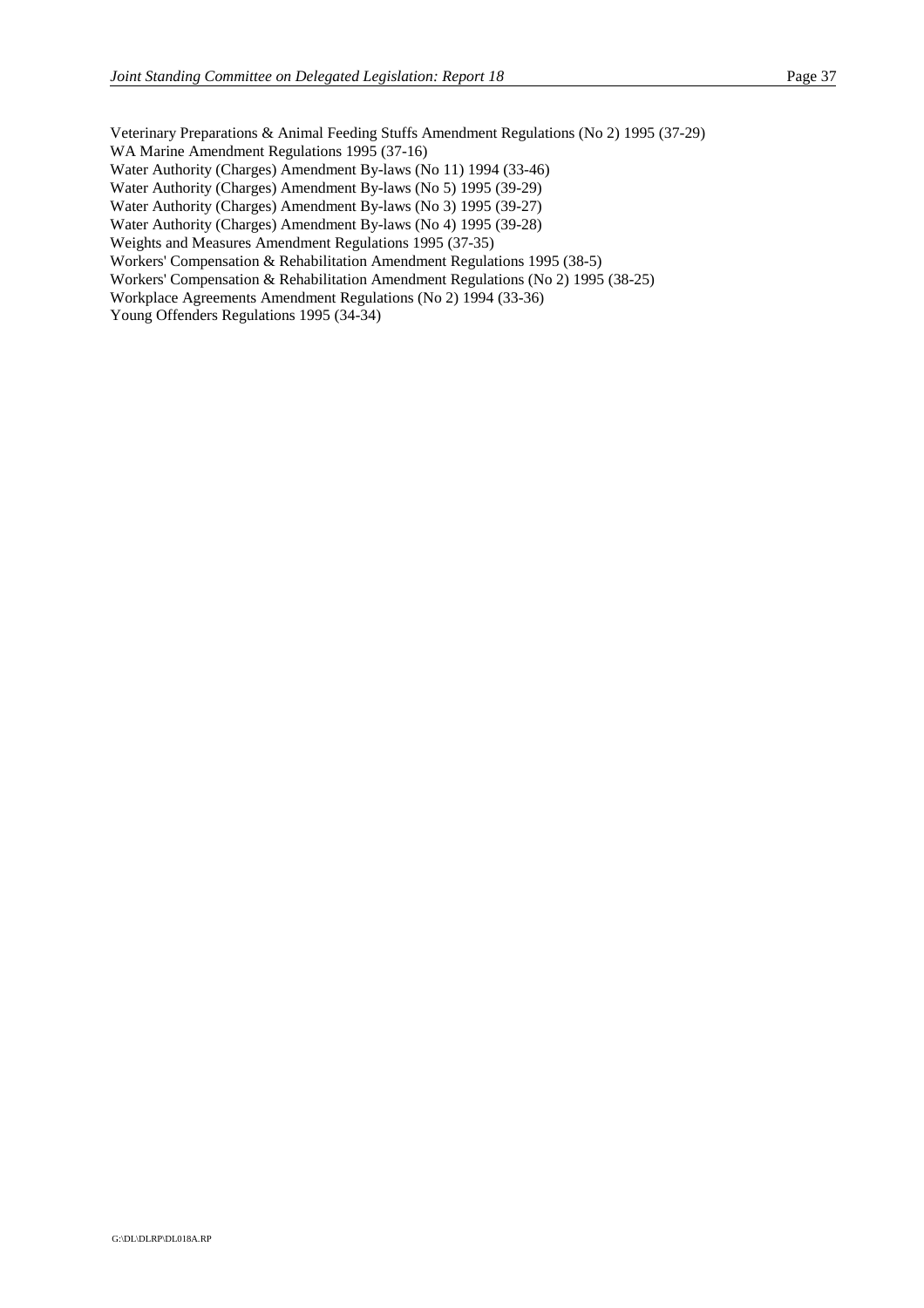#### **List of witnesses appearing before the Committee in 1995**

#### THURSDAY, 11 MAY 1995

Department of Land Administration: David Mulcahy, Acting Chief Executive

THURSDAY, 18 MAY 1995

Parliamentary Counsel: Greg Calcutt

#### THURSDAY, 25 MAY 1995

Health Department Nigel McBride, Director, Legal Administration

#### MONDAY, 12 JUNE 1995

Ministry of Justice: David Northcott, Executive Director, Juvenile Justice Division

Health Department (informal discussions only): Dr Paul Psaila-Savona Dr Peter di Marco Chris Sharp

Public Trustee: Ken Bradley

#### THURSDAY, 15 JUNE 1995

Fisheries Department: Peter Rogers, Executive Director Tony O'Connor, Legal Officer

#### THURSDAY, 10 AUGUST 1995

Len Roberts-Smith, QC

Department of Conservation and Land Management: Dr Syd Shea, Executive Director Don Keene, Director, Forests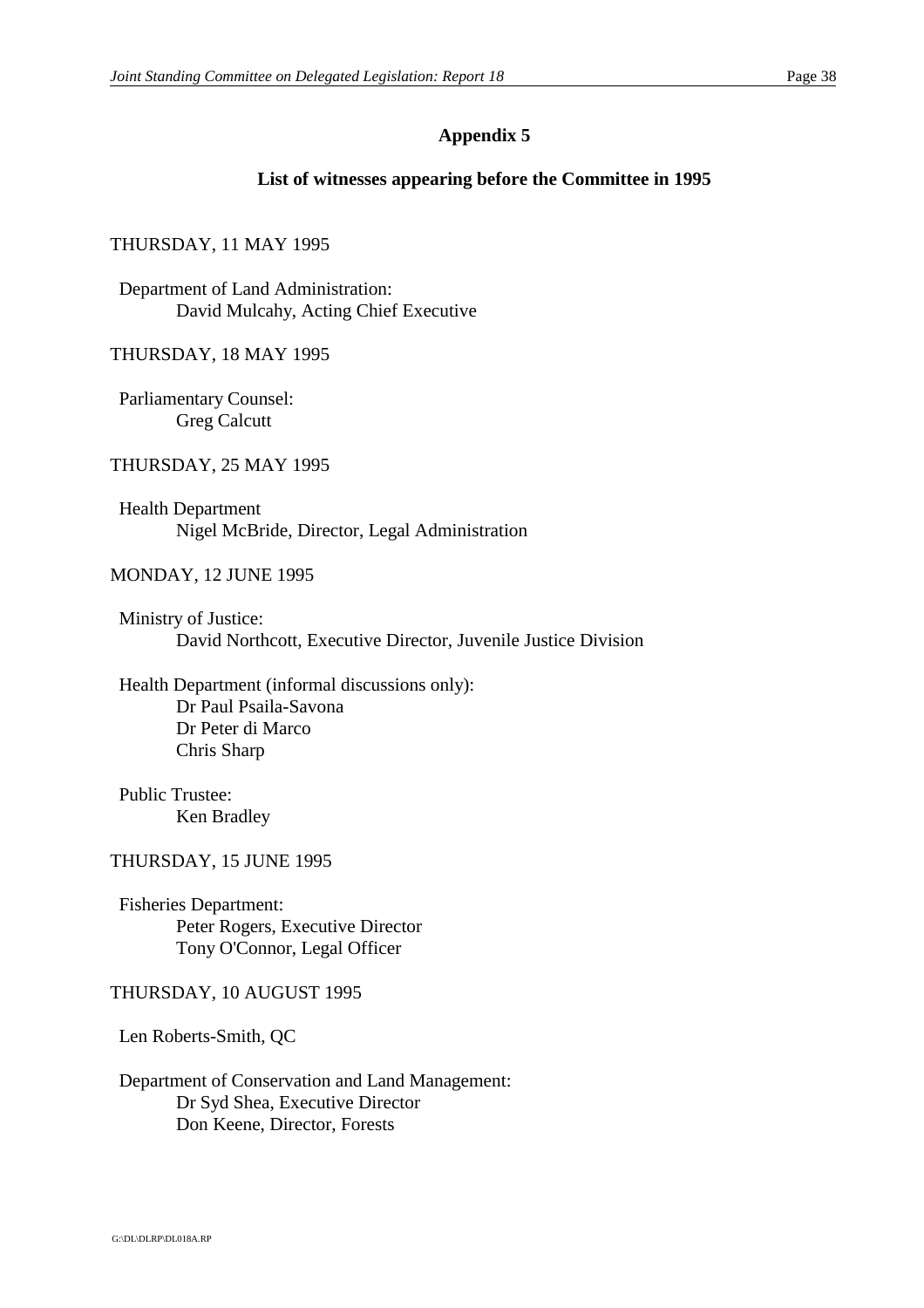Ministry of Fair Trading:

Dr Chris Whittaker, Acting Executive Director Mark Bodycoat, Principal Legal Officer Alan Tenger, Director, Retail Goods Branch Mick Drover, Manager, Retail Goods Branch

#### Ministry of Justice:

David Grant, Director General David Northcott, Executive Director, Juvenile Justice

#### THURSDAY, 21 SEPTEMBER 1995

Department of Transport:

Reece Waldock, Executive Director, Maritime Division Trevor Maughan, Legislative Services Officer Kim Davies, Acting Manager, Regional Facilities

#### THURSDAY, 26 OCTOBER 1995

Department of Transport: Angus Clydesdale, Assistant Director, Administrative Services, Licensing Division

Hansard, Parliament of Western Australia: Neil Burrell, Chief Hansard Reporter

#### THURSDAY, 30 NOVEMBER 1995

Ministry of Fair Trading: Alan Tenger, Director, Retail Goods Branch Mike Drover, Manager, Retail Goods Branch Mark Bodycoat, Principal Legal Officer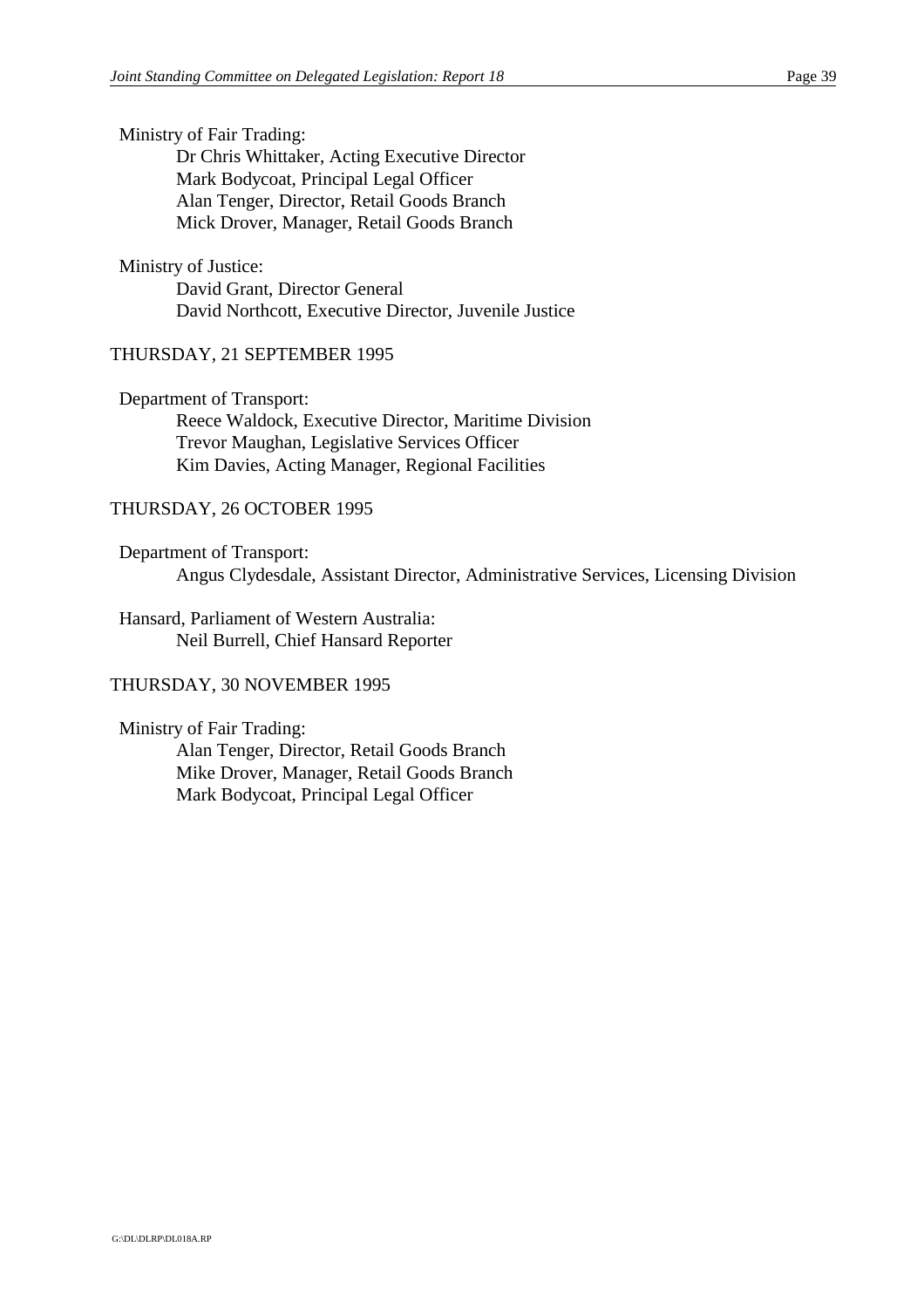## **Table of Comparative Statistics: 1988 - 1995**

| Item                                           | 1988           | 1989           | 1990           | 1991      | 1992      | 1993           | 1994           | 1995           |
|------------------------------------------------|----------------|----------------|----------------|-----------|-----------|----------------|----------------|----------------|
| Total regulations<br>examined                  | NA             | NA             | NA             | NA        | NA        | NA             | <b>NA</b>      | 220            |
| Total rules examined                           | <b>NA</b>      | NA             | NA             | <b>NA</b> | NA        | <b>NA</b>      | <b>NA</b>      | 32             |
| Total by-laws examined                         | <b>NA</b>      | NA             | <b>NA</b>      | <b>NA</b> | <b>NA</b> | <b>NA</b>      | <b>NA</b>      | 35             |
| Total other instruments<br>examined            | <b>NA</b>      | NA             | <b>NA</b>      | <b>NA</b> | <b>NA</b> | <b>NA</b>      | <b>NA</b>      | $\mathfrak{2}$ |
| Total instruments<br>examined                  | 7              | 301            | 273            | 314       | 386       | 239            | 250            | 289            |
| Matters requiring further<br>action            | 7              | 45             | 75             | 85        | 71        | 75             | 35             | 45             |
| Notices of motion of<br>disallowance given     | $\overline{0}$ | $\overline{0}$ | 4              | 6         | 9         | $\overline{4}$ | 3              | 14             |
| Notices of motion of<br>disallowance withdrawn | $\theta$       | $\overline{0}$ | 4              | <b>NA</b> | 3         | $\overline{4}$ | 3              | 14             |
| Instruments disallowed                         | $\overline{0}$ | $\overline{0}$ | $\overline{0}$ | 5         | NA        | $\overline{0}$ | $\overline{0}$ | $\Omega$       |
| Number of tabled reports                       |                |                | 5              | 3         | 4         | $\Omega$       | 4              | 3              |